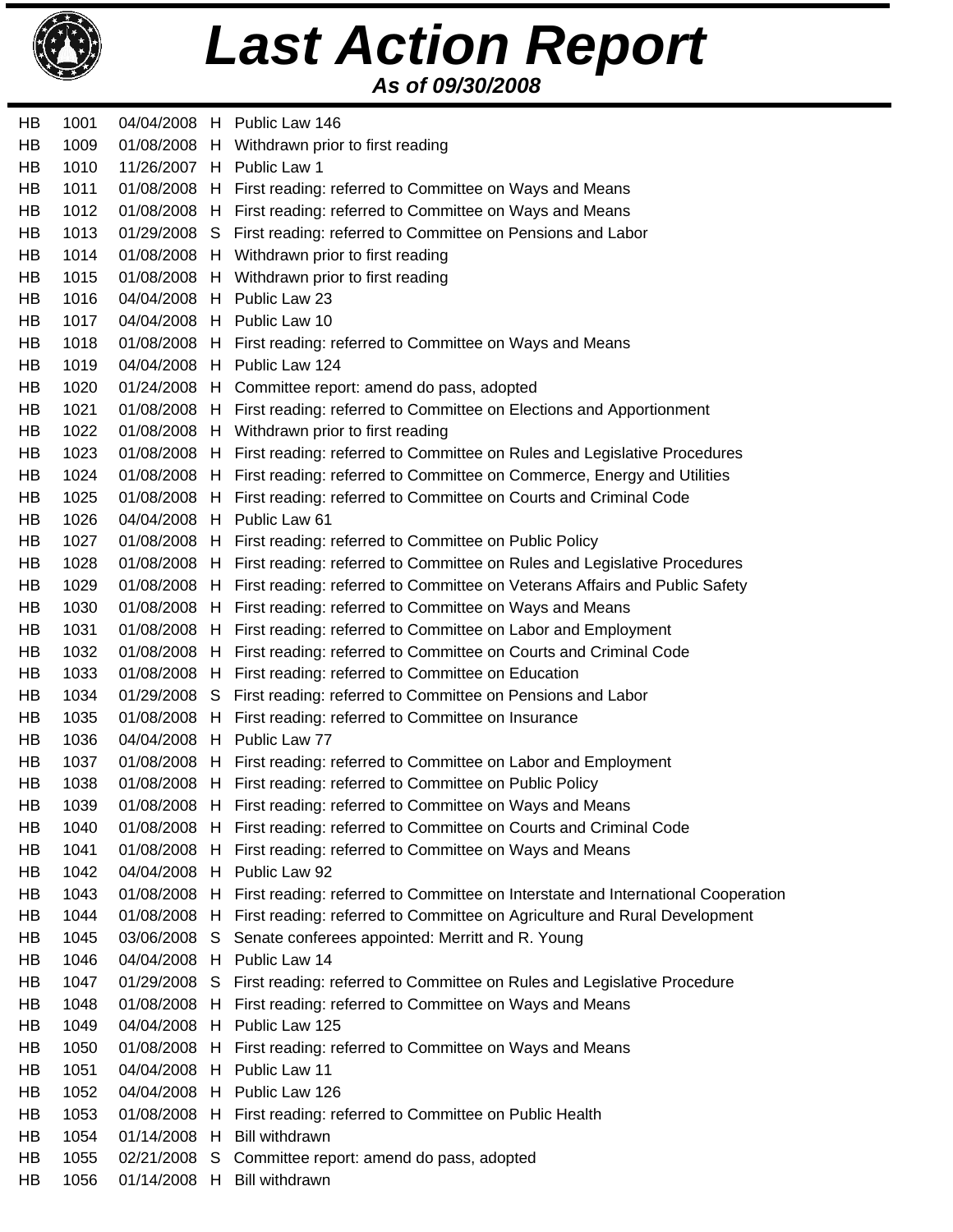| HB | 1057 |              |             | 01/08/2008 H First reading: referred to Committee on Public Policy                    |
|----|------|--------------|-------------|---------------------------------------------------------------------------------------|
| HB | 1058 | 01/08/2008 H |             | First reading: referred to Committee on Judiciary                                     |
| HB | 1059 | 01/17/2008 H |             | Referred to the Committee on Ways and Means pursuant to House Rule 127                |
| HB | 1060 | 02/14/2008   | S.          | Second reading: amended, ordered engrossed                                            |
| HB | 1061 |              |             | 04/04/2008 H Public Law 62                                                            |
| HB | 1062 |              |             | 04/04/2008 H Public Law 63                                                            |
| HB | 1063 |              |             | 01/08/2008 H First reading: referred to Committee on Rules and Legislative Procedures |
| HB | 1064 |              |             | 01/08/2008 H First reading: referred to Committee on Local Government                 |
| HB | 1065 | 04/04/2008   | H           | Public Law 93                                                                         |
| HB | 1066 | 01/14/2008   | $H_{\perp}$ | Reassigned to the Committee on Commerce, Energy and Utilities                         |
| HB | 1067 |              |             | 04/04/2008 H Public Law 38                                                            |
| HB | 1068 |              |             | 01/08/2008 H First reading: referred to Committee on Courts and Criminal Code         |
| HB | 1069 | 01/08/2008   |             | H First reading: referred to Committee on Rules and Legislative Procedures            |
| HB | 1070 | 01/08/2008 H |             | First reading: referred to Committee on Rules and Legislative Procedures              |
| HB | 1071 | 04/04/2008   | H           | Public Law 108                                                                        |
| HB | 1072 | 01/08/2008   | $H_{\perp}$ | First reading: referred to Committee on Courts and Criminal Code                      |
| HB | 1073 |              |             | 01/08/2008 H First reading: referred to Committee on Ways and Means                   |
| HB | 1074 | 04/04/2008   |             | H Public Law 64                                                                       |
| HB | 1075 | 01/08/2008   |             | H First reading: referred to Committee on Public Policy                               |
| HB | 1076 | 01/22/2008   | H           | Committee report: amend do pass, adopted                                              |
| HB | 1077 | 04/04/2008   |             | H Public Law 15                                                                       |
| HB | 1078 |              |             | 01/08/2008 H First reading: referred to Committee on Rules and Legislative Procedures |
| HB | 1079 | 01/08/2008   | H           | First reading: referred to Committee on Labor and Employment                          |
| HB | 1080 | 01/08/2008   | $H_{\perp}$ | First reading: referred to Committee on Judiciary                                     |
| HB | 1081 | 01/08/2008   | H           | First reading: referred to Committee on Courts and Criminal Code                      |
| HB | 1082 | 01/14/2008   | H           | First reading: referred to Committee on Public Health                                 |
| HB | 1083 | 01/29/2008   | S.          | First reading: referred to Committee on Commerce and Public Policy & Interstate       |
|    |      | Cooperation  |             |                                                                                       |
| HB | 1084 |              |             | 01/08/2008 H First reading: referred to Committee on Ways and Means                   |
| HB | 1085 | 01/08/2008   | H.          | First reading: referred to Committee on Interstate and International Cooperation      |
| HB | 1086 | 01/08/2008   | H           | First reading: referred to Committee on Ways and Means                                |
| HB | 1087 | 01/17/2008   | н           | First reading: referred to Committee on Roads and Transportation                      |
| HB | 1088 |              |             | 01/08/2008 H First reading: referred to Committee on Education                        |
| HB | 1089 | 01/24/2008   | H           | Second reading: ordered engrossed                                                     |
| HB | 1090 | 02/04/2008   | S           | First reading: referred to Committee on Utilities & Regulatory Affairs                |
| HB | 1091 | 01/08/2008   |             | First reading: referred to Committee on Rules and Legislative Procedures              |
| HB |      |              | H.          |                                                                                       |
| HB | 1092 | 01/08/2008   | H           | First reading: referred to Committee on Education                                     |
|    | 1093 | 01/08/2008   | H.          | First reading: referred to Committee on Public Policy                                 |
| HB | 1094 | 01/08/2008   | H           | First reading: referred to Committee on Ways and Means                                |
| HB | 1095 | 01/14/2008   | н           | First reading: referred to Committee on Labor and Employment                          |
| HB | 1096 | 04/04/2008   | H           | Public Law 127                                                                        |
| HB | 1097 | 02/05/2008   | S           | First reading: referred to Committee on Health and Provider Services                  |
| HB | 1098 | 01/08/2008   | H           | First reading: referred to Committee on Commerce, Energy and Utilities                |
| HB | 1099 | 01/08/2008   | H           | First reading: referred to Committee on Ways and Means                                |
| HB | 1100 | 01/08/2008   | H           | First reading: referred to Committee on Courts and Criminal Code                      |
| HB | 1101 | 02/04/2008   | S           | First reading: referred to Committee on Utilities & Regulatory Affairs                |
| HB | 1102 | 01/14/2008   | H.          | First reading: referred to Committee on Commerce, Energy and Utilities                |
| HB | 1103 | 01/17/2008   | н           | First reading: referred to Committee on Roads and Transportation                      |
| HB | 1104 | 01/08/2008   | H           | First reading: referred to Committee on Ways and Means                                |
| HB | 1105 | 04/04/2008   | H           | Public Law 128                                                                        |
| HB | 1106 | 01/08/2008   | H           | Withdrawn prior to first reading                                                      |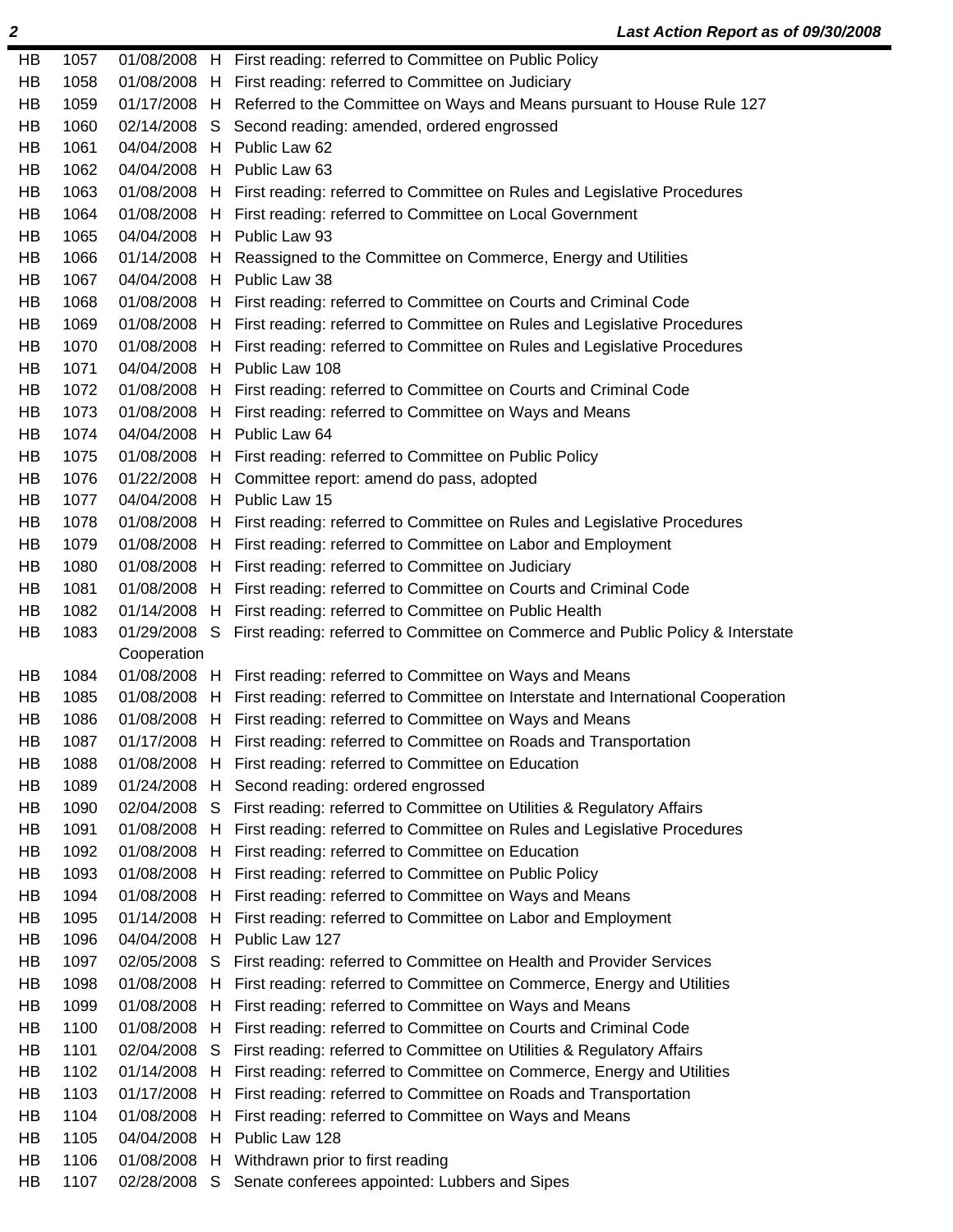| HB        | 1108 |              | 04/04/2008 H Public Law 40                                                                    |
|-----------|------|--------------|-----------------------------------------------------------------------------------------------|
| HB        | 1109 |              | 01/14/2008 H First reading: referred to Committee on Courts and Criminal Code                 |
| HB        | 1110 |              | 01/08/2008 H Withdrawn prior to first reading                                                 |
| HB        | 1111 |              | 04/04/2008 H Public Law 129                                                                   |
| HB        | 1112 |              | 04/04/2008 H Public Law 24                                                                    |
| HB        | 1113 |              | 04/04/2008 H Public Law 41                                                                    |
| HB        | 1114 |              | 04/04/2008 H Public Law 65                                                                    |
| HB        | 1115 |              | 01/29/2008 S First reading: referred to Committee on Appropriations                           |
| HB        | 1116 |              | 01/08/2008 H First reading: referred to Committee on Government and Regulatory Reform         |
| HB        | 1117 |              | 02/28/2008 S Senate conferees appointed: Hershman and Lewis                                   |
| <b>HB</b> | 1118 |              | 04/04/2008 H Public Law 94                                                                    |
| HB        | 1119 |              | 04/04/2008 H Public Law 130                                                                   |
| HB        | 1120 |              | 04/04/2008 H Public Law 25                                                                    |
| HB        | 1121 |              | 04/04/2008 H Public Law 66                                                                    |
| HB        | 1122 |              | 04/04/2008 H Public Law 67                                                                    |
| HB        | 1123 |              | 01/08/2008 H First reading: referred to Committee on Courts and Criminal Code                 |
| HB        | 1124 |              | 04/04/2008 H Public Law 42                                                                    |
| HB        | 1125 |              | 04/04/2008 H Public Law 131                                                                   |
| HB        | 1126 |              | 01/08/2008 H First reading: referred to Committee on Public Policy                            |
| HB        | 1127 |              | 01/08/2008 H First reading: referred to Committee on Public Policy                            |
| HB        | 1128 |              | 01/08/2008 H First reading: referred to Committee on Small Business and Economic Development  |
| <b>HB</b> | 1129 |              | 04/04/2008 H Public Law 26                                                                    |
| HB        | 1130 |              | 01/08/2008 H First reading: referred to Committee on Rules and Legislative Procedures         |
| HB        | 1131 |              | 01/08/2008 H First reading: referred to Committee on Public Policy                            |
| HB        | 1132 |              | 01/08/2008 H First reading: referred to Committee on Labor and Employment                     |
| HB        | 1133 |              | 01/08/2008 H First reading: referred to Committee on Labor and Employment                     |
| HB        | 1134 |              | 02/21/2008 S Committee report: amend do pass, adopted                                         |
| HB        | 1135 |              | 01/08/2008 H First reading: referred to Committee on Judiciary                                |
| HB        | 1136 |              | 01/08/2008 H First reading: referred to Committee on Small Business and Economic Development  |
| HB        | 1137 |              | 04/04/2008 H Public Law 3                                                                     |
| HB        | 1138 |              | 01/08/2008 H First reading: referred to Committee on Interstate and International Cooperation |
| HB        | 1139 |              | 01/08/2008 H First reading: referred to Committee on Education                                |
| HB        | 1140 |              | 04/04/2008 H Public Law 109                                                                   |
| HB        | 1141 |              | 01/14/2008 H Reassigned to the Committee on Judiciary                                         |
| HB        | 1142 |              | 01/08/2008 H First reading: referred to Committee on Local Government                         |
| <b>HB</b> | 1143 |              | 01/08/2008 H First reading: referred to Committee on Roads and Transportation                 |
| HB        | 1144 |              | 04/04/2008 H Public Law 68                                                                    |
| HB        | 1145 |              | 04/04/2008 H Public Law 27                                                                    |
| HB        | 1146 |              | 01/29/2008 S First reading: referred to Committee on Corrections, Criminal, and Civil Matters |
| HB        | 1147 |              | 01/08/2008 H First reading: referred to Committee on Rules and Legislative Procedures         |
| HB        | 1148 |              | 01/14/2008 H First reading: referred to Committee on Ways and Means                           |
| HB        | 1149 |              | 01/08/2008 H First reading: referred to Committee on Natural Resources                        |
| HB        | 1150 |              | 01/08/2008 H First reading: referred to Committee on Public Policy                            |
| HB        | 1151 |              | 01/08/2008 H First reading: referred to Committee on Judiciary                                |
| HB        | 1152 | 01/08/2008 H | First reading: referred to Committee on Judiciary                                             |
| HB        | 1153 |              | 04/04/2008 H Public Law 95                                                                    |
| <b>HB</b> | 1154 |              | 01/10/2008 H First reading: referred to Committee on Ways and Means                           |
| HB        | 1155 |              | 01/10/2008 H First reading: referred to Committee on Judiciary                                |
| HB        | 1156 |              | 04/04/2008 H Public Law 28                                                                    |
| HB        | 1157 |              | 01/10/2008 H First reading: referred to Committee on Environmental Affairs                    |
| HB        | 1158 |              | 01/10/2008 H First reading: referred to Committee on Natural Resources                        |
| HB        | 1159 |              | 04/04/2008 H Public Law 132                                                                   |
|           |      |              |                                                                                               |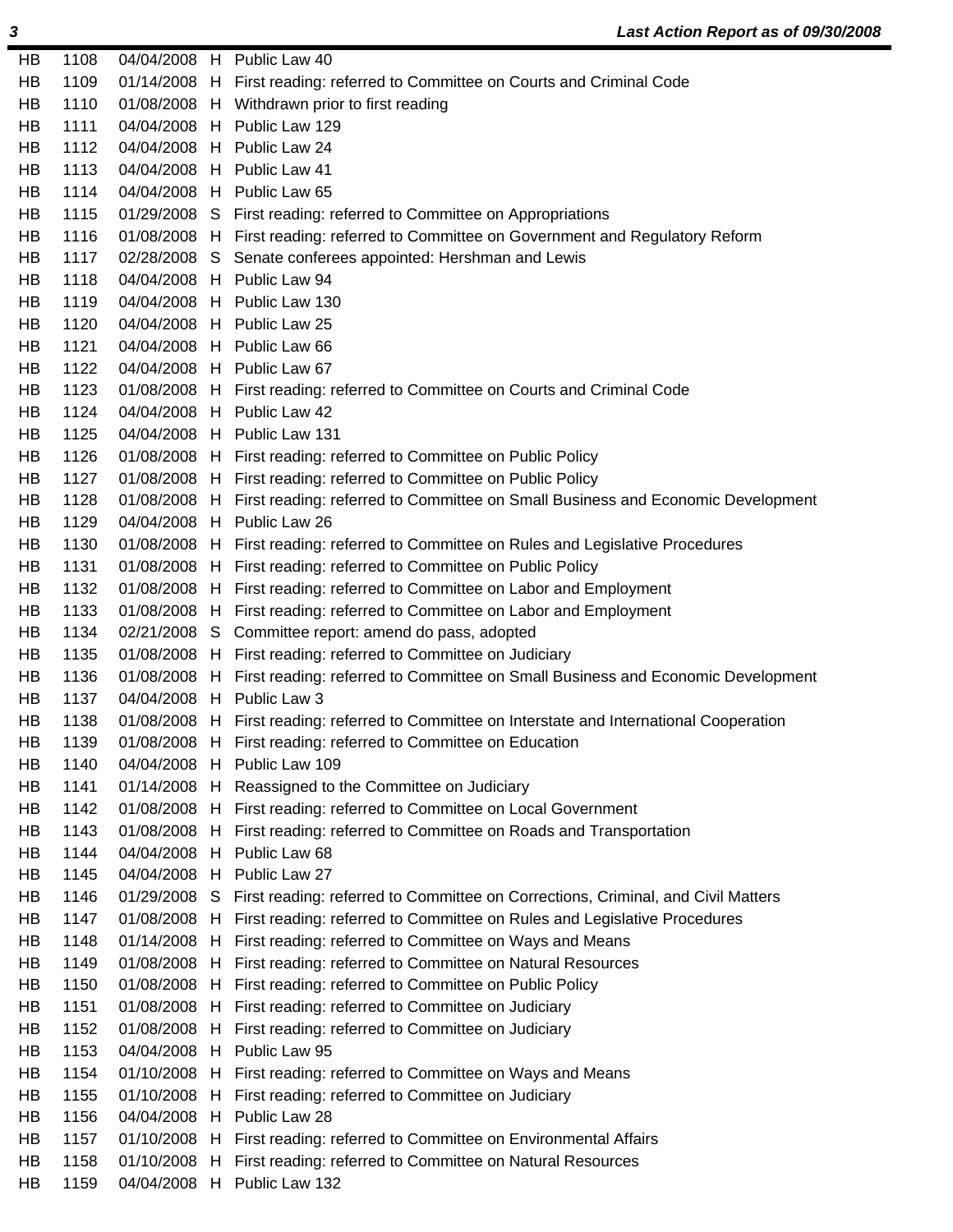| HB | 1160 |         | 01/10/2008 H First reading: referred to Committee on Rules and Legislative Procedures                |
|----|------|---------|------------------------------------------------------------------------------------------------------|
| HB | 1161 |         | 01/10/2008 H First reading: referred to Committee on Ways and Means                                  |
| HB | 1162 |         | 04/04/2008 H Public Law 69                                                                           |
| HB | 1163 |         | 01/10/2008 H First reading: referred to Committee on Public Health                                   |
| HB | 1164 |         | 04/04/2008 H Public Law 70                                                                           |
| HB | 1165 |         | 04/04/2008 H Public Law 133                                                                          |
| HB | 1166 |         | 01/10/2008 H First reading: referred to Committee on Government and Regulatory Reform                |
| HB | 1167 |         | 01/14/2008 H First reading: referred to Committee on Public Policy                                   |
| HB | 1168 |         | 01/17/2008 H Referred to the Committee on Ways and Means pursuant to House Rule 127                  |
| HB | 1169 |         | 04/04/2008 H Public Law 78                                                                           |
| HB | 1170 |         | 02/05/2008 S First reading: referred to Committee on Judiciary                                       |
| HB | 1171 |         | 04/04/2008 H Public Law 71                                                                           |
| HB | 1172 |         | 04/04/2008 H Public Law 134                                                                          |
| HB | 1173 |         | 01/10/2008 H First reading: referred to Committee on Judiciary                                       |
| HB | 1174 |         | 01/29/2008 S First reading: referred to Committee on Homeland Security and Transportation & Veterans |
|    |      | Affairs |                                                                                                      |
| HB | 1175 |         | 01/10/2008 H First reading: referred to Committee on Roads and Transportation                        |
| HB | 1176 |         | 01/10/2008 H First reading: referred to Committee on Roads and Transportation                        |
| HB | 1177 |         | 01/10/2008 H First reading: referred to Committee on Agriculture and Rural Development               |
| HB | 1178 |         | 01/10/2008 H First reading: referred to Committee on Judiciary                                       |
| HB | 1179 |         | 04/04/2008 H Public Law 135                                                                          |
| HB | 1180 |         | 01/10/2008 H First reading: referred to Committee on Commerce, Energy and Utilities                  |
| HB | 1181 |         | 01/10/2008 H First reading: referred to Committee on Commerce, Energy and Utilities                  |
| HB | 1182 |         | 01/10/2008 H First reading: referred to Committee on Ways and Means                                  |
| HB | 1183 |         | 01/29/2008 S First reading: referred to Committee on Tax and Fiscal Policy                           |
| HB | 1184 |         | 02/14/2008 S Committee report: do pass, reassigned to Appropriations                                 |
| HB | 1185 |         | 04/04/2008 H Public Law 79                                                                           |
| HB | 1186 |         | 01/10/2008 H First reading: referred to Committee on Veterans Affairs and Public Safety              |
| HB | 1187 |         | 04/04/2008 H Public Law 110                                                                          |
| HB | 1188 |         | 01/10/2008 H First reading: referred to Committee on Judiciary                                       |
| HB | 1189 |         | 01/24/2008 H Committee report: do pass, adopted                                                      |
| HB | 1190 |         | 01/10/2008 H First reading: referred to Committee on Courts and Criminal Code                        |
| HВ | 1191 |         | 01/10/2008 H First reading: referred to Committee on Public Policy                                   |
| HB | 1192 |         | 01/14/2008 H First reading: referred to Committee on Ways and Means                                  |
| HB | 1193 |         | 04/04/2008 H Public Law 29                                                                           |
| HB | 1194 |         | 01/10/2008 H First reading: referred to Committee on Natural Resources                               |
| HB | 1195 |         | 01/10/2008 H First reading: referred to Committee on Judiciary                                       |
| HB | 1196 |         | 03/03/2008 S Senate conferees appointed: Landske and Deig                                            |
| HB | 1197 |         | 04/04/2008 H Public Law 136                                                                          |
| HB | 1198 |         | 01/10/2008 H First reading: referred to Committee on Education                                       |
| HB | 1199 |         | 01/10/2008 H First reading: referred to Committee on Local Government                                |
| HB | 1200 |         | 01/10/2008 H First reading: referred to Committee on Courts and Criminal Code                        |
| HB | 1201 |         | 01/10/2008 H First reading: referred to Committee on Local Government                                |
| HB | 1202 |         | 04/04/2008 H Public Law 30                                                                           |
| HB | 1203 |         | 04/04/2008 H Public Law 31                                                                           |
| HB | 1204 |         | 04/04/2008 H Public Law 137                                                                          |
| HB | 1205 |         | 01/10/2008 H First reading: referred to Committee on Family, Children and Human Affairs              |
| HB | 1206 |         | 01/14/2008 H First reading: referred to Committee on Environmental Affairs                           |
| HB | 1207 |         | 01/14/2008 H First reading: referred to Committee on Rules and Legislative Procedures                |
| HB | 1208 |         | 01/14/2008 H First reading: referred to Committee on Ways and Means                                  |
| HB | 1209 |         | 02/04/2008 S First reading: referred to Committee on Corrections, Criminal, and Civil Matters        |
| HB | 1210 |         | 03/12/2008 H Vetoed by the Governor                                                                  |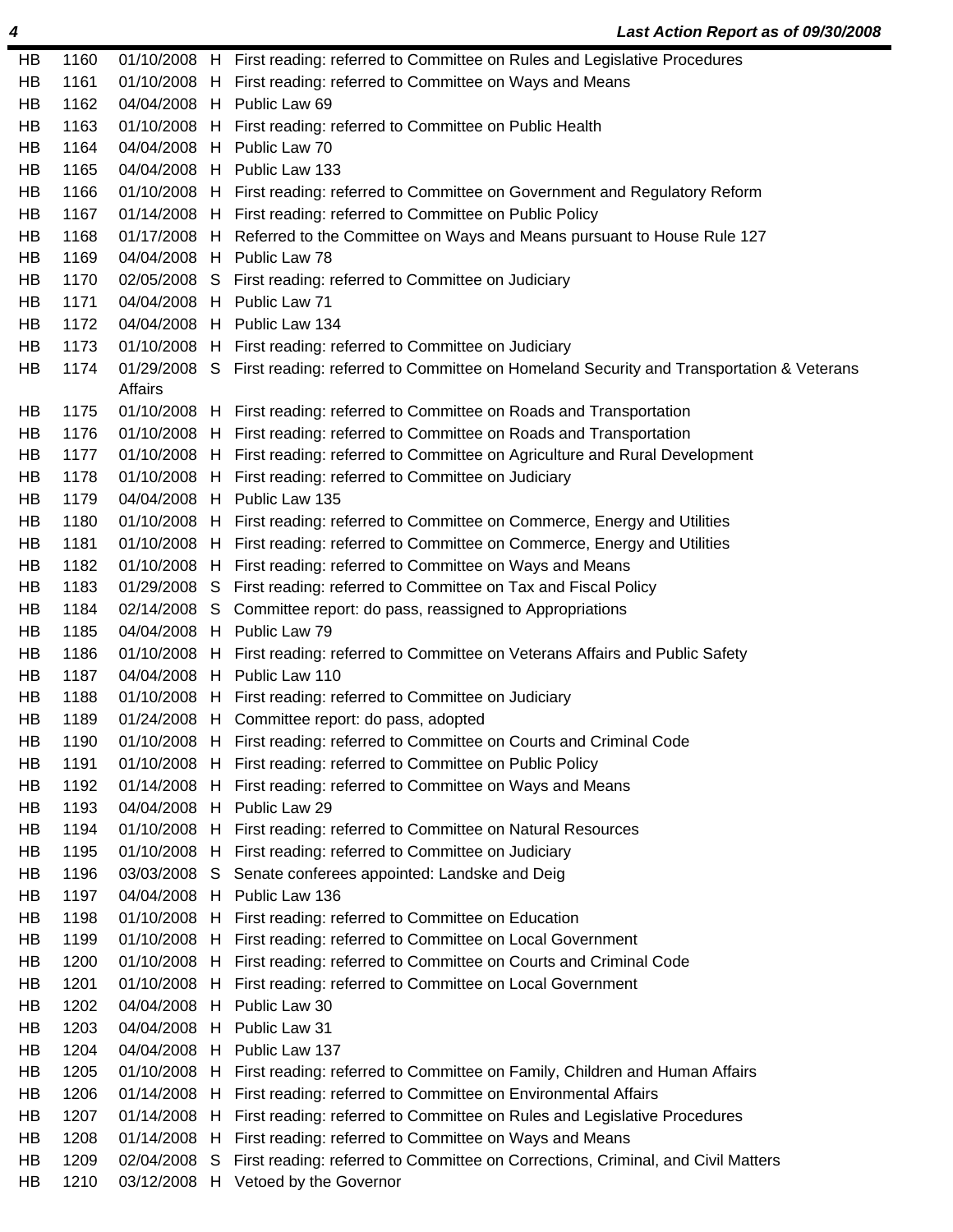| HВ | 1211 |              |    | 01/29/2008 H Second reading: amended, ordered engrossed                                      |
|----|------|--------------|----|----------------------------------------------------------------------------------------------|
| HB | 1212 | 01/14/2008 H |    | First reading: referred to Committee on Labor and Employment                                 |
| HB | 1213 | 04/04/2008 H |    | Public Law 32                                                                                |
| HB | 1214 |              |    | 01/29/2008 H Second reading: ordered engrossed                                               |
| HB | 1215 |              |    | 01/14/2008 H First reading: referred to Committee on Labor and Employment                    |
| HB | 1216 | 01/14/2008 H |    | First reading: referred to Committee on Technology, Research and Development                 |
| HB | 1217 |              |    | 01/17/2008 H First reading: referred to Committee on Environmental Affairs                   |
| HB | 1218 | 01/14/2008 H |    | First reading: referred to Committee on Local Government                                     |
| HB | 1219 | 04/04/2008   | H. | Public Law 138                                                                               |
| HB | 1220 |              |    | 04/04/2008 H Public Law 139                                                                  |
| HB | 1221 | 01/14/2008 H |    | First reading: referred to Committee on Courts and Criminal Code                             |
| HВ | 1222 | 01/14/2008 H |    | First reading: referred to Committee on Ways and Means                                       |
| HB | 1223 |              |    | 01/14/2008 H First reading: referred to Committee on Ways and Means                          |
| HB | 1224 |              |    | 03/03/2008 S Senate conferees appointed: R. Meeks and Deig                                   |
| HB | 1225 | 01/14/2008 H |    | First reading: referred to Committee on Interstate and International Cooperation             |
| HB | 1226 | 01/29/2008 H |    | Second reading: ordered engrossed                                                            |
| HB | 1227 |              |    | 04/04/2008 H Public Law 33                                                                   |
| HB | 1228 |              |    | 01/14/2008 H First reading: referred to Committee on Labor and Employment                    |
| HB | 1229 | 01/14/2008 H |    | First reading: referred to Committee on Ways and Means                                       |
| HB | 1230 | 01/14/2008 H |    | First reading: referred to Committee on Rules and Legislative Procedures                     |
| HB | 1231 |              |    | 01/14/2008 H First reading: referred to Committee on Labor and Employment                    |
| HB | 1232 |              |    | 01/29/2008 S First reading: referred to Committee on Education and Career Development        |
| HB | 1233 | 01/14/2008 H |    | First reading: referred to Committee on Judiciary                                            |
| HB | 1234 | 04/04/2008 H |    | Public Law 34                                                                                |
| HB | 1235 | 01/14/2008 H |    | First reading: referred to Committee on Ways and Means                                       |
| HB | 1236 | 01/14/2008 H |    | First reading: referred to Committee on Ways and Means                                       |
| HB | 1237 |              |    | 01/14/2008 H First reading: referred to Committee on Roads and Transportation                |
| HB | 1238 | 01/14/2008 H |    | First reading: referred to Committee on Judiciary                                            |
| HB | 1239 | 01/14/2008 H |    | First reading: referred to Committee on Education                                            |
| HB | 1240 | 01/14/2008 H |    | First reading: referred to Committee on Interstate and International Cooperation             |
| HB | 1241 | 01/14/2008 H |    | First reading: referred to Committee on Public Policy                                        |
| HB | 1242 |              |    | 01/14/2008 H First reading: referred to Committee on Small Business and Economic Development |
| HВ | 1243 |              |    | 04/04/2008 H Public Law 35                                                                   |
| HВ | 1244 | 04/04/2008 H |    | Public Law 39                                                                                |
| HB | 1245 |              |    | 02/05/2008 S First reading: referred to Committee on Tax and Fiscal Policy                   |
| HB | 1246 | 04/04/2008 H |    | Public Law 140                                                                               |
| HВ | 1247 | 01/14/2008 H |    | First reading: referred to Committee on Ways and Means                                       |
| HB | 1248 | 01/22/2008   | H  | Referred to the Committee on Ways and Means pursuant to House Rule 127                       |
| HB | 1249 | 04/04/2008   | H  | Public Law 141                                                                               |
| HB | 1250 | 04/04/2008 H |    | Public Law 96                                                                                |
| HB | 1251 | 01/14/2008 H |    | First reading: referred to Committee on Ways and Means                                       |
| HB | 1252 | 01/14/2008   | H  | First reading: referred to Committee on Ways and Means                                       |
| HB | 1253 | 04/04/2008 H |    | Public Law 36                                                                                |
| HB | 1254 | 01/14/2008   | H  | First reading: referred to Committee on Courts and Criminal Code                             |
| HB | 1255 | 01/14/2008   | H  | First reading: referred to Committee on Commerce, Energy and Utilities                       |
| HB | 1256 | 01/14/2008   | H. | First reading: referred to Committee on Commerce, Energy and Utilities                       |
| HB | 1257 | 01/14/2008   | H  | First reading: referred to Committee on Labor and Employment                                 |
| HB | 1258 | 01/14/2008   | H  | First reading: referred to Committee on Family, Children and Human Affairs                   |
| HB | 1259 | 04/04/2008 H |    | Public Law 72                                                                                |
| HB | 1260 | 01/14/2008   | H  | First reading: referred to Committee on Public Policy                                        |
| HB | 1261 | 01/14/2008   | H  | First reading: referred to Committee on Rules and Legislative Procedures                     |
| HB | 1262 | 01/14/2008 H |    | First reading: referred to Committee on Interstate and International Cooperation             |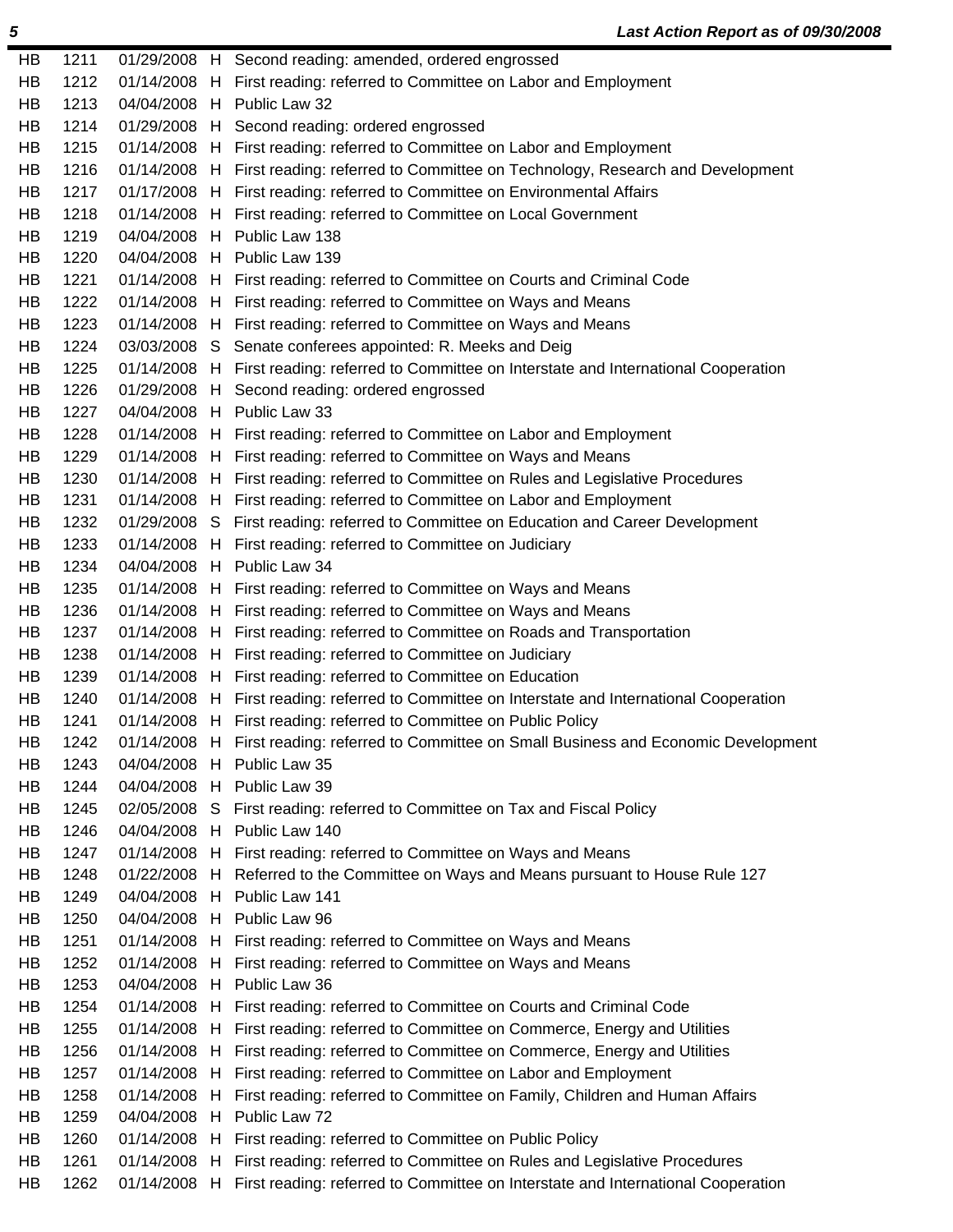| HB        | 1263 |              | 01/17/2008 H First reading: referred to Committee on Ways and Means                           |
|-----------|------|--------------|-----------------------------------------------------------------------------------------------|
| HB        | 1264 |              | 01/14/2008 H First reading: referred to Committee on Education                                |
| HB        | 1265 |              | 01/14/2008 H First reading: referred to Committee on Rules and Legislative Procedures         |
| HB        | 1266 |              | 04/04/2008 H Public Law 73                                                                    |
| <b>HB</b> | 1267 |              | 01/14/2008 H First reading: referred to Committee on Public Policy                            |
| HB        | 1268 |              | 01/22/2008 H Reassigned to the Committee on Ways and Means                                    |
| HB        | 1269 |              | 02/04/2008 S First reading: referred to Committee on Pensions and Labor                       |
| HB        | 1270 |              | 01/14/2008 H First reading: referred to Committee on Ways and Means                           |
| HB        | 1271 |              | 04/04/2008 H Public Law 80                                                                    |
| <b>HB</b> | 1272 |              | 01/15/2008 H First reading: referred to Committee on Local Government                         |
| HB        | 1273 |              | 02/04/2008 S First reading: referred to Committee on Appropriations                           |
| HB        | 1274 |              | 01/15/2008 H First reading: referred to Committee on Interstate and International Cooperation |
| <b>HB</b> | 1275 |              | 04/04/2008 H Public Law 16                                                                    |
| HB        | 1276 |              | 04/04/2008 H Public Law 74                                                                    |
| HB        | 1277 |              | 01/30/2008 H Third reading: defeated; Roll Call 138: Yeas 44, Nays 54                         |
| <b>HB</b> | 1278 |              | 01/15/2008 H First reading: referred to Committee on Government and Regulatory Reform         |
| HB        | 1279 |              | 01/15/2008 H First reading: referred to Committee on Education                                |
| HB        | 1280 |              | 04/04/2008 H Public Law 142                                                                   |
| HB        | 1281 |              | 01/15/2008 H First reading: referred to Committee on Ways and Means                           |
| HB        | 1282 |              | 01/15/2008 H Withdrawn prior to first reading                                                 |
| <b>HB</b> | 1283 |              | 01/15/2008 H First reading: referred to Committee on Labor and Employment                     |
| HB        | 1284 |              | 04/04/2008 H Public Law 111                                                                   |
| HB        | 1285 |              | 01/15/2008 H First reading: referred to Committee on Judiciary                                |
| <b>HB</b> | 1286 |              | 03/03/2008 S Senate conferees appointed: Gard and Deig                                        |
| HB        | 1287 |              | 01/15/2008 H First reading: referred to Committee on Public Health                            |
| HB        | 1288 |              | 04/04/2008 H Public Law 43                                                                    |
| <b>HB</b> | 1289 |              | 01/15/2008 H First reading: referred to Committee on Environmental Affairs                    |
| HB        | 1290 |              | 04/04/2008 H Public Law 143                                                                   |
| HB        | 1291 |              | 01/15/2008 H First reading: referred to Committee on Interstate and International Cooperation |
| <b>HB</b> | 1292 |              | 02/04/2008 S First reading: referred to Committee on Commerce and Public Policy & Interstate  |
|           |      | Cooperation  |                                                                                               |
| HB        | 1293 |              | 04/04/2008 H Public Law 144                                                                   |
| HB        | 1294 |              | 01/15/2008 H First reading: referred to Committee on Ways and Means                           |
| HB        | 1295 |              | 01/15/2008 H First reading: referred to Committee on Roads and Transportation                 |
| HB        | 1296 |              | 01/15/2008 H First reading: referred to Committee on Ways and Means                           |
| HB        | 1297 |              | 02/05/2008 S First reading: referred to Committee on Local Government and Elections           |
| HB        | 1298 |              | 01/15/2008 H First reading: referred to Committee on Veterans Affairs and Public Safety       |
| HB        | 1299 |              | 01/15/2008 H First reading: referred to Committee on Courts and Criminal Code                 |
| HB        | 1300 |              | 01/28/2008 H Second reading: ordered engrossed                                                |
| HB        | 1301 |              | 01/15/2008 H First reading: referred to Committee on Judiciary                                |
| HB        | 1302 |              | 01/15/2008 H First reading: referred to Committee on Judiciary                                |
| HB        | 1303 |              | 01/15/2008 H First reading: referred to Committee on Local Government                         |
| HB        | 1304 |              | 01/15/2008 H First reading: referred to Committee on Environmental Affairs                    |
| HB        | 1305 |              | 01/15/2008 H First reading: referred to Committee on Ways and Means                           |
| HB        | 1306 |              | 01/15/2008 H First reading: referred to Committee on Ways and Means                           |
| HB        | 1307 | 01/15/2008 H | First reading: referred to Committee on Ways and Means                                        |
| HB        | 1308 |              | 01/15/2008 H First reading: referred to Committee on Education                                |
| HB        | 1309 |              | 01/15/2008 H First reading: referred to Committee on Ways and Means                           |
| HB        | 1310 | 02/05/2008 S | First reading: referred to Committee on Education and Career Development                      |
| HB        | 1311 |              | 01/15/2008 H First reading: referred to Committee on Labor and Employment                     |
| HB        | 1312 |              | 01/15/2008 H First reading: referred to Committee on Agriculture and Rural Development        |
| HB        | 1313 |              | 01/15/2008 H First reading: referred to Committee on Judiciary                                |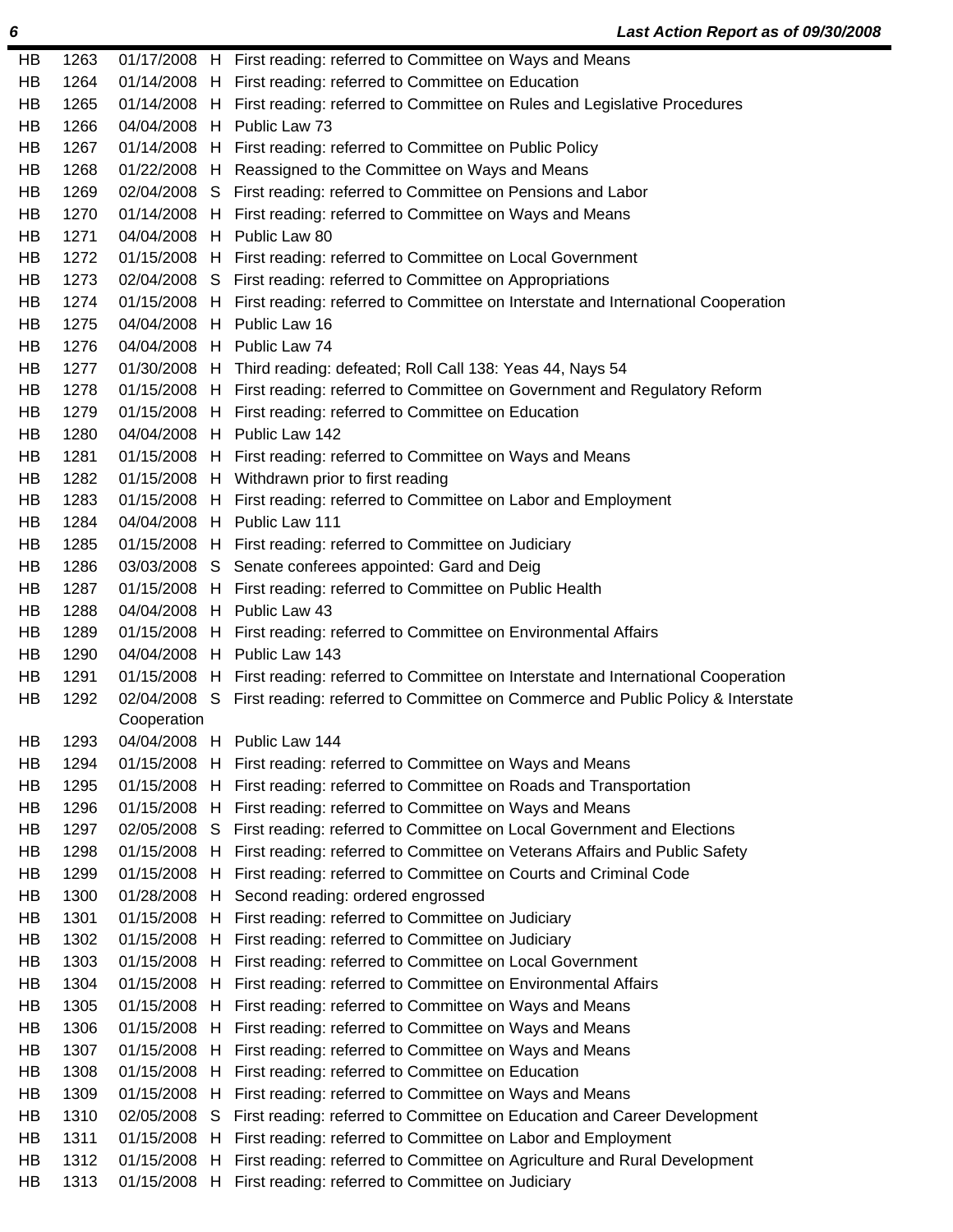| HB       | 1314         |            |    | 01/15/2008 H First reading: referred to Committee on Judiciary                                                      |
|----------|--------------|------------|----|---------------------------------------------------------------------------------------------------------------------|
| HB       | 1315         |            |    | 01/15/2008 H First reading: referred to Committee on Roads and Transportation                                       |
| HB       | 1316         |            |    | 01/15/2008 H First reading: referred to Committee on Ways and Means                                                 |
| HB       | 1317         |            |    | 01/15/2008 H First reading: referred to Committee on Public Health                                                  |
| HB       | 1318         |            |    | 04/04/2008 H Public Law 97                                                                                          |
| HB       | 1319         |            |    | 02/05/2008 S First reading: referred to Committee on Tax and Fiscal Policy                                          |
| HB       | 1320         |            |    | 01/15/2008 H First reading: referred to Committee on Roads and Transportation                                       |
| HB       | 1321         |            |    | 01/15/2008 H First reading: referred to Committee on Veterans Affairs and Public Safety                             |
| HB       | 1322         |            |    | 01/15/2008 H First reading: referred to Committee on Roads and Transportation                                       |
| HB       | 1323         |            |    | 01/24/2008 H Committee report: amend do pass, adopted                                                               |
| HB       | 1324         |            |    | 01/15/2008 H First reading: referred to Committee on Roads and Transportation                                       |
| HB       | 1325         |            |    | 01/15/2008 H First reading: referred to Committee on Labor and Employment                                           |
| HB       | 1326         |            |    | 01/15/2008 H First reading: referred to Committee on Rules and Legislative Procedures                               |
| HB       | 1327         |            |    | 01/15/2008 H First reading: referred to Committee on Ways and Means                                                 |
| HB       | 1328         |            |    | 01/15/2008 H First reading: referred to Committee on Education                                                      |
| HB       | 1329         |            |    | 02/05/2008 S First reading: referred to Committee on Corrections, Criminal, and Civil Matters                       |
| HB       | 1330         |            |    | 01/15/2008 H First reading: referred to Committee on Ways and Means                                                 |
| HB       | 1331         |            |    | 01/24/2008 H Committee report: do pass, adopted                                                                     |
| HB       | 1332         |            |    | 01/15/2008 H First reading: referred to Committee on Insurance                                                      |
| HB       | 1333         |            |    | 01/15/2008 H First reading: referred to Committee on Ways and Means                                                 |
| HB       | 1334         |            |    | 01/15/2008 H First reading: referred to Committee on Rules and Legislative Procedures                               |
| HB       | 1335         |            |    | 01/15/2008 H First reading: referred to Committee on Family, Children and Human Affairs                             |
| HB       | 1336         |            |    | 01/15/2008 H First reading: referred to Committee on Rules and Legislative Procedures                               |
| HB       | 1337         |            |    | 01/15/2008 H First reading: referred to Committee on Ways and Means                                                 |
| HВ       | 1338         |            |    | 01/15/2008 H First reading: referred to Committee on Ways and Means                                                 |
| HB       | 1339         |            |    | 01/15/2008 H First reading: referred to Committee on Family, Children and Human Affairs                             |
| HB       | 1340         |            |    | 01/24/2008 H Committee report: do pass, adopted                                                                     |
| HB       | 1341         |            |    | 04/04/2008 H Public Law 98                                                                                          |
|          |              |            |    |                                                                                                                     |
|          |              |            |    |                                                                                                                     |
| HB       | 1342         |            |    | 01/15/2008 H First reading: referred to Committee on Technology, Research and Development                           |
| HB       | 1343         |            |    | 01/15/2008 H First reading: referred to Committee on Insurance                                                      |
| HB       | 1344         |            |    | 01/15/2008 H First reading: referred to Committee on Labor and Employment                                           |
| HB       | 1345         | 01/15/2008 |    | H First reading: referred to Committee on Judiciary                                                                 |
| HB       | 1346         | 01/16/2008 |    | H First reading: referred to Committee on Financial Institutions                                                    |
| HB       | 1347         | 01/16/2008 | H. | First reading: referred to Committee on Ways and Means                                                              |
| HB       | 1348         | 01/16/2008 | H  | First reading: referred to Committee on Ways and Means                                                              |
| HB       | 1349         | 01/17/2008 | H. | First reading: referred to Committee on Ways and Means                                                              |
| HB       | 1350         | 01/16/2008 | H. | First reading: referred to Committee on Interstate and International Cooperation                                    |
| HB       | 1351         | 01/16/2008 | H  | First reading: referred to Committee on Natural Resources                                                           |
| HB       | 1352         | 01/16/2008 | H. | First reading: referred to Committee on Ways and Means                                                              |
| HB       | 1353         | 01/17/2008 | H  | First reading: referred to Committee on Ways and Means                                                              |
| HB       | 1354         | 01/16/2008 | H  | First reading: referred to Committee on Ways and Means                                                              |
| HB       | 1355         | 01/16/2008 | H. | First reading: referred to Committee on Ways and Means                                                              |
| HB       | 1356         | 01/16/2008 | H  | First reading: referred to Committee on Judiciary                                                                   |
| HB       | 1357         | 01/16/2008 | H  | First reading: referred to Committee on Courts and Criminal Code                                                    |
| HB       | 1358         | 01/16/2008 | H. | First reading: referred to Committee on Judiciary                                                                   |
| HB       | 1359         | 04/04/2008 | H  | Public Law 145                                                                                                      |
| HB       | 1360         | 02/05/2008 | S  | First reading: referred to Committee on Tax and Fiscal Policy                                                       |
| HB       | 1361         | 01/16/2008 |    | H First reading: referred to Committee on Public Health                                                             |
| HB       | 1362         | 01/16/2008 | H  | First reading: referred to Committee on Public Health                                                               |
| НB       | 1363         | 01/17/2008 | H. | First reading: referred to Committee on Environmental Affairs                                                       |
| HB<br>HB | 1364<br>1365 | 01/17/2008 | H  | First reading: referred to Committee on Insurance<br>01/16/2008 H First reading: referred to Committee on Education |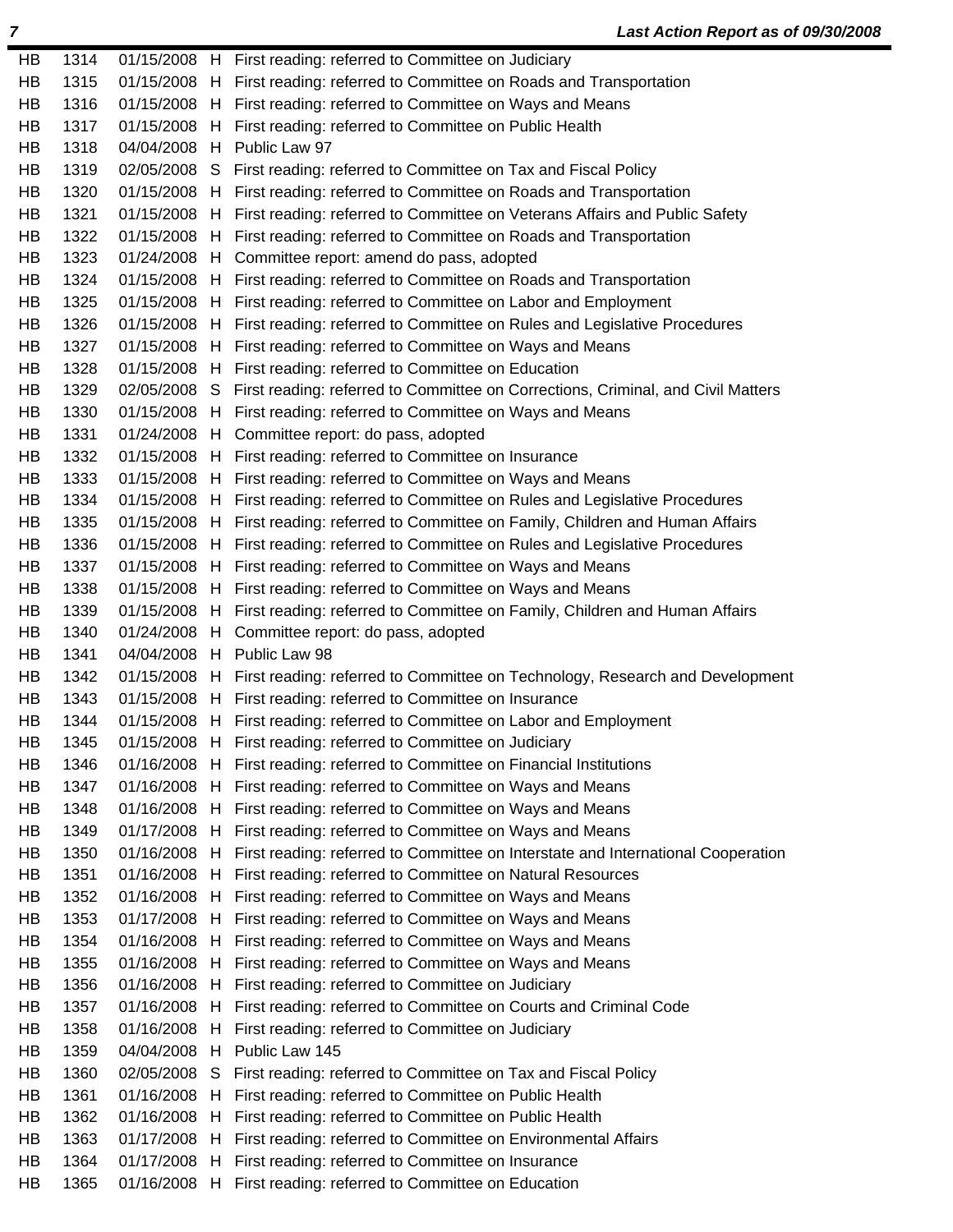| HB | 1366            |              |    | 01/16/2008 H First reading: referred to Committee on Education                                |
|----|-----------------|--------------|----|-----------------------------------------------------------------------------------------------|
| HB | 1367            |              |    | 01/16/2008 H First reading: referred to Committee on Ways and Means                           |
| HB | 1368            |              |    | 01/16/2008 H First reading: referred to Committee on Environmental Affairs                    |
| HB | 1369            |              |    | 01/16/2008 H First reading: referred to Committee on Judiciary                                |
| HB | 1370            |              |    | 01/16/2008 H First reading: referred to Committee on Natural Resources                        |
| HB | 1371            |              |    | 01/17/2008 H First reading: referred to Committee on Rules and Legislative Procedures         |
| HB | 1372            |              |    | 01/17/2008 H First reading: referred to Committee on Elections and Apportionment              |
| HB | 1373            |              |    | 01/16/2008 H First reading: referred to Committee on Elections and Apportionment              |
| HB | 1374            |              |    | 01/16/2008 H First reading: referred to Committee on Labor and Employment                     |
| HB | 1375            |              |    | 01/16/2008 H First reading: referred to Committee on Labor and Employment                     |
| HB | 1376            |              |    | 01/16/2008 H First reading: referred to Committee on Family, Children and Human Affairs       |
| HB | 1377            |              |    | 01/16/2008 H First reading: referred to Committee on Ways and Means                           |
| HB | 1378            |              |    | 01/16/2008 H First reading: referred to Committee on Judiciary                                |
| HB | 1379            |              |    | 04/04/2008 H Public Law 112                                                                   |
| HB | 1380            |              |    | 01/17/2008 H First reading: referred to Committee on Ways and Means                           |
| HB | 1381            |              |    | 01/17/2008 H First reading: referred to Committee on Local Government                         |
| HB | 1382            |              |    | 01/16/2008 H First reading: referred to Committee on Rules and Legislative Procedures         |
| HB | 1383            |              |    | 01/16/2008 H First reading: referred to Committee on Rules and Legislative Procedures         |
| HB | 1384            |              |    | 01/16/2008 H First reading: referred to Committee on Labor and Employment                     |
| HB | 1385            |              |    | 01/16/2008 H First reading: referred to Committee on Interstate and International Cooperation |
| HB | 1386            |              |    | 01/16/2008 H First reading: referred to Committee on Veterans Affairs and Public Safety       |
| HB | 1387            | 01/16/2008   |    | H First reading: referred to Committee on Public Health                                       |
| HB | 1388            |              |    | 01/17/2008 H First reading: referred to Committee on Rules and Legislative Procedures         |
| HB | 1389            |              |    | 01/17/2008 H First reading: referred to Committee on Rules and Legislative Procedures         |
| HB | 1390            |              |    | 01/17/2008 H First reading: referred to Committee on Rules and Legislative Procedures         |
| HB | 1391            | 01/17/2008 H |    | First reading: referred to Committee on Rules and Legislative Procedures                      |
| HB | 1392            |              |    | 01/17/2008 H First reading: referred to Committee on Rules and Legislative Procedures         |
| HB | 1393            |              |    | 01/17/2008 H First reading: referred to Committee on Rules and Legislative Procedures         |
| HB | 1394            |              |    | 01/17/2008 H First reading: referred to Committee on Rules and Legislative Procedures         |
| HB | 1395            |              |    | 01/17/2008 H First reading: referred to Committee on Rules and Legislative Procedures         |
| HB | 1396            |              |    | 01/17/2008 H First reading: referred to Committee on Rules and Legislative Procedures         |
| HB | 1397            |              |    | 01/17/2008 H First reading: referred to Committee on Rules and Legislative Procedures         |
| HB | 1398            |              |    | 01/17/2008 H First reading: referred to Committee on Rules and Legislative Procedures         |
| HB | 1399            | 01/17/2008   | H  | First reading: referred to Committee on Rules and Legislative Procedures                      |
| HB | 1400            | 01/17/2008   | H  | First reading: referred to Committee on Rules and Legislative Procedures                      |
| HB | 1401            | 01/17/2008   |    | H First reading: referred to Committee on Rules and Legislative Procedures                    |
| HB | 1402            | 01/17/2008   | H  | First reading: referred to Committee on Rules and Legislative Procedures                      |
| HB | 1403            | 01/17/2008   | H. | First reading: referred to Committee on Rules and Legislative Procedures                      |
| HB | 1404            | 01/17/2008   | H  | First reading: referred to Committee on Rules and Legislative Procedures                      |
| HB | 1405            | 01/17/2008   | н  | First reading: referred to Committee on Rules and Legislative Procedures                      |
| НB | 1406            | 01/17/2008   | H  | First reading: referred to Committee on Rules and Legislative Procedures                      |
| HB | 1407            | 01/17/2008   | H. | First reading: referred to Committee on Rules and Legislative Procedures                      |
| HB | 1408            | 01/17/2008   | H  | First reading: referred to Committee on Rules and Legislative Procedures                      |
| HB | 1409            | 01/17/2008   | H  | First reading: referred to Committee on Rules and Legislative Procedures                      |
|    | <b>HCR 0001</b> | 11/20/2007   | S  | Returned to the House                                                                         |
|    | <b>HCR 0002</b> | 01/14/2008   | S  | Returned to the House                                                                         |
|    | <b>HCR 0003</b> | 01/14/2008   | S  | Returned to the House                                                                         |
|    | <b>HCR 0004</b> | 01/15/2008   | S  | Returned to the House                                                                         |
|    | <b>HCR 0005</b> | 01/15/2008   | S  | Returned to the House                                                                         |
|    | <b>HCR 0006</b> | 01/17/2008   | S  | Returned to the House                                                                         |
|    | <b>HCR 0007</b> | 01/28/2008   | S  | Returned to the House                                                                         |
|    | <b>HCR 0008</b> | 01/28/2008   | S. | Returned to the House                                                                         |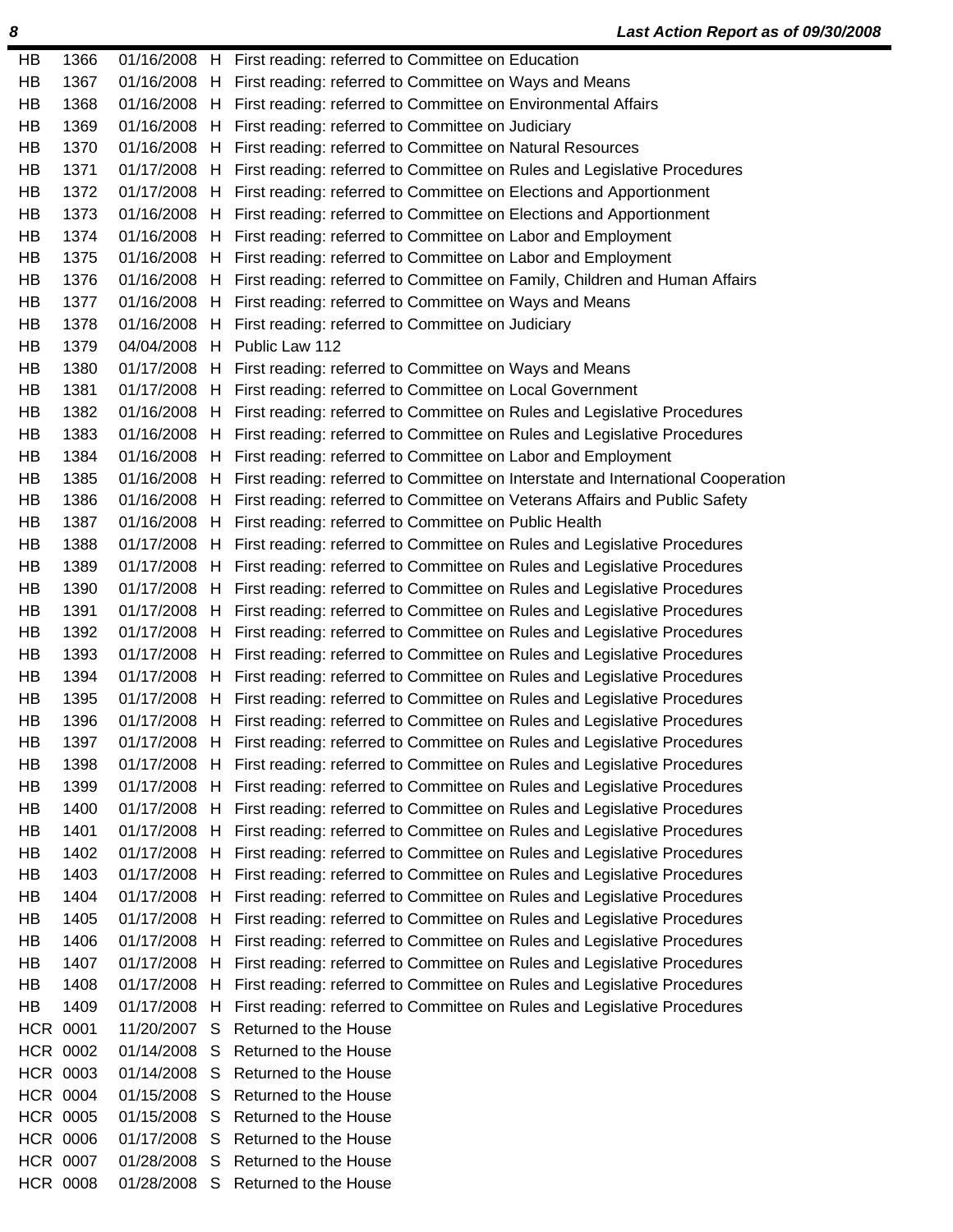|            | <b>HCR 0009</b> |            |   | 01/28/2008 S Returned to the House                                       |
|------------|-----------------|------------|---|--------------------------------------------------------------------------|
|            | <b>HCR 0010</b> |            |   | 02/04/2008 S Returned to the House                                       |
|            | <b>HCR 0011</b> |            |   | 02/05/2008 S Returned to the House                                       |
|            | HCR 0012        |            |   | 02/21/2008 S Returned to the House                                       |
|            | HCR 0013        |            |   | 02/07/2008 H Referred to Committee on Roads and Transportation           |
|            | <b>HCR 0014</b> |            |   | 02/21/2008 S Returned to the House                                       |
|            | <b>HCR 0015</b> |            |   | 02/07/2008 H Referred to Committee on Roads and Transportation           |
|            | <b>HCR 0016</b> |            |   | 02/11/2008 S Returned to the House                                       |
|            | HCR 0017        |            |   | 02/11/2008 S Returned to the House                                       |
|            | <b>HCR 0018</b> |            |   | 02/11/2008 S Returned to the House                                       |
|            | <b>HCR 0019</b> |            |   | 02/21/2008 S Returned to the House                                       |
|            | <b>HCR 0020</b> |            |   | 02/14/2008 S Returned to the House                                       |
|            | <b>HCR 0021</b> |            |   | 02/14/2008 S Returned to the House                                       |
|            | <b>HCR 0022</b> |            |   | 02/14/2008 S Returned to the House                                       |
|            | <b>HCR 0023</b> |            |   | 02/18/2008 H Referred to Committee on Rules and Legislative Procedures   |
|            | HCR 0024        |            |   | 02/18/2008 H Referred to Committee on Rules and Legislative Procedures   |
|            | <b>HCR 0025</b> |            |   | 02/18/2008 H Referred to Committee on Rules and Legislative Procedures   |
|            | <b>HCR 0026</b> |            |   | 02/21/2008 S Returned to the House                                       |
|            | HCR 0027        |            |   | 02/18/2008 H Referred to Committee on Elections and Apportionment        |
|            | <b>HCR 0028</b> |            |   | 02/21/2008 S Returned to the House                                       |
|            | HCR 0029        |            |   | 02/18/2008 S Returned to the House                                       |
|            | <b>HCR 0030</b> |            |   | 02/18/2008 S Returned to the House                                       |
|            | <b>HCR 0031</b> |            |   | 02/18/2008 S Returned to the House                                       |
|            | <b>HCR 0032</b> |            |   | 02/18/2008 S Returned to the House                                       |
|            | HCR 0033        |            |   | 02/18/2008 S Returned to the House                                       |
|            | HCR 0034        |            |   | 02/18/2008 H Referred to Committee on Rules and Legislative Procedures   |
|            | <b>HCR 0035</b> |            |   | 02/21/2008 S Returned to the House                                       |
|            | <b>HCR 0036</b> |            |   | 02/18/2008 S Returned to the House                                       |
|            | HCR 0037        |            |   | 02/18/2008 S Returned to the House                                       |
|            | <b>HCR 0038</b> |            |   | 02/18/2008 S Returned to the House                                       |
|            | HCR 0039        |            |   | 02/18/2008 S Returned to the House                                       |
|            | <b>HCR 0040</b> |            |   | 02/18/2008 S Returned to the House                                       |
|            | <b>HCR 0041</b> | 02/18/2008 | S | Returned to the House                                                    |
|            | <b>HCR 0042</b> | 02/18/2008 | S | Returned to the House                                                    |
|            | HCR 0043        | 02/18/2008 | S | Returned to the House                                                    |
|            | HJR 0001        | 01/24/2008 | H | Committee report: amend do pass, adopted                                 |
| <b>HJR</b> | 0002            | 01/08/2008 | H | First reading: referred to Committee on Ways and Means                   |
| <b>HJR</b> | 0003            | 01/08/2008 | H | First reading: referred to Committee on Rules and Legislative Procedures |
| <b>HJR</b> | 0004            | 01/14/2008 | н | First reading: referred to Committee on Rules and Legislative Procedures |
| HJR        | 0005            | 01/15/2008 | H | First reading: referred to Committee on Rules and Legislative Procedures |
| <b>HJR</b> | 0006            | 01/16/2008 | H | First reading: referred to Committee on Rules and Legislative Procedures |
| <b>HJR</b> | 0007            | 01/16/2008 | н | First reading: referred to Committee on Rules and Legislative Procedures |
| HJR        | 0008            | 01/17/2008 | н | First reading: referred to Committee on Rules and Legislative Procedures |
| <b>HJR</b> | 0009            | 01/17/2008 | H | First reading: referred to Committee on Rules and Legislative Procedures |
| <b>HJR</b> | 0010            | 01/17/2008 | H | First reading: referred to Committee on Rules and Legislative Procedures |
| <b>HJR</b> | 0011            | 01/17/2008 | H | First reading: referred to Committee on Rules and Legislative Procedures |
| HR.        | 0001            | 11/20/2007 | H | First reading: adopted Voice Vote                                        |
| HR.        | 0002            | 11/20/2007 | H | First reading: adopted Voice Vote                                        |
| HR.        | 0003            | 11/20/2007 | н | First reading: adopted Voice Vote                                        |
| HR         | 0005            | 01/22/2008 | н | First reading: adopted Voice Vote                                        |
| HR.        | 0006            | 01/22/2008 | H | First reading: adopted Voice Vote                                        |
| HR         | 0007            | 01/24/2008 | H | First reading: adopted Voice Vote                                        |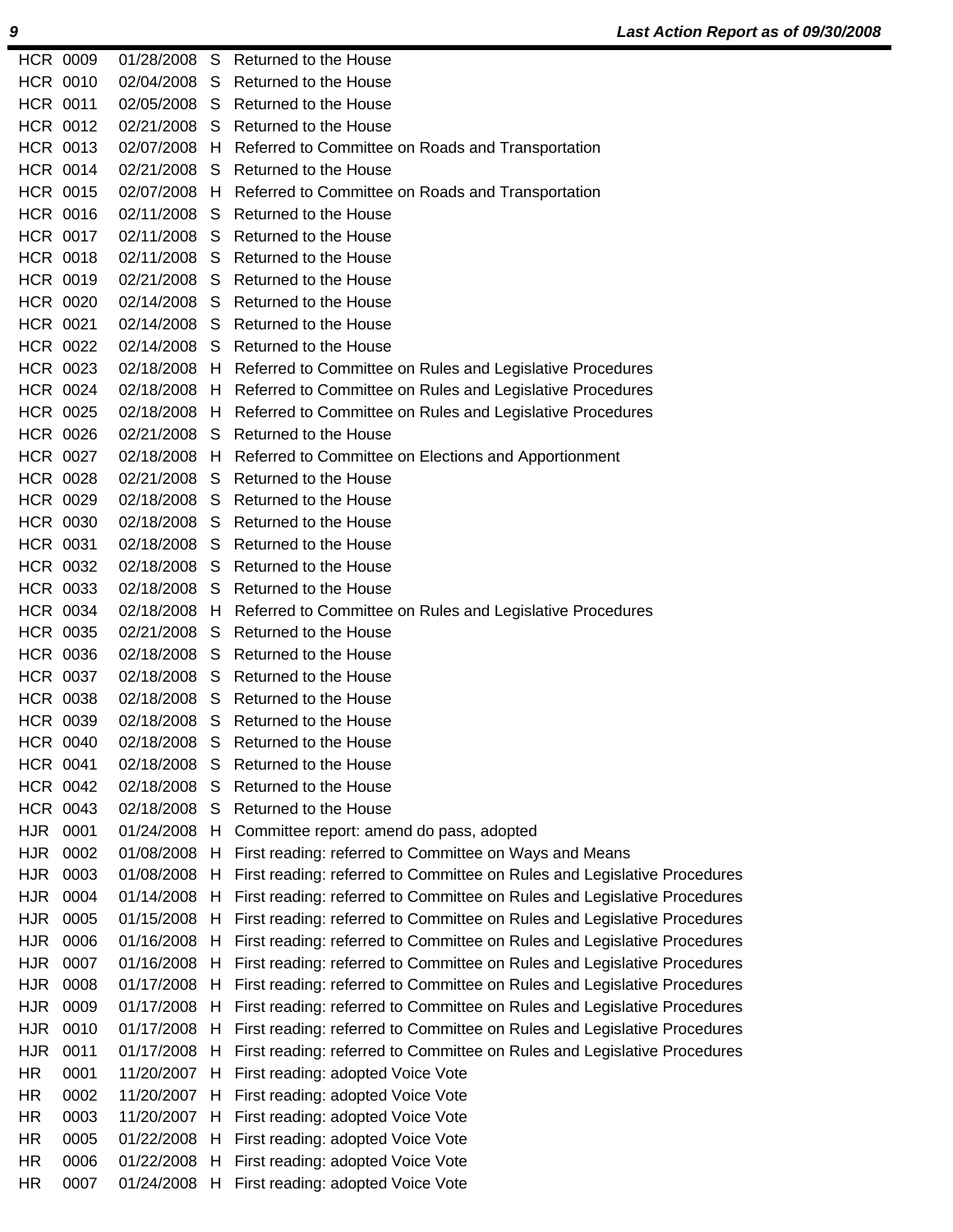| HR.       | 0008 | 01/24/2008 |    | H First reading: adopted Voice Vote                       |
|-----------|------|------------|----|-----------------------------------------------------------|
| HR        | 0009 | 01/30/2008 | H  | First reading: adopted Voice Vote                         |
| HR.       | 0010 | 01/30/2008 | H  | First reading: adopted Voice Vote                         |
| <b>HR</b> | 0011 | 02/04/2008 |    | H First reading: adopted Voice Vote                       |
| HR.       | 0012 | 02/04/2008 | H  | First reading: adopted Voice Vote                         |
| <b>HR</b> | 0013 | 02/04/2008 | H  | First reading: adopted Voice Vote                         |
| <b>HR</b> | 0014 | 02/04/2008 | H  | First reading: adopted Voice Vote                         |
| HR.       | 0015 | 02/04/2008 | H  | First reading: adopted Voice Vote                         |
| HR        | 0016 | 02/04/2008 | H  | First reading: adopted Voice Vote                         |
| HR.       | 0017 | 02/04/2008 | H  | First reading: adopted Voice Vote                         |
| <b>HR</b> | 0018 | 02/05/2008 | H  | First reading: adopted Voice Vote                         |
| <b>HR</b> | 0019 | 02/07/2008 | H  | First reading: adopted Voice Vote                         |
| HR.       | 0020 | 02/07/2008 | H  | Referred to Committee on Roads and Transportation         |
| HR.       | 0021 | 02/07/2008 | H  | Referred to Committee on Rules and Legislative Procedures |
| <b>HR</b> | 0022 | 02/07/2008 | H  | Referred to Committee on Rules and Legislative Procedures |
| HR.       | 0023 | 02/07/2008 | H  | First reading: adopted Voice Vote                         |
| HR        | 0024 | 02/07/2008 | H  | First reading: adopted Voice Vote                         |
| <b>HR</b> | 0025 | 02/07/2008 | H  | First reading: adopted Voice Vote                         |
| HR.       | 0026 | 02/11/2008 | H  | First reading: adopted Voice Vote                         |
| HR.       | 0027 | 02/11/2008 | H, | First reading: adopted Voice Vote                         |
| HR.       | 0028 | 02/11/2008 | H  | First reading: adopted Voice Vote                         |
| <b>HR</b> | 0029 | 02/14/2008 | H  | First reading: adopted Voice Vote                         |
| <b>HR</b> | 0030 | 02/14/2008 | H  | First reading: adopted Voice Vote                         |
| <b>HR</b> | 0031 | 02/14/2008 | H  | First reading: adopted Voice Vote                         |
| HR.       | 0032 | 02/14/2008 | H  | First reading: adopted Voice Vote                         |
| HR.       | 0033 | 02/14/2008 | H  | First reading: adopted Voice Vote                         |
| HR.       | 0034 | 02/14/2008 | H  | First reading: adopted Voice Vote                         |
| HR.       | 0035 | 02/14/2008 | H  | First reading: adopted Voice Vote                         |
| <b>HR</b> | 0036 | 02/18/2008 | H  | Referred to Committee on Rules and Legislative Procedures |
| HR.       | 0037 | 02/18/2008 | H  | Referred to Committee on Rules and Legislative Procedures |
| HR.       | 0038 | 02/18/2008 | H. | Referred to Committee on Rules and Legislative Procedures |
| <b>HR</b> | 0039 | 02/18/2008 | H  | Referred to Committee on Rules and Legislative Procedures |
| HR.       | 0040 | 02/18/2008 | H  | Referred to Committee on Rules and Legislative Procedures |
| <b>HR</b> | 0041 | 02/18/2008 | H  | Referred to Committee on Roads and Transportation         |
| HR.       | 0042 | 02/18/2008 | H  | First reading: adopted Voice Vote                         |
| <b>HR</b> | 0043 | 02/21/2008 | H  | First reading: adopted Voice Vote                         |
| <b>HR</b> | 0044 | 02/18/2008 | H  | First reading: adopted Voice Vote                         |
| HR.       | 0045 | 02/28/2008 | H  | First reading: adopted Voice Vote                         |
| HR.       | 0046 | 02/28/2008 | H  | First reading: adopted Voice Vote                         |
| <b>HR</b> | 0047 | 02/28/2008 | H  | First reading: adopted Voice Vote                         |
| HR.       | 0048 | 02/28/2008 | H  | First reading: adopted Voice Vote                         |
| HR.       | 0049 | 02/28/2008 | H  | First reading: adopted Voice Vote                         |
| <b>HR</b> | 0050 | 02/28/2008 | H  | First reading: adopted Voice Vote                         |
| HR.       | 0051 | 02/28/2008 | H  | First reading: adopted Voice Vote                         |
| HR.       | 0052 | 02/28/2008 | H  | First reading: adopted Voice Vote                         |
| HR.       | 0053 | 02/28/2008 | H  | First reading: adopted Voice Vote                         |
| <b>HR</b> | 0054 | 02/28/2008 | H  | First reading: adopted Voice Vote                         |
| <b>HR</b> | 0055 | 02/28/2008 | H  | First reading: adopted Voice Vote                         |
| HR.       | 0056 | 02/28/2008 | H  | First reading: adopted Voice Vote                         |
| HR.       | 0057 | 03/06/2008 | Н  | Referred to Committee on Rules and Legislative Procedures |
| HR.       | 0058 | 03/06/2008 | H  | Referred to Committee on Rules and Legislative Procedures |
| HR.       | 0059 | 03/06/2008 | H  | Referred to Committee on Rules and Legislative Procedures |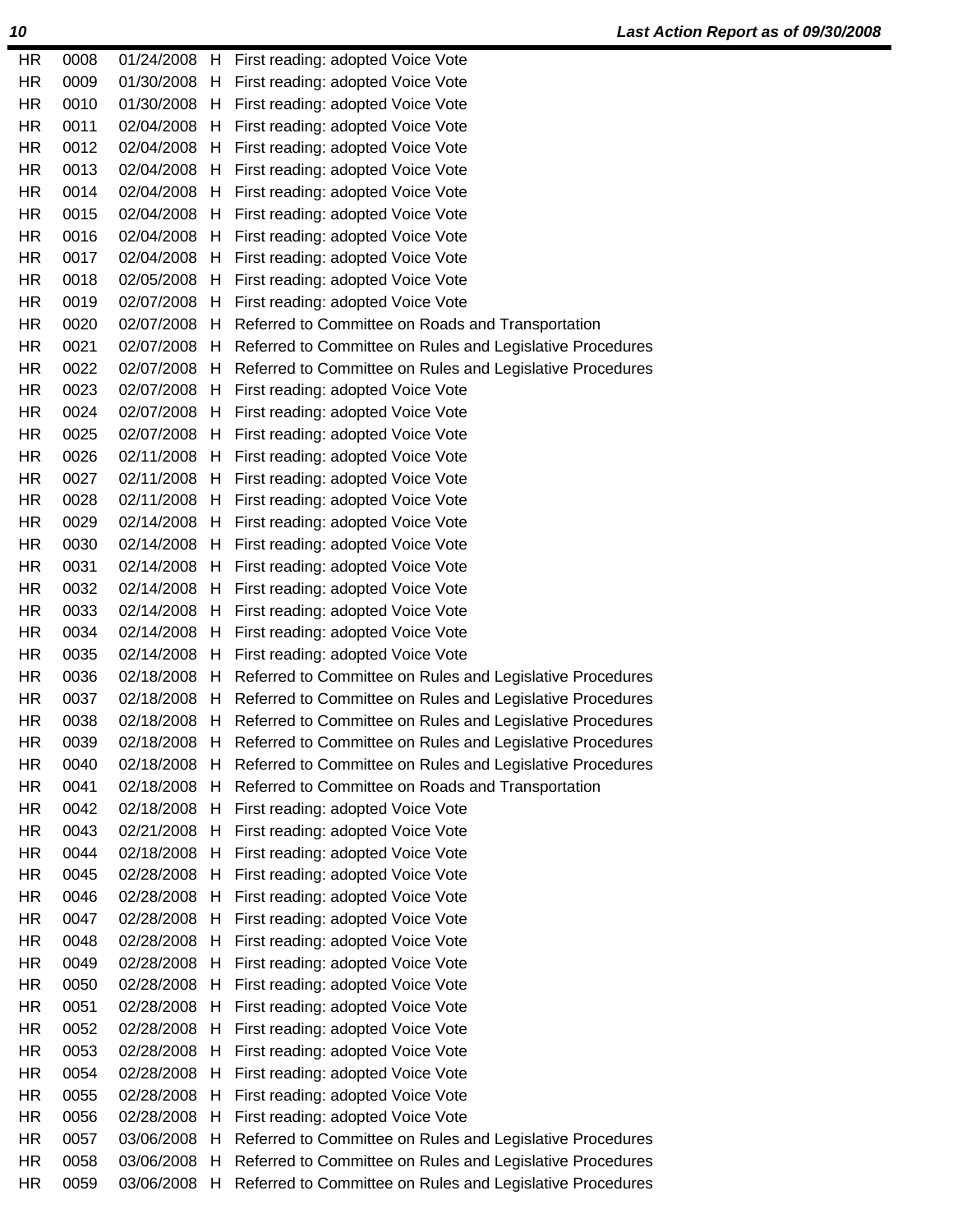| <b>HR</b> | 0060 |              |    | 03/06/2008 H Referred to Committee on Rules and Legislative Procedures |
|-----------|------|--------------|----|------------------------------------------------------------------------|
| HR.       | 0061 | 03/06/2008   | H  | Referred to Committee on Rules and Legislative Procedures              |
| HR        | 0062 |              |    | 03/06/2008 H First reading: adopted Voice Vote                         |
| <b>HR</b> | 0063 | 03/06/2008   | H  | First reading: adopted Voice Vote                                      |
| HR.       | 0064 | 03/06/2008   | H  | First reading: adopted Voice Vote                                      |
| <b>HR</b> | 0065 | 03/06/2008   | H  | Referred to Committee on Rules and Legislative Procedures              |
| HR.       | 0066 | 03/06/2008   | H  | Referred to Committee on Rules and Legislative Procedures              |
| HR.       | 0067 | 03/10/2008   | H. | First reading: adopted Voice Vote                                      |
| HR.       | 0068 | 03/10/2008 H |    | Referred to Committee on Rules and Legislative Procedures              |
| HR.       | 0069 | 03/10/2008   | H  | First reading: adopted Voice Vote                                      |
| HR.       | 0070 | 03/10/2008   | H  | First reading: adopted Voice Vote                                      |
| HR        | 0071 | 03/10/2008   | H  | First reading: adopted Voice Vote                                      |
| HR.       | 0072 | 03/10/2008   | H  | First reading: adopted Voice Vote                                      |
| HR        | 0073 | 03/10/2008   |    | H First reading: adopted Voice Vote                                    |
| HR        | 0074 | 03/10/2008   | H  | First reading: adopted Voice Vote                                      |
| <b>HR</b> | 0075 | 03/10/2008   | H  | First reading: adopted Voice Vote                                      |
| <b>HR</b> | 0076 | 03/10/2008   | H  | First reading: adopted Voice Vote                                      |
| <b>HR</b> | 0077 | 03/10/2008   | H  | First reading: adopted Voice Vote                                      |
| HR        | 0078 | 03/10/2008   | H  | First reading: adopted Voice Vote                                      |
| HR.       | 0079 | 03/10/2008   |    | H First reading: adopted Voice Vote                                    |
| HR.       | 0080 | 03/10/2008   | H  | First reading: adopted Voice Vote                                      |
| HR.       | 0081 | 03/10/2008   | H  | First reading: adopted Voice Vote                                      |
| HR        | 0082 | 03/10/2008   | H  | Referred to Committee on Rules and Legislative Procedures              |
| HR.       | 0083 | 03/10/2008   | H  | Referred to Committee on Rules and Legislative Procedures              |
| HR.       | 0084 | 03/10/2008   | H  | Referred to Committee on Rules and Legislative Procedures              |
| HR        | 0085 | 03/10/2008   | H. | Referred to Committee on Rules and Legislative Procedures              |
| <b>HR</b> | 0086 | 03/10/2008   | H  | Referred to Committee on Rules and Legislative Procedures              |
| <b>HR</b> | 0087 | 03/13/2008   | H  | First reading: adopted Voice Vote                                      |
| <b>HR</b> | 0088 | 03/13/2008   | H  | First reading: adopted Voice Vote                                      |
| HR        | 0089 | 03/13/2008   | H  | First reading: adopted Voice Vote                                      |
| <b>HR</b> | 0090 | 03/13/2008   | H  | First reading: adopted Voice Vote                                      |
| <b>HR</b> | 0091 | 03/13/2008   | H  | First reading: adopted Voice Vote                                      |
| HR        | 0092 | 03/13/2008   |    | H First reading: adopted Voice Vote                                    |
| HR        | 0093 | 03/13/2008   | H  | First reading: adopted Voice Vote                                      |
| HR        | 0094 | 03/13/2008   | H  | First reading: adopted Voice Vote                                      |
| HR        | 0095 | 03/13/2008   | H  | First reading: adopted Voice Vote                                      |
| HR.       | 0096 | 03/13/2008   | H  | First reading: adopted Voice Vote                                      |
| HR        | 0097 | 03/13/2008   | H  | First reading: adopted Voice Vote                                      |
| HR.       | 0098 | 03/13/2008   | H  | First reading: adopted Voice Vote                                      |
| <b>HR</b> | 0099 | 03/13/2008   | H  | First reading: adopted Voice Vote                                      |
| HR        | 0100 | 03/13/2008   | H  | Referred to Committee on Rules and Legislative Procedures              |
| HR.       | 0101 | 03/13/2008   | H  | Referred to Committee on Rules and Legislative Procedures              |
| <b>HR</b> | 0102 | 03/13/2008   | H  | Referred to Committee on Rules and Legislative Procedures              |
| HR        | 0103 | 03/13/2008   | Н  | Referred to Committee on Rules and Legislative Procedures              |
| <b>HR</b> | 0104 | 03/13/2008   | H  | Referred to Committee on Rules and Legislative Procedures              |
| <b>HR</b> | 0105 | 03/13/2008   | H  | Referred to Committee on Rules and Legislative Procedures              |
| HR        | 0106 | 03/13/2008   | H  | Referred to Committee on Rules and Legislative Procedures              |
| HR        | 0107 | 03/13/2008   | H  | Referred to Committee on Rules and Legislative Procedures              |
| HR        | 0108 | 03/13/2008   | H  | Referred to Committee on Rules and Legislative Procedures              |
| HR.       | 0109 | 03/13/2008   | H  | Referred to Committee on Rules and Legislative Procedures              |
| HR.       | 0110 | 03/13/2008   | H  | First reading: adopted Voice Vote                                      |
| <b>HR</b> | 0111 | 03/14/2008   | H  | First reading: adopted Voice Vote                                      |
|           |      |              |    |                                                                        |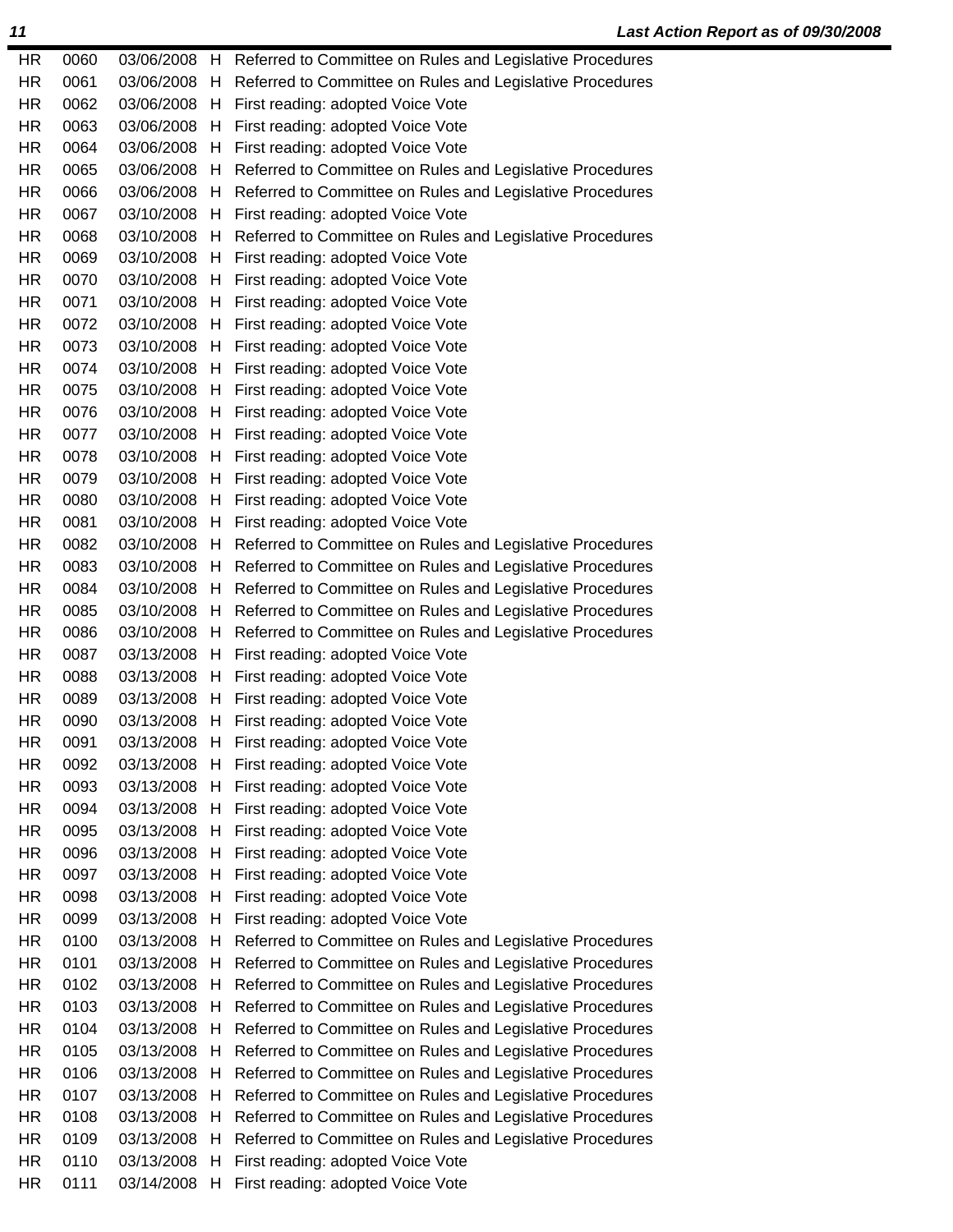| HR        | 0112 |            |    | 03/14/2008 H First reading: adopted Voice Vote                                                    |
|-----------|------|------------|----|---------------------------------------------------------------------------------------------------|
| HR.       | 0113 |            |    | 03/14/2008 H First reading: adopted Voice Vote                                                    |
| HR.       | 0114 |            |    | 03/14/2008 H First reading: adopted Voice Vote                                                    |
| HR.       | 0115 |            |    | 03/14/2008 H First reading: adopted Voice Vote                                                    |
| <b>HR</b> | 0116 |            |    | 03/14/2008 H First reading: adopted Voice Vote                                                    |
| <b>HR</b> | 0117 |            |    | 03/14/2008 H First reading: adopted Voice Vote                                                    |
| HR.       | 0118 |            |    | 03/14/2008 H Referred to Committee on Rules and Legislative Procedures                            |
| <b>HR</b> | 0119 |            |    | 03/14/2008 H Referred to Committee on Rules and Legislative Procedures                            |
| <b>SB</b> | 0001 |            |    | 02/05/2008 H First reading: referred to Committee on Ways and Means                               |
| <b>SB</b> | 0002 |            |    | 01/30/2008 H First reading: referred to Committee on Elections and Apportionment                  |
| <b>SB</b> | 0003 |            |    | 02/11/2008 H First reading: referred to Committee on Courts and Criminal Code                     |
| <b>SB</b> | 0004 | 01/30/2008 |    | H First reading: referred to Committee on Courts and Criminal Code                                |
| <b>SB</b> | 0005 |            |    | 01/08/2008 S First reading: referred to Committee on Corrections, Criminal, and Civil Matters     |
| <b>SB</b> | 0006 | Affairs    |    | 01/08/2008 S First reading: referred to Committee on Homeland Security, Transportation & Veterans |
| <b>SB</b> | 0007 | Affairs    |    | 01/08/2008 S First reading: referred to Committee on Homeland Security, Transportation & Veterans |
| <b>SB</b> | 0008 |            |    | 01/08/2008 S First reading: referred to Committee on Judiciary                                    |
| <b>SB</b> | 0009 |            |    | 01/08/2008 S First reading: referred to Committee on Corrections, Criminal, and Civil Matters     |
| <b>SB</b> | 0010 |            |    | 04/04/2008 H Public Law 81                                                                        |
| <b>SB</b> | 0011 |            |    | 01/08/2008 S First reading: referred to Committee on Corrections, Criminal, and Civil Matters     |
| <b>SB</b> | 0012 |            |    | 01/30/2008 H First reading: referred to Committee on Ways and Means                               |
| <b>SB</b> | 0013 |            |    | 02/05/2008 H First reading: referred to Committee on Ways and Means                               |
| <b>SB</b> | 0014 | 02/05/2008 |    | H First reading: referred to Committee on Ways and Means                                          |
| <b>SB</b> | 0015 | 02/05/2008 |    | H First reading: referred to Committee on Ways and Means                                          |
| <b>SB</b> | 0016 |            |    | 02/05/2008 H First reading: referred to Committee on Ways and Means                               |
| <b>SB</b> | 0017 | 02/05/2008 |    | H First reading: referred to Committee on Ways and Means                                          |
| <b>SB</b> | 0018 | 02/05/2008 |    | H First reading: referred to Committee on Ways and Means                                          |
| <b>SB</b> | 0019 | 02/21/2008 |    | H Committee report: amend do pass, adopted                                                        |
| <b>SB</b> | 0020 | 02/05/2008 |    | H First reading: referred to Committee on Ways and Means                                          |
| <b>SB</b> | 0021 | 02/05/2008 |    | H First reading: referred to Committee on Rules and Legislative Procedures                        |
| <b>SB</b> | 0022 | 04/04/2008 |    | H Public Law 75                                                                                   |
| <b>SB</b> | 0023 |            |    | 01/08/2008 S First reading: referred to Committee on Corrections, Criminal, and Civil Matters     |
| <b>SB</b> | 0024 | 01/08/2008 | S  | First reading: referred to Committee on Education and Career Development                          |
| <b>SB</b> | 0025 | 01/08/2008 | S  | First reading: referred to Committee on Energy and Environmental Affairs                          |
| <b>SB</b> | 0026 | 04/04/2008 | H  | Public Law 17                                                                                     |
| <b>SB</b> | 0027 | 04/04/2008 | H. | Public Law 44                                                                                     |
| <b>SB</b> | 0028 | 04/04/2008 |    | H Public Law 82                                                                                   |
| <b>SB</b> | 0029 | 01/08/2008 | S  | First reading: referred to Committee on Local Government and Elections                            |
| <b>SB</b> | 0030 | 01/08/2008 | S  | First reading: referred to Committee on Pensions and Labor                                        |
| <b>SB</b> | 0031 | 04/04/2008 | H  | Public Law 99                                                                                     |
| <b>SB</b> | 0032 | 01/10/2008 | S  | Committee report: do pass, reassigned to Appropriations                                           |
| <b>SB</b> | 0033 | 04/04/2008 | H  | Public Law 5                                                                                      |
| <b>SB</b> | 0034 | 01/08/2008 | S  | First reading: referred to Committee on Rules and Legislative Procedure                           |
| <b>SB</b> | 0035 | 01/08/2008 | S  | First reading: referred to Committee on Local Government and Elections                            |
| <b>SB</b> | 0036 | 01/08/2008 | S  | First reading: referred to Committee on Tax and Fiscal Policy                                     |
| <b>SB</b> | 0037 | 01/08/2008 | S. | First reading: referred to Committee on Homeland Security, Transportation & Veterans              |
|           |      | Affairs    |    |                                                                                                   |
| <b>SB</b> | 0038 | 01/08/2008 | S  | First reading: referred to Committee on Education and Career Development                          |
| <b>SB</b> | 0039 | 01/30/2008 | H. | First reading: referred to Committee on Natural Resources                                         |
| <b>SB</b> | 0040 | 01/30/2008 | H  | First reading: referred to Committee on Natural Resources                                         |
| <b>SB</b> | 0041 | 04/04/2008 |    | H Public Law 6                                                                                    |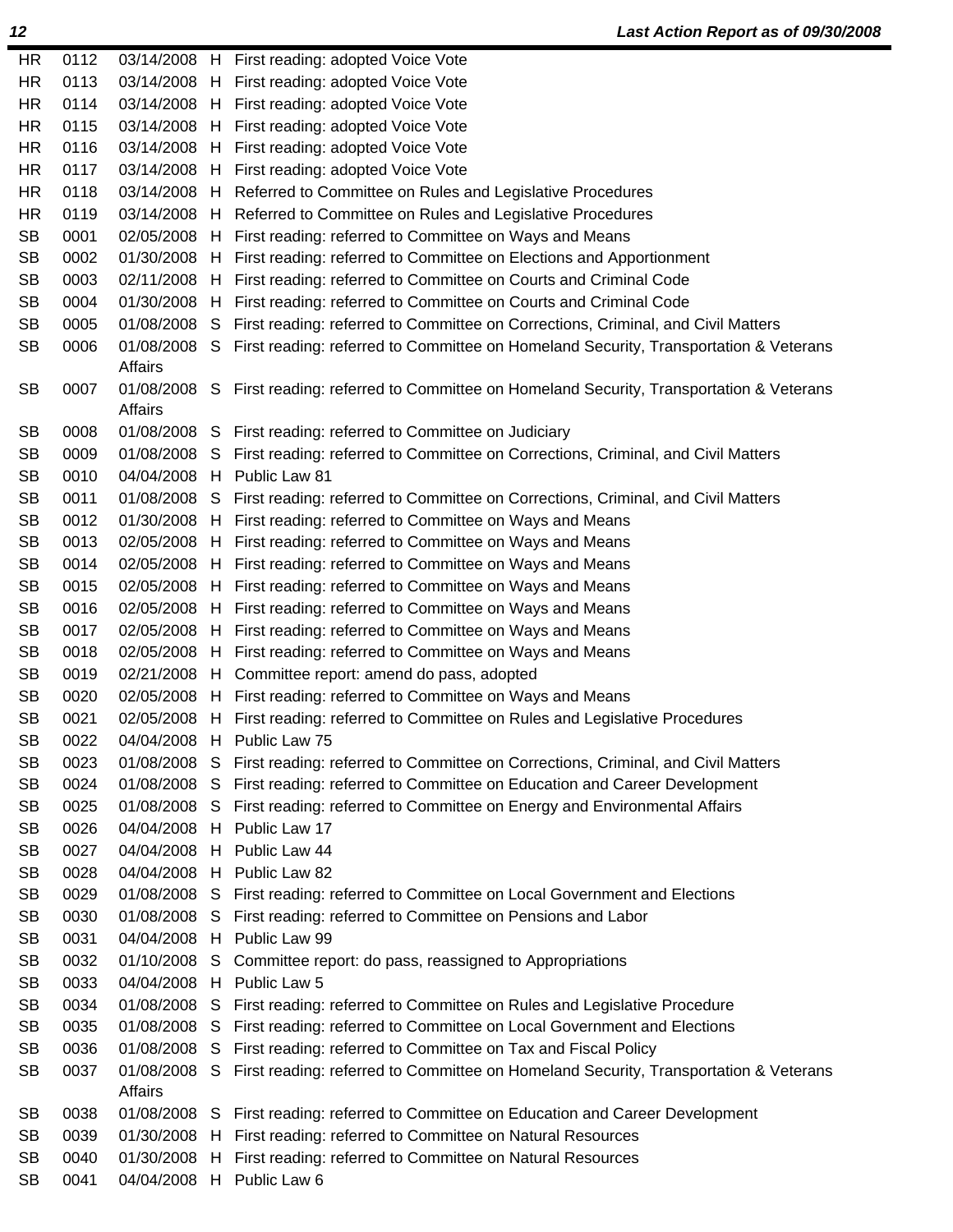| <b>SB</b> | 0042 |                |    | 04/04/2008 H Public Law 113                                                                       |
|-----------|------|----------------|----|---------------------------------------------------------------------------------------------------|
| <b>SB</b> | 0043 |                |    | 04/04/2008 H Public Law 114                                                                       |
| <b>SB</b> | 0044 |                |    | 01/08/2008 S First reading: referred to Committee on Energy and Environmental Affairs             |
| <b>SB</b> | 0045 |                |    | 04/04/2008 H Public Law 4                                                                         |
| <b>SB</b> | 0046 |                |    | 04/04/2008 H Public Law 18                                                                        |
| <b>SB</b> | 0047 | 01/08/2008 S   |    | First reading: referred to Committee on Judiciary                                                 |
| <b>SB</b> | 0048 |                |    | 01/08/2008 S First reading: referred to Committee on Judiciary                                    |
| <b>SB</b> | 0049 | 01/08/2008 S   |    | First reading: referred to Committee on Education and Career Development                          |
| <b>SB</b> | 0050 | 01/08/2008 S   |    | First reading: referred to Committee on Pensions and Labor                                        |
| <b>SB</b> | 0051 |                |    | 04/04/2008 H Public Law 76                                                                        |
| <b>SB</b> | 0052 | 01/08/2008 S   |    | First reading: referred to Committee on Local Government and Elections                            |
| <b>SB</b> | 0053 | <b>Affairs</b> |    | 01/08/2008 S First reading: referred to Committee on Homeland Security, Transportation & Veterans |
| <b>SB</b> | 0054 |                |    | 01/08/2008 S First reading: referred to Committee on Judiciary                                    |
| <b>SB</b> | 0055 |                |    | 01/10/2008 S Committee report: do pass, reassigned to Appropriations                              |
| <b>SB</b> | 0056 |                |    | 02/11/2008 H Second reading: ordered engrossed                                                    |
| <b>SB</b> | 0057 |                |    | 01/08/2008 S First reading: referred to Committee on Judiciary                                    |
| <b>SB</b> | 0058 |                |    | 01/30/2008 H First reading: referred to Committee on Education                                    |
| <b>SB</b> | 0059 |                |    | 01/08/2008 S First reading: referred to Committee on Rules and Legislative Procedure              |
| <b>SB</b> | 0060 | 01/08/2008 S   |    | First reading: referred to Committee on Local Government and Elections                            |
| <b>SB</b> | 0061 |                |    | 01/08/2008 S First reading: referred to Committee on Energy and Environmental Affairs             |
| <b>SB</b> | 0062 | 04/04/2008 H   |    | Public Law 100                                                                                    |
| <b>SB</b> | 0063 | 01/08/2008 S   |    | First reading: referred to Committee on Health and Provider Services                              |
| <b>SB</b> | 0064 |                |    | 01/08/2008 S First reading: referred to Committee on Pensions and Labor                           |
| <b>SB</b> | 0065 | 01/08/2008 S   |    | First reading: referred to Committee on Judiciary                                                 |
| <b>SB</b> | 0066 | 01/08/2008 S   |    | First reading: referred to Committee on Judiciary                                                 |
| <b>SB</b> | 0067 | 01/14/2008 S   |    | <b>Bill withdrawn</b>                                                                             |
| <b>SB</b> | 0068 | 01/08/2008 S   |    | First reading: referred to Committee on Local Government and Elections                            |
| <b>SB</b> | 0069 | 01/08/2008 S   |    | First reading: referred to Committee on Pensions and Labor                                        |
| <b>SB</b> | 0070 | 01/08/2008 S   |    | First reading: referred to Committee on Tax and Fiscal Policy                                     |
| <b>SB</b> | 0071 | 01/08/2008 S   |    | First reading: referred to Committee on Education and Career Development                          |
| <b>SB</b> | 0072 |                |    | 04/04/2008 H Public Law 115                                                                       |
| <b>SB</b> | 0073 | 01/17/2008     |    | S Reassigned to the Committee on Appropriations                                                   |
| <b>SB</b> | 0074 | 01/08/2008 S   |    | First reading: referred to Committee on Local Government and Elections                            |
| <b>SB</b> | 0075 | 01/08/2008 S   |    | First reading: referred to Committee on Judiciary                                                 |
| <b>SB</b> | 0076 | 01/08/2008 S   |    | First reading: referred to Committee on Tax and Fiscal Policy                                     |
| <b>SB</b> | 0077 | 01/08/2008 S   |    | First reading: referred to Committee on Corrections, Criminal, and Civil Matters                  |
| <b>SB</b> | 0078 | 04/04/2008 H   |    | Public Law 101                                                                                    |
| <b>SB</b> | 0079 | 01/08/2008     | S. | First reading: referred to Committee on Corrections, Criminal, and Civil Matters                  |
| <b>SB</b> | 0080 | 01/08/2008 S   |    | First reading: referred to Committee on Education and Career Development                          |
| <b>SB</b> | 0081 | 04/04/2008 H   |    | Public Law 83                                                                                     |
| <b>SB</b> | 0082 | 01/08/2008 S   |    | First reading: referred to Committee on Tax and Fiscal Policy                                     |
| <b>SB</b> | 0083 | 02/21/2008 H   |    | Committee report: amend do pass, adopted                                                          |
| <b>SB</b> | 0084 | 01/30/2008 H   |    | First reading: referred to Committee on Judiciary                                                 |
| <b>SB</b> | 0085 | 01/30/2008 H   |    | First reading: referred to Committee on Courts and Criminal Code                                  |
| <b>SB</b> | 0086 | 02/07/2008 H   |    | Reassigned to the Committee on Ways and Means                                                     |
| <b>SB</b> | 0087 | 01/08/2008     | -S | First reading: referred to Committee on Commerce, Public Policy & Interstate Cooperation          |
| <b>SB</b> | 0088 | 04/04/2008 H   |    | Public Law 7                                                                                      |
| <b>SB</b> | 0089 | 02/26/2008 H   |    | Second reading: amended, call withdrawn                                                           |
| <b>SB</b> | 0090 | 01/30/2008 H   |    | First reading: referred to Committee on Courts and Criminal Code                                  |
| <b>SB</b> | 0091 | 03/11/2008 S   |    | Conference committee report 1: adopted by the Senate Roll Call 328: Yeas 38, Nays 9               |
| <b>SB</b> | 0092 |                |    | 01/08/2008 S First reading: referred to Committee on Rules and Legislative Procedure              |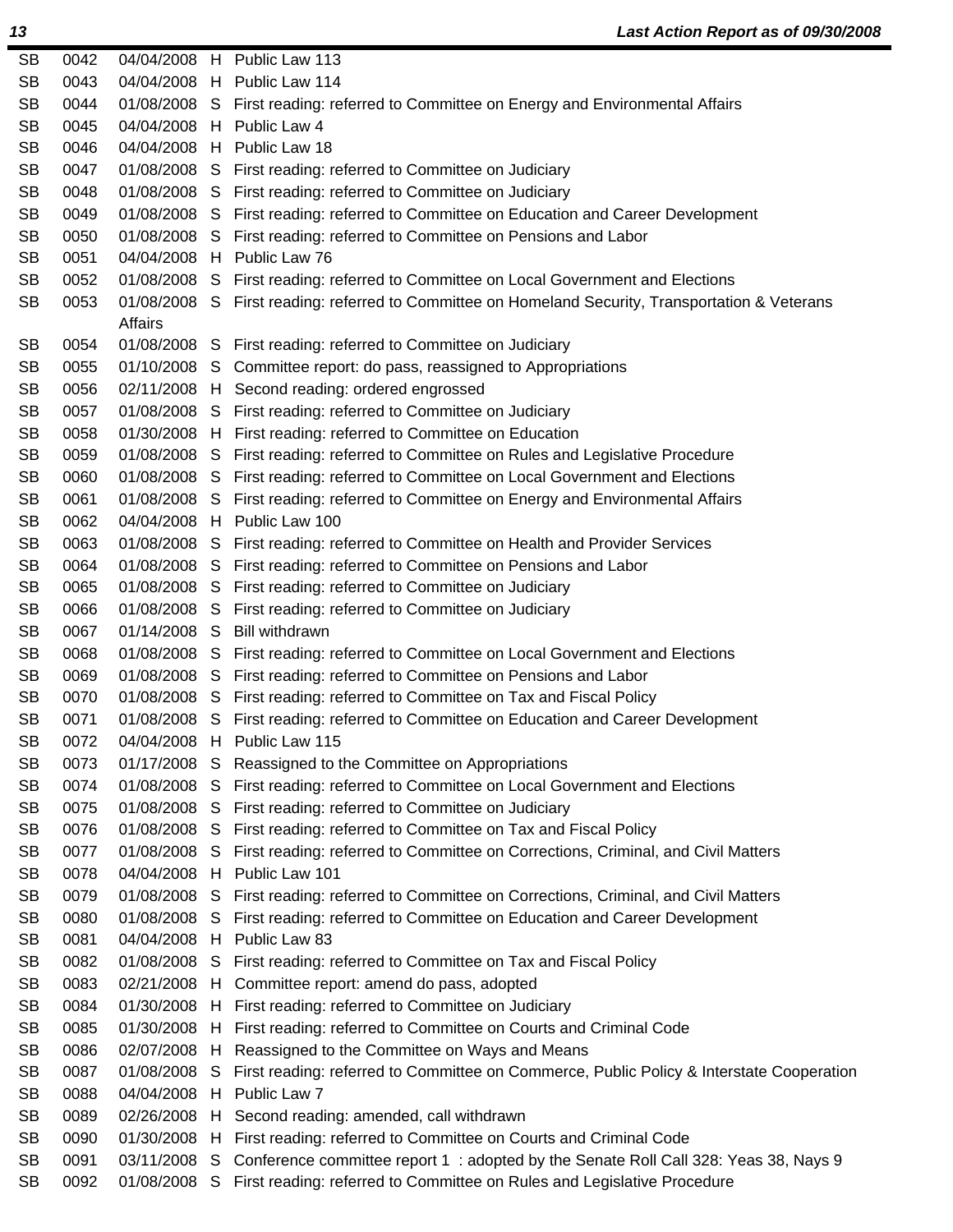| <b>SB</b> | 0093 |              |    | 01/30/2008 H First reading: referred to Committee on Commerce, Energy and Utilities                  |
|-----------|------|--------------|----|------------------------------------------------------------------------------------------------------|
| <b>SB</b> | 0094 |              |    | 01/08/2008 S First reading: referred to Committee on Rules and Legislative Procedure                 |
| <b>SB</b> | 0095 |              |    | 01/08/2008 S First reading: referred to Committee on Rules and Legislative Procedure                 |
| <b>SB</b> | 0096 | 01/08/2008 S |    | First reading: referred to Committee on Rules and Legislative Procedure                              |
| <b>SB</b> | 0097 |              |    | 01/10/2008 S Committee report: amended, reassigned to Tax and Fiscal Policy                          |
| <b>SB</b> | 0098 |              |    | 01/14/2008 S Committee report: amended, reassigned to Appropriations                                 |
| <b>SB</b> | 0099 |              |    | 01/08/2008 S First reading: referred to Committee on Rules and Legislative Procedure                 |
| <b>SB</b> | 0100 |              |    | 01/30/2008 H First reading: referred to Committee on Rules and Legislative Procedures                |
| <b>SB</b> | 0101 |              |    | 01/08/2008 S First reading: referred to Committee on Rules and Legislative Procedure                 |
| <b>SB</b> | 0102 |              |    | 01/14/2008 S Committee report: amended, reassigned to Local Government and Elections                 |
| <b>SB</b> | 0103 |              |    | 01/08/2008 S First reading: referred to Committee on Rules and Legislative Procedure                 |
| <b>SB</b> | 0104 |              |    | 04/04/2008 H Public Law 53                                                                           |
| <b>SB</b> | 0105 |              |    | 01/30/2008 H First reading: referred to Committee on Rules and Legislative Procedures                |
| <b>SB</b> | 0106 |              |    | 01/08/2008 S First reading: referred to Committee on Rules and Legislative Procedure                 |
| <b>SB</b> | 0107 | 04/04/2008 H |    | Public Law 54                                                                                        |
| <b>SB</b> | 0108 |              |    | 01/08/2008 S First reading: referred to Committee on Rules and Legislative Procedure                 |
| <b>SB</b> | 0109 |              |    | 01/08/2008 S First reading: referred to Committee on Rules and Legislative Procedure                 |
| <b>SB</b> | 0110 |              |    | 01/08/2008 S First reading: referred to Committee on Rules and Legislative Procedure                 |
| <b>SB</b> | 0111 |              |    | 04/04/2008 H Public Law 45                                                                           |
| <b>SB</b> | 0112 |              |    | 01/08/2008 S First reading: referred to Committee on Rules and Legislative Procedure                 |
| <b>SB</b> | 0113 |              |    | 01/08/2008 S First reading: referred to Committee on Rules and Legislative Procedure                 |
| <b>SB</b> | 0114 |              |    | 02/11/2008 H First reading: referred to Committee on Local Government                                |
| <b>SB</b> | 0115 |              |    | 01/08/2008 S First reading: referred to Committee on Rules and Legislative Procedure                 |
| <b>SB</b> | 0116 |              |    | 01/08/2008 S First reading: referred to Committee on Rules and Legislative Procedure                 |
| <b>SB</b> | 0117 | 04/04/2008 H |    | Public Law 46                                                                                        |
| <b>SB</b> | 0118 | 04/04/2008 H |    | Public Law 47                                                                                        |
| <b>SB</b> | 0119 |              |    | 01/08/2008 S First reading: referred to Committee on Corrections, Criminal, and Civil Matters        |
| <b>SB</b> | 0120 |              |    | 01/08/2008 S First reading: referred to Committee on Corrections, Criminal, and Civil Matters        |
| <b>SB</b> | 0121 |              |    | 01/30/2008 H First reading: referred to Committee on Ways and Means                                  |
| <b>SB</b> | 0122 |              |    | 01/08/2008 S First reading: referred to Committee on Health and Provider Services                    |
| <b>SB</b> | 0123 |              |    | 03/04/2008 H House conferees appointed: Battles and Knollman                                         |
| SB        | 0124 |              |    | 01/29/2008 S Third reading: call withdrawn                                                           |
| <b>SB</b> | 0125 |              |    | 01/08/2008 S First reading: referred to Committee on Judiciary                                       |
| <b>SB</b> | 0126 |              |    | 01/08/2008 S First reading: referred to Committee on Homeland Security and Transportation & Veterans |
|           |      | Affairs      |    |                                                                                                      |
| <b>SB</b> | 0127 |              |    | 01/08/2008 S First reading: referred to Committee on Local Government and Elections                  |
| <b>SB</b> | 0128 | 01/08/2008 S |    | First reading: referred to Committee on Pensions and Labor                                           |
| <b>SB</b> | 0129 | 01/08/2008 S |    | First reading: referred to Committee on Commerce and Public Policy & Interstate                      |
|           |      | Cooperation  |    |                                                                                                      |
| <b>SB</b> | 0130 | 01/30/2008 H |    | First reading: referred to Committee on Courts and Criminal Code                                     |
| <b>SB</b> | 0131 | 01/08/2008 S |    | First reading: referred to Committee on Homeland Security and Transportation & Veterans              |
|           |      | Affairs      |    |                                                                                                      |
| <b>SB</b> | 0132 | 01/08/2008 S |    | First reading: referred to Committee on Judiciary                                                    |
| <b>SB</b> | 0133 | 04/04/2008 H |    | Public Law 12                                                                                        |
| <b>SB</b> | 0134 | 04/04/2008 H |    | Public Law 84                                                                                        |
| <b>SB</b> | 0135 | 01/17/2008 S |    | Reassigned to the Committee on Appropriations                                                        |
| <b>SB</b> | 0136 | 01/08/2008 S |    | First reading: referred to Committee on Local Government and Elections                               |
| <b>SB</b> | 0137 | 01/30/2008 H |    | First reading: referred to Committee on Veterans Affairs and Public Safety                           |
| <b>SB</b> | 0138 | 01/08/2008   | S. | First reading: referred to Committee on Tax and Fiscal Policy                                        |
| <b>SB</b> | 0139 | 04/04/2008 H |    | Public Law 48                                                                                        |
| <b>SB</b> | 0140 | 01/08/2008 S |    | First reading: referred to Committee on Judiciary                                                    |
| <b>SB</b> | 0141 |              |    | 01/08/2008 S First reading: referred to Committee on Tax and Fiscal Policy                           |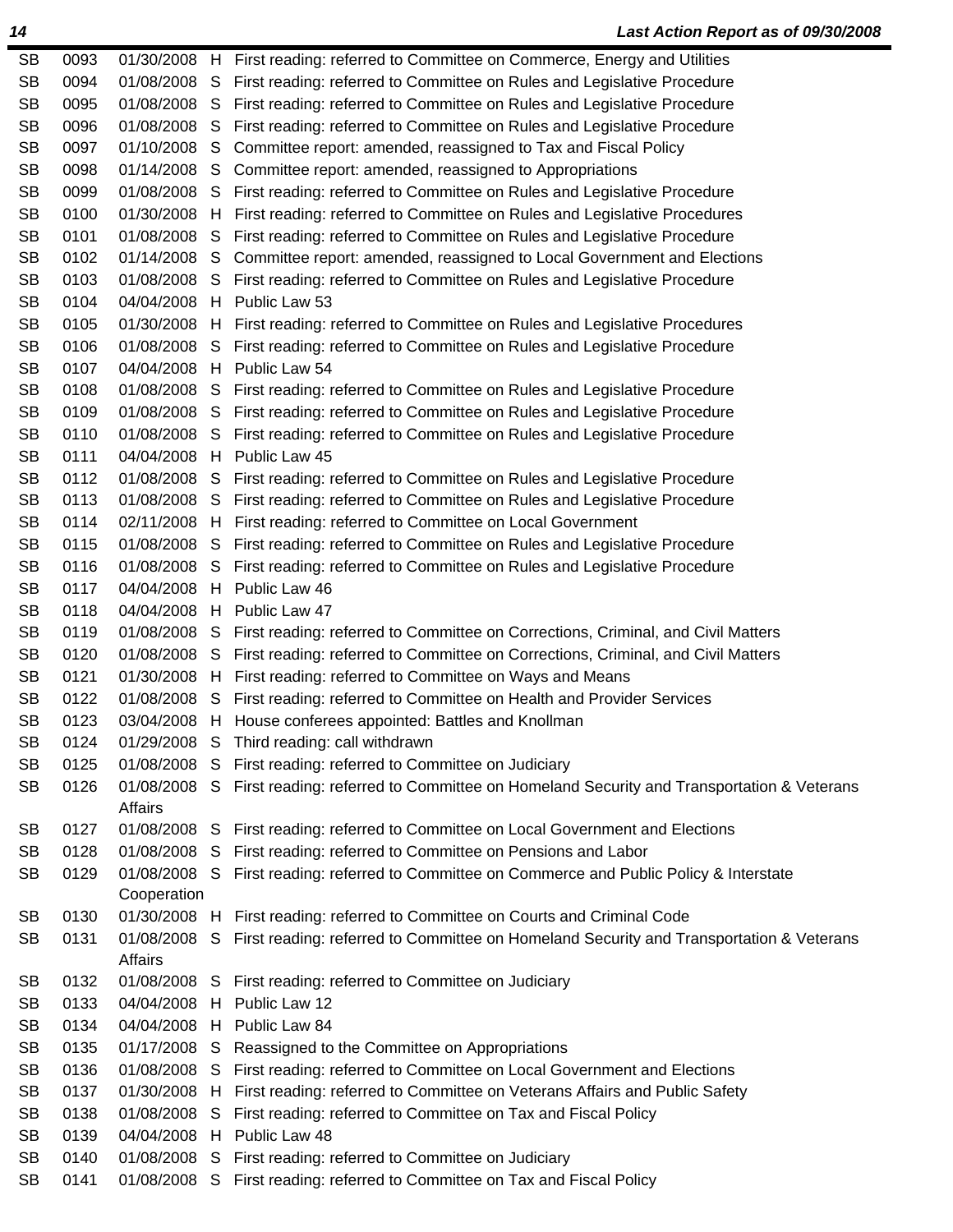| <b>SB</b> | 0142 |              |   | 01/08/2008 S First reading: referred to Committee on Education and Career Development                |
|-----------|------|--------------|---|------------------------------------------------------------------------------------------------------|
| <b>SB</b> | 0143 |              |   | 04/04/2008 H Public Law 102                                                                          |
| <b>SB</b> | 0144 |              |   | 01/08/2008 S First reading: referred to Committee on Local Government and Elections                  |
| <b>SB</b> | 0145 |              |   | 01/08/2008 S First reading: referred to Committee on Local Government and Elections                  |
| <b>SB</b> | 0146 |              |   | 02/11/2008 H First reading: referred to Committee on Public Policy                                   |
| <b>SB</b> | 0147 |              |   | 01/08/2008 S First reading: referred to Committee on Judiciary                                       |
| <b>SB</b> | 0148 |              |   | 02/21/2008 H Committee report: amend do pass, adopted                                                |
| <b>SB</b> | 0149 |              |   | 02/21/2008 H Committee report: do pass, adopted                                                      |
| <b>SB</b> | 0150 |              |   | 01/28/2008 S Second reading: amended, ordered engrossed                                              |
| <b>SB</b> | 0151 |              |   | 01/08/2008 S First reading: referred to Committee on Appropriations                                  |
| <b>SB</b> | 0152 |              |   | 01/30/2008 H First reading: referred to Committee on Public Health                                   |
| <b>SB</b> | 0153 |              |   | 04/04/2008 H Public Law 49                                                                           |
| <b>SB</b> | 0154 |              |   | 01/30/2008 H First reading: referred to Committee on Public Health                                   |
| <b>SB</b> | 0155 |              |   | 01/30/2008 H First reading: referred to Committee on Rules and Legislative Procedures                |
| <b>SB</b> | 0156 |              |   | 04/04/2008 H Public Law 8                                                                            |
| <b>SB</b> | 0157 |              |   | 04/04/2008 H Public Law 116                                                                          |
| <b>SB</b> | 0158 |              |   | 01/08/2008 S First reading: referred to Committee on Corrections, Criminal, and Civil Matters        |
| <b>SB</b> | 0159 |              |   | 04/04/2008 H Public Law 55                                                                           |
| <b>SB</b> | 0160 |              |   | 01/30/2008 H First reading: referred to Committee on Environmental Affairs                           |
| <b>SB</b> | 0161 |              |   | 01/08/2008 S First reading: referred to Committee on Homeland Security and Transportation & Veterans |
|           |      | Affairs      |   |                                                                                                      |
| <b>SB</b> | 0162 |              |   | 01/08/2008 S First reading: referred to Committee on Judiciary                                       |
| <b>SB</b> | 0163 |              |   | 01/30/2008 H First reading: referred to Committee on Roads and Transportation                        |
| <b>SB</b> | 0164 |              |   | 04/04/2008 H Public Law 117                                                                          |
| <b>SB</b> | 0165 |              |   | 01/28/2008 S Senator Lubbers added as third author                                                   |
| <b>SB</b> | 0166 |              |   | 02/21/2008 H Committee report: amend do pass, adopted                                                |
| <b>SB</b> | 0167 |              |   | 01/08/2008 S First reading: referred to Committee on Homeland Security and Transportation & Veterans |
|           |      | Affairs      |   |                                                                                                      |
| <b>SB</b> | 0168 |              |   | 01/08/2008 S First reading: referred to Committee on Rules and Legislative Procedure                 |
| <b>SB</b> | 0169 |              |   | 02/14/2008 H Committee report: amend do pass, adopted                                                |
| <b>SB</b> | 0170 |              |   | 01/08/2008 S First reading: referred to Committee on Tax and Fiscal Policy                           |
| SB        | 0171 |              |   | 01/30/2008 H First reading: referred to Committee on Judiciary                                       |
| <b>SB</b> | 0172 |              |   | 01/08/2008 S First reading: referred to Committee on Judiciary                                       |
| <b>SB</b> | 0173 |              |   | 01/08/2008 S First reading: referred to Committee on Appropriations                                  |
| <b>SB</b> | 0174 | 01/08/2008 S |   | First reading: referred to Committee on Local Government and Elections                               |
| <b>SB</b> | 0175 |              |   | 04/04/2008 H Public Law 50                                                                           |
| <b>SB</b> | 0176 | 04/04/2008   | H | Public Law 85                                                                                        |
| <b>SB</b> | 0177 | 01/08/2008 S |   | First reading: referred to Committee on Health and Provider Services                                 |
| <b>SB</b> | 0178 | 01/30/2008 H |   | First reading: referred to Committee on Environmental Affairs                                        |
| <b>SB</b> | 0179 | 01/08/2008 S |   | First reading: referred to Committee on Judiciary                                                    |
| <b>SB</b> | 0180 | 01/30/2008 H |   | First reading: referred to Committee on Courts and Criminal Code                                     |
| <b>SB</b> | 0181 | 01/08/2008 S |   | First reading: referred to Committee on Judiciary                                                    |
| <b>SB</b> | 0182 | 01/08/2008 S |   | First reading: referred to Committee on Pensions and Labor                                           |
| <b>SB</b> | 0183 | 01/08/2008 S |   | First reading: referred to Committee on Corrections, Criminal, and Civil Matters                     |
| <b>SB</b> | 0184 | 01/30/2008 H |   | First reading: referred to Committee on Judiciary                                                    |
| <b>SB</b> | 0185 | 01/08/2008 S |   | First reading: referred to Committee on Appropriations                                               |
| <b>SB</b> | 0186 |              |   | 01/08/2008 S First reading: referred to Committee on Judiciary                                       |
| <b>SB</b> | 0187 | 01/30/2008 H |   | First reading: referred to Committee on Education                                                    |
| <b>SB</b> | 0188 | 01/30/2008   | H | First reading: referred to Committee on Commerce, Energy and Utilities                               |
| <b>SB</b> | 0189 | 04/04/2008 H |   | Public Law 86                                                                                        |
| <b>SB</b> | 0190 | 04/04/2008   |   | H Public Law 2                                                                                       |
| <b>SB</b> | 0191 |              |   | 01/08/2008 S First reading: referred to Committee on Commerce and Public Policy & Interstate         |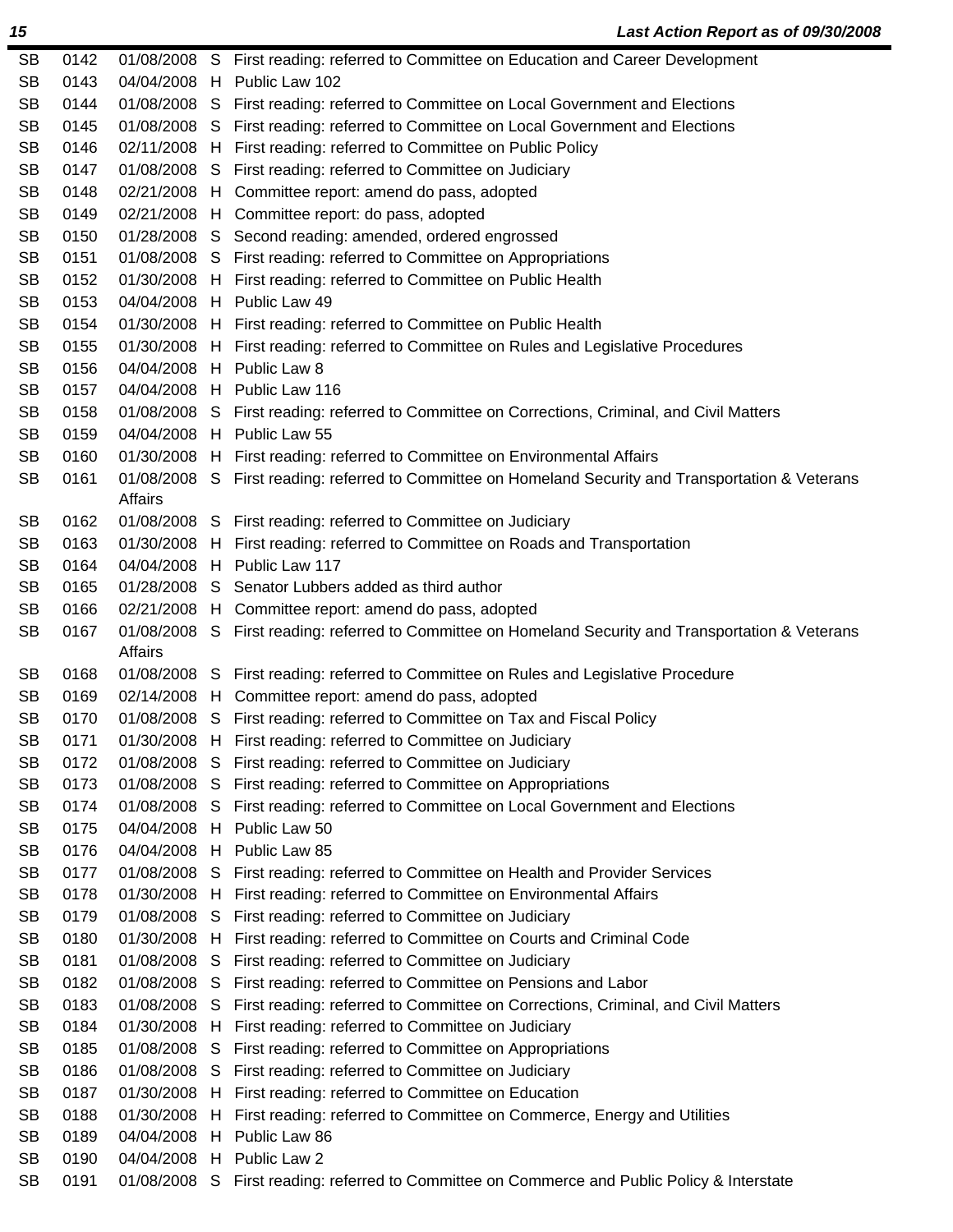| 04/04/2008 H Public Law 56<br><b>SB</b><br>0192<br>0193<br><b>SB</b><br>01/08/2008 S First reading: referred to Committee on Corrections, Criminal, and Civil Matters<br><b>SB</b><br>0194<br>01/08/2008 S First reading: referred to Committee on Homeland Security and Transportation & Veterans<br>Affairs<br>0195<br><b>SB</b><br>02/21/2008 H Committee report: amend do pass, adopted<br><b>SB</b><br>0196<br>01/08/2008 S First reading: referred to Committee on Local Government and Elections<br>0197<br>04/04/2008 H Public Law 87<br><b>SB</b><br>0198<br><b>SB</b><br>01/24/2008 S Second reading: ordered engrossed<br><b>SB</b><br>0199<br>01/30/2008 H First reading: referred to Committee on Environmental Affairs<br><b>SB</b><br>0200<br>03/04/2008 H House conferees appointed: Dvorak and Wolkins<br><b>SB</b><br>0201<br>01/08/2008 S First reading: referred to Committee on Local Government and Elections<br><b>SB</b><br>0202<br>01/08/2008 S First reading: referred to Committee on Health and Provider Services<br>0203<br><b>SB</b><br>01/08/2008 S First reading: referred to Committee on Commerce and Public Policy & Interstate<br>Cooperation<br>0204<br><b>SB</b><br>01/08/2008 S First reading: referred to Committee on Corrections, Criminal, and Civil Matters<br><b>SB</b><br>0205<br>01/08/2008 S First reading: referred to Committee on Local Government and Elections<br><b>SB</b><br>0206<br>01/08/2008 S First reading: referred to Committee on Insurance and Financial Institutions<br>0207<br>04/04/2008 H Public Law 51<br><b>SB</b><br><b>SB</b><br>0208<br>04/04/2008 H Public Law 118<br><b>SB</b><br>0209<br>01/08/2008 S First reading: referred to Committee on Homeland Security and Transportation & Veterans<br>Affairs<br><b>SB</b><br>0210<br>04/04/2008 H Public Law 9<br><b>SB</b><br>0211<br>01/30/2008 H First reading: referred to Committee on Judiciary<br><b>SB</b><br>0212<br>01/30/2008 H First reading: referred to Committee on Rules and Legislative Procedures<br><b>SB</b><br>0213<br>03/06/2008 H House conferees appointed: Stilwell and Wolkins<br><b>SB</b><br>0214<br>01/08/2008 S First reading: referred to Committee on Health and Provider Services<br><b>SB</b><br>0215<br>03/06/2008 H House conferees appointed: Pierce and Lehe<br><b>SB</b><br>0216<br>01/08/2008 S First reading: referred to Committee on Judiciary<br><b>SB</b><br>0217<br>01/08/2008 S First reading: referred to Committee on Corrections, Criminal, and Civil Matters<br><b>SB</b><br>0218<br>01/08/2008 S First reading: referred to Committee on Health and Provider Services<br>0219<br><b>SB</b><br>04/04/2008 H Public Law 13<br><b>SB</b><br>0220<br>01/08/2008 S First reading: referred to Committee on Pensions and Labor<br><b>SB</b><br>0221<br>02/21/2008 H Committee report: amend do pass, adopted<br>01/08/2008 S First reading: referred to Committee on Judiciary<br><b>SB</b><br>0222<br>04/04/2008 H Public Law 52<br><b>SB</b><br>0223<br><b>SB</b><br>0224<br>02/11/2008 H First reading: referred to Committee on Commerce, Energy and Utilities<br><b>SB</b><br>0225<br>01/08/2008 S First reading: referred to Committee on Education and Career Development<br>04/04/2008 H Public Law 103<br><b>SB</b><br>0226<br>04/04/2008 H Public Law 104<br><b>SB</b><br>0227<br><b>SB</b><br>0228<br>01/08/2008 S First reading: referred to Committee on Commerce and Public Policy & Interstate<br>Cooperation<br>0229<br><b>SB</b><br>01/08/2008 S First reading: referred to Committee on Agriculture and Small Business<br><b>SB</b><br>0230<br>01/28/2008 S Second reading: ordered engrossed<br>02/11/2008 H First reading: referred to Committee on Rules and Legislative Procedures<br><b>SB</b><br>0231<br>0232<br>First reading: referred to Committee on Tax and Fiscal Policy<br><b>SB</b><br>01/08/2008 S<br><b>SB</b><br>0233<br>04/04/2008 H Public Law 19<br><b>SB</b><br>0234<br>01/08/2008 S First reading: referred to Committee on Education and Career Development<br><b>SB</b><br>0235<br>02/28/2008 H<br>House conferees appointed: Pierce and Richardson<br><b>SB</b><br>0236<br>01/08/2008 S First reading: referred to Committee on Corrections, Criminal, and Civil Matters<br><b>SB</b><br>0237<br>01/08/2008 S First reading: referred to Committee on Commerce and Public Policy & Interstate |  | Cooperation |  |
|----------------------------------------------------------------------------------------------------------------------------------------------------------------------------------------------------------------------------------------------------------------------------------------------------------------------------------------------------------------------------------------------------------------------------------------------------------------------------------------------------------------------------------------------------------------------------------------------------------------------------------------------------------------------------------------------------------------------------------------------------------------------------------------------------------------------------------------------------------------------------------------------------------------------------------------------------------------------------------------------------------------------------------------------------------------------------------------------------------------------------------------------------------------------------------------------------------------------------------------------------------------------------------------------------------------------------------------------------------------------------------------------------------------------------------------------------------------------------------------------------------------------------------------------------------------------------------------------------------------------------------------------------------------------------------------------------------------------------------------------------------------------------------------------------------------------------------------------------------------------------------------------------------------------------------------------------------------------------------------------------------------------------------------------------------------------------------------------------------------------------------------------------------------------------------------------------------------------------------------------------------------------------------------------------------------------------------------------------------------------------------------------------------------------------------------------------------------------------------------------------------------------------------------------------------------------------------------------------------------------------------------------------------------------------------------------------------------------------------------------------------------------------------------------------------------------------------------------------------------------------------------------------------------------------------------------------------------------------------------------------------------------------------------------------------------------------------------------------------------------------------------------------------------------------------------------------------------------------------------------------------------------------------------------------------------------------------------------------------------------------------------------------------------------------------------------------------------------------------------------------------------------------------------------------------------------------------------------------------------------------------------------------------------------------------------------------------------------------------------------------------------------------------------------------------------------------------------------------------------------------------------------------------------------------------------------------------------------------------------------------------------------------------------------------------------------------------------------------------------------------------------------------------------------------------------------------------------------------------------------------------------------------------------------------------------------------------------------------------------------------------------------------------------|--|-------------|--|
|                                                                                                                                                                                                                                                                                                                                                                                                                                                                                                                                                                                                                                                                                                                                                                                                                                                                                                                                                                                                                                                                                                                                                                                                                                                                                                                                                                                                                                                                                                                                                                                                                                                                                                                                                                                                                                                                                                                                                                                                                                                                                                                                                                                                                                                                                                                                                                                                                                                                                                                                                                                                                                                                                                                                                                                                                                                                                                                                                                                                                                                                                                                                                                                                                                                                                                                                                                                                                                                                                                                                                                                                                                                                                                                                                                                                                                                                                                                                                                                                                                                                                                                                                                                                                                                                                                                                                                                                                |  |             |  |
|                                                                                                                                                                                                                                                                                                                                                                                                                                                                                                                                                                                                                                                                                                                                                                                                                                                                                                                                                                                                                                                                                                                                                                                                                                                                                                                                                                                                                                                                                                                                                                                                                                                                                                                                                                                                                                                                                                                                                                                                                                                                                                                                                                                                                                                                                                                                                                                                                                                                                                                                                                                                                                                                                                                                                                                                                                                                                                                                                                                                                                                                                                                                                                                                                                                                                                                                                                                                                                                                                                                                                                                                                                                                                                                                                                                                                                                                                                                                                                                                                                                                                                                                                                                                                                                                                                                                                                                                                |  |             |  |
|                                                                                                                                                                                                                                                                                                                                                                                                                                                                                                                                                                                                                                                                                                                                                                                                                                                                                                                                                                                                                                                                                                                                                                                                                                                                                                                                                                                                                                                                                                                                                                                                                                                                                                                                                                                                                                                                                                                                                                                                                                                                                                                                                                                                                                                                                                                                                                                                                                                                                                                                                                                                                                                                                                                                                                                                                                                                                                                                                                                                                                                                                                                                                                                                                                                                                                                                                                                                                                                                                                                                                                                                                                                                                                                                                                                                                                                                                                                                                                                                                                                                                                                                                                                                                                                                                                                                                                                                                |  |             |  |
|                                                                                                                                                                                                                                                                                                                                                                                                                                                                                                                                                                                                                                                                                                                                                                                                                                                                                                                                                                                                                                                                                                                                                                                                                                                                                                                                                                                                                                                                                                                                                                                                                                                                                                                                                                                                                                                                                                                                                                                                                                                                                                                                                                                                                                                                                                                                                                                                                                                                                                                                                                                                                                                                                                                                                                                                                                                                                                                                                                                                                                                                                                                                                                                                                                                                                                                                                                                                                                                                                                                                                                                                                                                                                                                                                                                                                                                                                                                                                                                                                                                                                                                                                                                                                                                                                                                                                                                                                |  |             |  |
|                                                                                                                                                                                                                                                                                                                                                                                                                                                                                                                                                                                                                                                                                                                                                                                                                                                                                                                                                                                                                                                                                                                                                                                                                                                                                                                                                                                                                                                                                                                                                                                                                                                                                                                                                                                                                                                                                                                                                                                                                                                                                                                                                                                                                                                                                                                                                                                                                                                                                                                                                                                                                                                                                                                                                                                                                                                                                                                                                                                                                                                                                                                                                                                                                                                                                                                                                                                                                                                                                                                                                                                                                                                                                                                                                                                                                                                                                                                                                                                                                                                                                                                                                                                                                                                                                                                                                                                                                |  |             |  |
|                                                                                                                                                                                                                                                                                                                                                                                                                                                                                                                                                                                                                                                                                                                                                                                                                                                                                                                                                                                                                                                                                                                                                                                                                                                                                                                                                                                                                                                                                                                                                                                                                                                                                                                                                                                                                                                                                                                                                                                                                                                                                                                                                                                                                                                                                                                                                                                                                                                                                                                                                                                                                                                                                                                                                                                                                                                                                                                                                                                                                                                                                                                                                                                                                                                                                                                                                                                                                                                                                                                                                                                                                                                                                                                                                                                                                                                                                                                                                                                                                                                                                                                                                                                                                                                                                                                                                                                                                |  |             |  |
|                                                                                                                                                                                                                                                                                                                                                                                                                                                                                                                                                                                                                                                                                                                                                                                                                                                                                                                                                                                                                                                                                                                                                                                                                                                                                                                                                                                                                                                                                                                                                                                                                                                                                                                                                                                                                                                                                                                                                                                                                                                                                                                                                                                                                                                                                                                                                                                                                                                                                                                                                                                                                                                                                                                                                                                                                                                                                                                                                                                                                                                                                                                                                                                                                                                                                                                                                                                                                                                                                                                                                                                                                                                                                                                                                                                                                                                                                                                                                                                                                                                                                                                                                                                                                                                                                                                                                                                                                |  |             |  |
|                                                                                                                                                                                                                                                                                                                                                                                                                                                                                                                                                                                                                                                                                                                                                                                                                                                                                                                                                                                                                                                                                                                                                                                                                                                                                                                                                                                                                                                                                                                                                                                                                                                                                                                                                                                                                                                                                                                                                                                                                                                                                                                                                                                                                                                                                                                                                                                                                                                                                                                                                                                                                                                                                                                                                                                                                                                                                                                                                                                                                                                                                                                                                                                                                                                                                                                                                                                                                                                                                                                                                                                                                                                                                                                                                                                                                                                                                                                                                                                                                                                                                                                                                                                                                                                                                                                                                                                                                |  |             |  |
|                                                                                                                                                                                                                                                                                                                                                                                                                                                                                                                                                                                                                                                                                                                                                                                                                                                                                                                                                                                                                                                                                                                                                                                                                                                                                                                                                                                                                                                                                                                                                                                                                                                                                                                                                                                                                                                                                                                                                                                                                                                                                                                                                                                                                                                                                                                                                                                                                                                                                                                                                                                                                                                                                                                                                                                                                                                                                                                                                                                                                                                                                                                                                                                                                                                                                                                                                                                                                                                                                                                                                                                                                                                                                                                                                                                                                                                                                                                                                                                                                                                                                                                                                                                                                                                                                                                                                                                                                |  |             |  |
|                                                                                                                                                                                                                                                                                                                                                                                                                                                                                                                                                                                                                                                                                                                                                                                                                                                                                                                                                                                                                                                                                                                                                                                                                                                                                                                                                                                                                                                                                                                                                                                                                                                                                                                                                                                                                                                                                                                                                                                                                                                                                                                                                                                                                                                                                                                                                                                                                                                                                                                                                                                                                                                                                                                                                                                                                                                                                                                                                                                                                                                                                                                                                                                                                                                                                                                                                                                                                                                                                                                                                                                                                                                                                                                                                                                                                                                                                                                                                                                                                                                                                                                                                                                                                                                                                                                                                                                                                |  |             |  |
|                                                                                                                                                                                                                                                                                                                                                                                                                                                                                                                                                                                                                                                                                                                                                                                                                                                                                                                                                                                                                                                                                                                                                                                                                                                                                                                                                                                                                                                                                                                                                                                                                                                                                                                                                                                                                                                                                                                                                                                                                                                                                                                                                                                                                                                                                                                                                                                                                                                                                                                                                                                                                                                                                                                                                                                                                                                                                                                                                                                                                                                                                                                                                                                                                                                                                                                                                                                                                                                                                                                                                                                                                                                                                                                                                                                                                                                                                                                                                                                                                                                                                                                                                                                                                                                                                                                                                                                                                |  |             |  |
|                                                                                                                                                                                                                                                                                                                                                                                                                                                                                                                                                                                                                                                                                                                                                                                                                                                                                                                                                                                                                                                                                                                                                                                                                                                                                                                                                                                                                                                                                                                                                                                                                                                                                                                                                                                                                                                                                                                                                                                                                                                                                                                                                                                                                                                                                                                                                                                                                                                                                                                                                                                                                                                                                                                                                                                                                                                                                                                                                                                                                                                                                                                                                                                                                                                                                                                                                                                                                                                                                                                                                                                                                                                                                                                                                                                                                                                                                                                                                                                                                                                                                                                                                                                                                                                                                                                                                                                                                |  |             |  |
|                                                                                                                                                                                                                                                                                                                                                                                                                                                                                                                                                                                                                                                                                                                                                                                                                                                                                                                                                                                                                                                                                                                                                                                                                                                                                                                                                                                                                                                                                                                                                                                                                                                                                                                                                                                                                                                                                                                                                                                                                                                                                                                                                                                                                                                                                                                                                                                                                                                                                                                                                                                                                                                                                                                                                                                                                                                                                                                                                                                                                                                                                                                                                                                                                                                                                                                                                                                                                                                                                                                                                                                                                                                                                                                                                                                                                                                                                                                                                                                                                                                                                                                                                                                                                                                                                                                                                                                                                |  |             |  |
|                                                                                                                                                                                                                                                                                                                                                                                                                                                                                                                                                                                                                                                                                                                                                                                                                                                                                                                                                                                                                                                                                                                                                                                                                                                                                                                                                                                                                                                                                                                                                                                                                                                                                                                                                                                                                                                                                                                                                                                                                                                                                                                                                                                                                                                                                                                                                                                                                                                                                                                                                                                                                                                                                                                                                                                                                                                                                                                                                                                                                                                                                                                                                                                                                                                                                                                                                                                                                                                                                                                                                                                                                                                                                                                                                                                                                                                                                                                                                                                                                                                                                                                                                                                                                                                                                                                                                                                                                |  |             |  |
|                                                                                                                                                                                                                                                                                                                                                                                                                                                                                                                                                                                                                                                                                                                                                                                                                                                                                                                                                                                                                                                                                                                                                                                                                                                                                                                                                                                                                                                                                                                                                                                                                                                                                                                                                                                                                                                                                                                                                                                                                                                                                                                                                                                                                                                                                                                                                                                                                                                                                                                                                                                                                                                                                                                                                                                                                                                                                                                                                                                                                                                                                                                                                                                                                                                                                                                                                                                                                                                                                                                                                                                                                                                                                                                                                                                                                                                                                                                                                                                                                                                                                                                                                                                                                                                                                                                                                                                                                |  |             |  |
|                                                                                                                                                                                                                                                                                                                                                                                                                                                                                                                                                                                                                                                                                                                                                                                                                                                                                                                                                                                                                                                                                                                                                                                                                                                                                                                                                                                                                                                                                                                                                                                                                                                                                                                                                                                                                                                                                                                                                                                                                                                                                                                                                                                                                                                                                                                                                                                                                                                                                                                                                                                                                                                                                                                                                                                                                                                                                                                                                                                                                                                                                                                                                                                                                                                                                                                                                                                                                                                                                                                                                                                                                                                                                                                                                                                                                                                                                                                                                                                                                                                                                                                                                                                                                                                                                                                                                                                                                |  |             |  |
|                                                                                                                                                                                                                                                                                                                                                                                                                                                                                                                                                                                                                                                                                                                                                                                                                                                                                                                                                                                                                                                                                                                                                                                                                                                                                                                                                                                                                                                                                                                                                                                                                                                                                                                                                                                                                                                                                                                                                                                                                                                                                                                                                                                                                                                                                                                                                                                                                                                                                                                                                                                                                                                                                                                                                                                                                                                                                                                                                                                                                                                                                                                                                                                                                                                                                                                                                                                                                                                                                                                                                                                                                                                                                                                                                                                                                                                                                                                                                                                                                                                                                                                                                                                                                                                                                                                                                                                                                |  |             |  |
|                                                                                                                                                                                                                                                                                                                                                                                                                                                                                                                                                                                                                                                                                                                                                                                                                                                                                                                                                                                                                                                                                                                                                                                                                                                                                                                                                                                                                                                                                                                                                                                                                                                                                                                                                                                                                                                                                                                                                                                                                                                                                                                                                                                                                                                                                                                                                                                                                                                                                                                                                                                                                                                                                                                                                                                                                                                                                                                                                                                                                                                                                                                                                                                                                                                                                                                                                                                                                                                                                                                                                                                                                                                                                                                                                                                                                                                                                                                                                                                                                                                                                                                                                                                                                                                                                                                                                                                                                |  |             |  |
|                                                                                                                                                                                                                                                                                                                                                                                                                                                                                                                                                                                                                                                                                                                                                                                                                                                                                                                                                                                                                                                                                                                                                                                                                                                                                                                                                                                                                                                                                                                                                                                                                                                                                                                                                                                                                                                                                                                                                                                                                                                                                                                                                                                                                                                                                                                                                                                                                                                                                                                                                                                                                                                                                                                                                                                                                                                                                                                                                                                                                                                                                                                                                                                                                                                                                                                                                                                                                                                                                                                                                                                                                                                                                                                                                                                                                                                                                                                                                                                                                                                                                                                                                                                                                                                                                                                                                                                                                |  |             |  |
|                                                                                                                                                                                                                                                                                                                                                                                                                                                                                                                                                                                                                                                                                                                                                                                                                                                                                                                                                                                                                                                                                                                                                                                                                                                                                                                                                                                                                                                                                                                                                                                                                                                                                                                                                                                                                                                                                                                                                                                                                                                                                                                                                                                                                                                                                                                                                                                                                                                                                                                                                                                                                                                                                                                                                                                                                                                                                                                                                                                                                                                                                                                                                                                                                                                                                                                                                                                                                                                                                                                                                                                                                                                                                                                                                                                                                                                                                                                                                                                                                                                                                                                                                                                                                                                                                                                                                                                                                |  |             |  |
|                                                                                                                                                                                                                                                                                                                                                                                                                                                                                                                                                                                                                                                                                                                                                                                                                                                                                                                                                                                                                                                                                                                                                                                                                                                                                                                                                                                                                                                                                                                                                                                                                                                                                                                                                                                                                                                                                                                                                                                                                                                                                                                                                                                                                                                                                                                                                                                                                                                                                                                                                                                                                                                                                                                                                                                                                                                                                                                                                                                                                                                                                                                                                                                                                                                                                                                                                                                                                                                                                                                                                                                                                                                                                                                                                                                                                                                                                                                                                                                                                                                                                                                                                                                                                                                                                                                                                                                                                |  |             |  |
|                                                                                                                                                                                                                                                                                                                                                                                                                                                                                                                                                                                                                                                                                                                                                                                                                                                                                                                                                                                                                                                                                                                                                                                                                                                                                                                                                                                                                                                                                                                                                                                                                                                                                                                                                                                                                                                                                                                                                                                                                                                                                                                                                                                                                                                                                                                                                                                                                                                                                                                                                                                                                                                                                                                                                                                                                                                                                                                                                                                                                                                                                                                                                                                                                                                                                                                                                                                                                                                                                                                                                                                                                                                                                                                                                                                                                                                                                                                                                                                                                                                                                                                                                                                                                                                                                                                                                                                                                |  |             |  |
|                                                                                                                                                                                                                                                                                                                                                                                                                                                                                                                                                                                                                                                                                                                                                                                                                                                                                                                                                                                                                                                                                                                                                                                                                                                                                                                                                                                                                                                                                                                                                                                                                                                                                                                                                                                                                                                                                                                                                                                                                                                                                                                                                                                                                                                                                                                                                                                                                                                                                                                                                                                                                                                                                                                                                                                                                                                                                                                                                                                                                                                                                                                                                                                                                                                                                                                                                                                                                                                                                                                                                                                                                                                                                                                                                                                                                                                                                                                                                                                                                                                                                                                                                                                                                                                                                                                                                                                                                |  |             |  |
|                                                                                                                                                                                                                                                                                                                                                                                                                                                                                                                                                                                                                                                                                                                                                                                                                                                                                                                                                                                                                                                                                                                                                                                                                                                                                                                                                                                                                                                                                                                                                                                                                                                                                                                                                                                                                                                                                                                                                                                                                                                                                                                                                                                                                                                                                                                                                                                                                                                                                                                                                                                                                                                                                                                                                                                                                                                                                                                                                                                                                                                                                                                                                                                                                                                                                                                                                                                                                                                                                                                                                                                                                                                                                                                                                                                                                                                                                                                                                                                                                                                                                                                                                                                                                                                                                                                                                                                                                |  |             |  |
|                                                                                                                                                                                                                                                                                                                                                                                                                                                                                                                                                                                                                                                                                                                                                                                                                                                                                                                                                                                                                                                                                                                                                                                                                                                                                                                                                                                                                                                                                                                                                                                                                                                                                                                                                                                                                                                                                                                                                                                                                                                                                                                                                                                                                                                                                                                                                                                                                                                                                                                                                                                                                                                                                                                                                                                                                                                                                                                                                                                                                                                                                                                                                                                                                                                                                                                                                                                                                                                                                                                                                                                                                                                                                                                                                                                                                                                                                                                                                                                                                                                                                                                                                                                                                                                                                                                                                                                                                |  |             |  |
|                                                                                                                                                                                                                                                                                                                                                                                                                                                                                                                                                                                                                                                                                                                                                                                                                                                                                                                                                                                                                                                                                                                                                                                                                                                                                                                                                                                                                                                                                                                                                                                                                                                                                                                                                                                                                                                                                                                                                                                                                                                                                                                                                                                                                                                                                                                                                                                                                                                                                                                                                                                                                                                                                                                                                                                                                                                                                                                                                                                                                                                                                                                                                                                                                                                                                                                                                                                                                                                                                                                                                                                                                                                                                                                                                                                                                                                                                                                                                                                                                                                                                                                                                                                                                                                                                                                                                                                                                |  |             |  |
|                                                                                                                                                                                                                                                                                                                                                                                                                                                                                                                                                                                                                                                                                                                                                                                                                                                                                                                                                                                                                                                                                                                                                                                                                                                                                                                                                                                                                                                                                                                                                                                                                                                                                                                                                                                                                                                                                                                                                                                                                                                                                                                                                                                                                                                                                                                                                                                                                                                                                                                                                                                                                                                                                                                                                                                                                                                                                                                                                                                                                                                                                                                                                                                                                                                                                                                                                                                                                                                                                                                                                                                                                                                                                                                                                                                                                                                                                                                                                                                                                                                                                                                                                                                                                                                                                                                                                                                                                |  |             |  |
|                                                                                                                                                                                                                                                                                                                                                                                                                                                                                                                                                                                                                                                                                                                                                                                                                                                                                                                                                                                                                                                                                                                                                                                                                                                                                                                                                                                                                                                                                                                                                                                                                                                                                                                                                                                                                                                                                                                                                                                                                                                                                                                                                                                                                                                                                                                                                                                                                                                                                                                                                                                                                                                                                                                                                                                                                                                                                                                                                                                                                                                                                                                                                                                                                                                                                                                                                                                                                                                                                                                                                                                                                                                                                                                                                                                                                                                                                                                                                                                                                                                                                                                                                                                                                                                                                                                                                                                                                |  |             |  |
|                                                                                                                                                                                                                                                                                                                                                                                                                                                                                                                                                                                                                                                                                                                                                                                                                                                                                                                                                                                                                                                                                                                                                                                                                                                                                                                                                                                                                                                                                                                                                                                                                                                                                                                                                                                                                                                                                                                                                                                                                                                                                                                                                                                                                                                                                                                                                                                                                                                                                                                                                                                                                                                                                                                                                                                                                                                                                                                                                                                                                                                                                                                                                                                                                                                                                                                                                                                                                                                                                                                                                                                                                                                                                                                                                                                                                                                                                                                                                                                                                                                                                                                                                                                                                                                                                                                                                                                                                |  |             |  |
|                                                                                                                                                                                                                                                                                                                                                                                                                                                                                                                                                                                                                                                                                                                                                                                                                                                                                                                                                                                                                                                                                                                                                                                                                                                                                                                                                                                                                                                                                                                                                                                                                                                                                                                                                                                                                                                                                                                                                                                                                                                                                                                                                                                                                                                                                                                                                                                                                                                                                                                                                                                                                                                                                                                                                                                                                                                                                                                                                                                                                                                                                                                                                                                                                                                                                                                                                                                                                                                                                                                                                                                                                                                                                                                                                                                                                                                                                                                                                                                                                                                                                                                                                                                                                                                                                                                                                                                                                |  |             |  |
|                                                                                                                                                                                                                                                                                                                                                                                                                                                                                                                                                                                                                                                                                                                                                                                                                                                                                                                                                                                                                                                                                                                                                                                                                                                                                                                                                                                                                                                                                                                                                                                                                                                                                                                                                                                                                                                                                                                                                                                                                                                                                                                                                                                                                                                                                                                                                                                                                                                                                                                                                                                                                                                                                                                                                                                                                                                                                                                                                                                                                                                                                                                                                                                                                                                                                                                                                                                                                                                                                                                                                                                                                                                                                                                                                                                                                                                                                                                                                                                                                                                                                                                                                                                                                                                                                                                                                                                                                |  |             |  |
|                                                                                                                                                                                                                                                                                                                                                                                                                                                                                                                                                                                                                                                                                                                                                                                                                                                                                                                                                                                                                                                                                                                                                                                                                                                                                                                                                                                                                                                                                                                                                                                                                                                                                                                                                                                                                                                                                                                                                                                                                                                                                                                                                                                                                                                                                                                                                                                                                                                                                                                                                                                                                                                                                                                                                                                                                                                                                                                                                                                                                                                                                                                                                                                                                                                                                                                                                                                                                                                                                                                                                                                                                                                                                                                                                                                                                                                                                                                                                                                                                                                                                                                                                                                                                                                                                                                                                                                                                |  |             |  |
|                                                                                                                                                                                                                                                                                                                                                                                                                                                                                                                                                                                                                                                                                                                                                                                                                                                                                                                                                                                                                                                                                                                                                                                                                                                                                                                                                                                                                                                                                                                                                                                                                                                                                                                                                                                                                                                                                                                                                                                                                                                                                                                                                                                                                                                                                                                                                                                                                                                                                                                                                                                                                                                                                                                                                                                                                                                                                                                                                                                                                                                                                                                                                                                                                                                                                                                                                                                                                                                                                                                                                                                                                                                                                                                                                                                                                                                                                                                                                                                                                                                                                                                                                                                                                                                                                                                                                                                                                |  |             |  |
|                                                                                                                                                                                                                                                                                                                                                                                                                                                                                                                                                                                                                                                                                                                                                                                                                                                                                                                                                                                                                                                                                                                                                                                                                                                                                                                                                                                                                                                                                                                                                                                                                                                                                                                                                                                                                                                                                                                                                                                                                                                                                                                                                                                                                                                                                                                                                                                                                                                                                                                                                                                                                                                                                                                                                                                                                                                                                                                                                                                                                                                                                                                                                                                                                                                                                                                                                                                                                                                                                                                                                                                                                                                                                                                                                                                                                                                                                                                                                                                                                                                                                                                                                                                                                                                                                                                                                                                                                |  |             |  |
|                                                                                                                                                                                                                                                                                                                                                                                                                                                                                                                                                                                                                                                                                                                                                                                                                                                                                                                                                                                                                                                                                                                                                                                                                                                                                                                                                                                                                                                                                                                                                                                                                                                                                                                                                                                                                                                                                                                                                                                                                                                                                                                                                                                                                                                                                                                                                                                                                                                                                                                                                                                                                                                                                                                                                                                                                                                                                                                                                                                                                                                                                                                                                                                                                                                                                                                                                                                                                                                                                                                                                                                                                                                                                                                                                                                                                                                                                                                                                                                                                                                                                                                                                                                                                                                                                                                                                                                                                |  |             |  |
|                                                                                                                                                                                                                                                                                                                                                                                                                                                                                                                                                                                                                                                                                                                                                                                                                                                                                                                                                                                                                                                                                                                                                                                                                                                                                                                                                                                                                                                                                                                                                                                                                                                                                                                                                                                                                                                                                                                                                                                                                                                                                                                                                                                                                                                                                                                                                                                                                                                                                                                                                                                                                                                                                                                                                                                                                                                                                                                                                                                                                                                                                                                                                                                                                                                                                                                                                                                                                                                                                                                                                                                                                                                                                                                                                                                                                                                                                                                                                                                                                                                                                                                                                                                                                                                                                                                                                                                                                |  |             |  |
|                                                                                                                                                                                                                                                                                                                                                                                                                                                                                                                                                                                                                                                                                                                                                                                                                                                                                                                                                                                                                                                                                                                                                                                                                                                                                                                                                                                                                                                                                                                                                                                                                                                                                                                                                                                                                                                                                                                                                                                                                                                                                                                                                                                                                                                                                                                                                                                                                                                                                                                                                                                                                                                                                                                                                                                                                                                                                                                                                                                                                                                                                                                                                                                                                                                                                                                                                                                                                                                                                                                                                                                                                                                                                                                                                                                                                                                                                                                                                                                                                                                                                                                                                                                                                                                                                                                                                                                                                |  |             |  |
|                                                                                                                                                                                                                                                                                                                                                                                                                                                                                                                                                                                                                                                                                                                                                                                                                                                                                                                                                                                                                                                                                                                                                                                                                                                                                                                                                                                                                                                                                                                                                                                                                                                                                                                                                                                                                                                                                                                                                                                                                                                                                                                                                                                                                                                                                                                                                                                                                                                                                                                                                                                                                                                                                                                                                                                                                                                                                                                                                                                                                                                                                                                                                                                                                                                                                                                                                                                                                                                                                                                                                                                                                                                                                                                                                                                                                                                                                                                                                                                                                                                                                                                                                                                                                                                                                                                                                                                                                |  |             |  |
|                                                                                                                                                                                                                                                                                                                                                                                                                                                                                                                                                                                                                                                                                                                                                                                                                                                                                                                                                                                                                                                                                                                                                                                                                                                                                                                                                                                                                                                                                                                                                                                                                                                                                                                                                                                                                                                                                                                                                                                                                                                                                                                                                                                                                                                                                                                                                                                                                                                                                                                                                                                                                                                                                                                                                                                                                                                                                                                                                                                                                                                                                                                                                                                                                                                                                                                                                                                                                                                                                                                                                                                                                                                                                                                                                                                                                                                                                                                                                                                                                                                                                                                                                                                                                                                                                                                                                                                                                |  |             |  |
|                                                                                                                                                                                                                                                                                                                                                                                                                                                                                                                                                                                                                                                                                                                                                                                                                                                                                                                                                                                                                                                                                                                                                                                                                                                                                                                                                                                                                                                                                                                                                                                                                                                                                                                                                                                                                                                                                                                                                                                                                                                                                                                                                                                                                                                                                                                                                                                                                                                                                                                                                                                                                                                                                                                                                                                                                                                                                                                                                                                                                                                                                                                                                                                                                                                                                                                                                                                                                                                                                                                                                                                                                                                                                                                                                                                                                                                                                                                                                                                                                                                                                                                                                                                                                                                                                                                                                                                                                |  |             |  |
|                                                                                                                                                                                                                                                                                                                                                                                                                                                                                                                                                                                                                                                                                                                                                                                                                                                                                                                                                                                                                                                                                                                                                                                                                                                                                                                                                                                                                                                                                                                                                                                                                                                                                                                                                                                                                                                                                                                                                                                                                                                                                                                                                                                                                                                                                                                                                                                                                                                                                                                                                                                                                                                                                                                                                                                                                                                                                                                                                                                                                                                                                                                                                                                                                                                                                                                                                                                                                                                                                                                                                                                                                                                                                                                                                                                                                                                                                                                                                                                                                                                                                                                                                                                                                                                                                                                                                                                                                |  |             |  |
|                                                                                                                                                                                                                                                                                                                                                                                                                                                                                                                                                                                                                                                                                                                                                                                                                                                                                                                                                                                                                                                                                                                                                                                                                                                                                                                                                                                                                                                                                                                                                                                                                                                                                                                                                                                                                                                                                                                                                                                                                                                                                                                                                                                                                                                                                                                                                                                                                                                                                                                                                                                                                                                                                                                                                                                                                                                                                                                                                                                                                                                                                                                                                                                                                                                                                                                                                                                                                                                                                                                                                                                                                                                                                                                                                                                                                                                                                                                                                                                                                                                                                                                                                                                                                                                                                                                                                                                                                |  |             |  |
|                                                                                                                                                                                                                                                                                                                                                                                                                                                                                                                                                                                                                                                                                                                                                                                                                                                                                                                                                                                                                                                                                                                                                                                                                                                                                                                                                                                                                                                                                                                                                                                                                                                                                                                                                                                                                                                                                                                                                                                                                                                                                                                                                                                                                                                                                                                                                                                                                                                                                                                                                                                                                                                                                                                                                                                                                                                                                                                                                                                                                                                                                                                                                                                                                                                                                                                                                                                                                                                                                                                                                                                                                                                                                                                                                                                                                                                                                                                                                                                                                                                                                                                                                                                                                                                                                                                                                                                                                |  |             |  |
|                                                                                                                                                                                                                                                                                                                                                                                                                                                                                                                                                                                                                                                                                                                                                                                                                                                                                                                                                                                                                                                                                                                                                                                                                                                                                                                                                                                                                                                                                                                                                                                                                                                                                                                                                                                                                                                                                                                                                                                                                                                                                                                                                                                                                                                                                                                                                                                                                                                                                                                                                                                                                                                                                                                                                                                                                                                                                                                                                                                                                                                                                                                                                                                                                                                                                                                                                                                                                                                                                                                                                                                                                                                                                                                                                                                                                                                                                                                                                                                                                                                                                                                                                                                                                                                                                                                                                                                                                |  |             |  |
|                                                                                                                                                                                                                                                                                                                                                                                                                                                                                                                                                                                                                                                                                                                                                                                                                                                                                                                                                                                                                                                                                                                                                                                                                                                                                                                                                                                                                                                                                                                                                                                                                                                                                                                                                                                                                                                                                                                                                                                                                                                                                                                                                                                                                                                                                                                                                                                                                                                                                                                                                                                                                                                                                                                                                                                                                                                                                                                                                                                                                                                                                                                                                                                                                                                                                                                                                                                                                                                                                                                                                                                                                                                                                                                                                                                                                                                                                                                                                                                                                                                                                                                                                                                                                                                                                                                                                                                                                |  |             |  |
|                                                                                                                                                                                                                                                                                                                                                                                                                                                                                                                                                                                                                                                                                                                                                                                                                                                                                                                                                                                                                                                                                                                                                                                                                                                                                                                                                                                                                                                                                                                                                                                                                                                                                                                                                                                                                                                                                                                                                                                                                                                                                                                                                                                                                                                                                                                                                                                                                                                                                                                                                                                                                                                                                                                                                                                                                                                                                                                                                                                                                                                                                                                                                                                                                                                                                                                                                                                                                                                                                                                                                                                                                                                                                                                                                                                                                                                                                                                                                                                                                                                                                                                                                                                                                                                                                                                                                                                                                |  |             |  |
|                                                                                                                                                                                                                                                                                                                                                                                                                                                                                                                                                                                                                                                                                                                                                                                                                                                                                                                                                                                                                                                                                                                                                                                                                                                                                                                                                                                                                                                                                                                                                                                                                                                                                                                                                                                                                                                                                                                                                                                                                                                                                                                                                                                                                                                                                                                                                                                                                                                                                                                                                                                                                                                                                                                                                                                                                                                                                                                                                                                                                                                                                                                                                                                                                                                                                                                                                                                                                                                                                                                                                                                                                                                                                                                                                                                                                                                                                                                                                                                                                                                                                                                                                                                                                                                                                                                                                                                                                |  | Cooperation |  |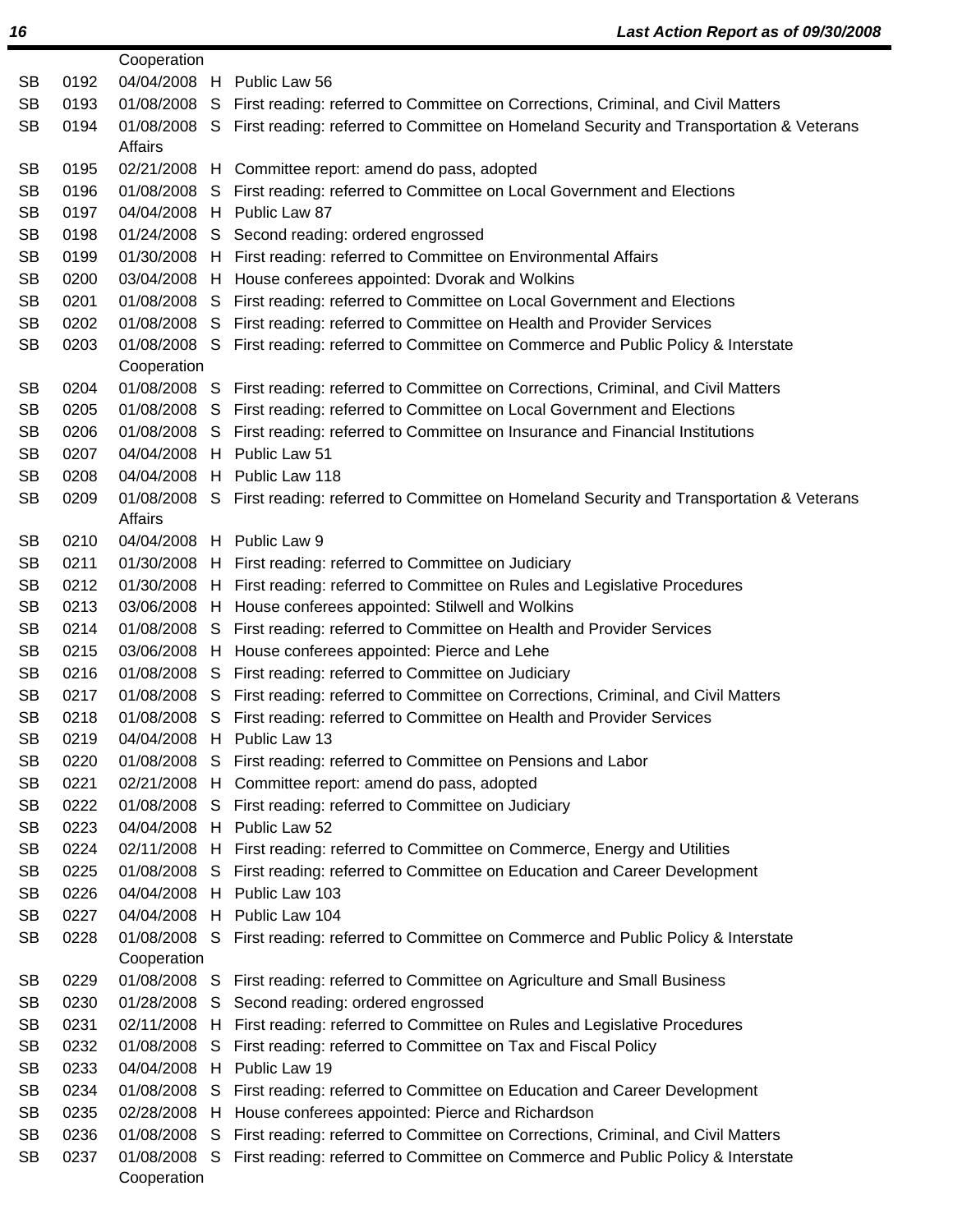SB 0238 01/08/2008 S First reading: referred to Committee on Education and Career Development SB 0239 01/08/2008 S First reading: referred to Committee on Commerce and Public Policy & Interstate Cooperation SB 0240 01/08/2008 S First reading: referred to Committee on Commerce and Public Policy & Interstate Cooperation SB 0241 04/04/2008 H Public Law 57 SB 0242 01/08/2008 S First reading: referred to Committee on Local Government and Elections SB 0243 01/16/2008 S Committee report: amended, reassigned to Utilities & Regulatory Affairs SB 0244 01/08/2008 S First reading: referred to Committee on Rules and Legislative Procedure SB 0245 01/08/2008 S First reading: referred to Committee on Local Government and Elections SB 0246 01/10/2008 S First reading: referred to Committee on Corrections, Criminal, and Civil Matters SB 0247 02/21/2008 H Committee report: amend do pass, adopted SB 0248 02/04/2008 H First reading: referred to Committee on Education SB 0249 04/04/2008 H Public Law 20 SB 0250 04/04/2008 H Public Law 21 SB 0251 02/11/2008 H First reading: referred to Committee on Interstate and International Cooperation SB 0252 01/10/2008 S First reading: referred to Committee on Appropriations SB 0253 01/10/2008 S First reading: referred to Committee on Rules and Legislative Procedure SB 0254 01/16/2008 S Committee report: amended, reassigned to Commerce, Public Policy & Interstate Cooperation SB 0255 02/11/2008 H First reading: referred to Committee on Judiciary SB 0256 01/10/2008 S First reading: referred to Committee on Judiciary SB 0257 04/04/2008 H Public Law 88 SB 0258 04/04/2008 H Public Law 119 SB 0259 01/10/2008 S First reading: referred to Committee on Tax and Fiscal Policy SB 0260 01/10/2008 S First reading: referred to Committee on Local Government and Elections SB 0261 01/10/2008 S First reading: referred to Committee on Corrections, Criminal, and Civil Matters SB 0262 02/14/2008 H Committee report: do pass, adopted SB 0263 02/04/2008 H First reading: referred to Committee on Ways and Means SB 0264 01/10/2008 S First reading: referred to Committee on Local Government and Elections SB 0265 01/10/2008 S First reading: referred to Committee on Corrections, Criminal, and Civil Matters SB 0266 01/10/2008 S First reading: referred to Committee on Judiciary SB 0267 02/04/2008 H First reading: referred to Committee on Ways and Means SB 0268 02/11/2008 H First reading: referred to Committee on Government and Regulatory Reform SB 0269 03/06/2008 H House conferees appointed: Fry and Knollman SB 0270 01/10/2008 S First reading: referred to Committee on Corrections, Criminal, and Civil Matters SB 0271 01/10/2008 S First reading: referred to Committee on Homeland Security and Transportation & Veterans Affairs SB 0272 01/10/2008 S First reading: referred to Committee on Judiciary SB 0273 01/10/2008 S First reading: referred to Committee on Corrections, Criminal, and Civil Matters SB 0274 01/10/2008 S First reading: referred to Committee on Pensions and Labor SB 0275 01/10/2008 S First reading: referred to Committee on Commerce and Public Policy & Interstate Cooperation SB 0276 01/10/2008 S First reading: referred to Committee on Tax and Fiscal Policy SB 0277 01/10/2008 S First reading: referred to Committee on Health and Provider Services SB 0278 01/10/2008 S First reading: referred to Committee on Local Government and Elections SB 0279 01/10/2008 S First reading: referred to Committee on Tax and Fiscal Policy SB 0280 02/11/2008 H First reading: referred to Committee on Ways and Means SB 0281 04/04/2008 H Public Law 37 SB 0282 01/10/2008 S First reading: referred to Committee on Education and Career Development SB 0283 02/04/2008 H First reading: referred to Committee on Roads and Transportation

*17 Last Action Report as of 09/30/2008*

SB 0284 01/10/2008 S First reading: referred to Committee on Health and Provider Services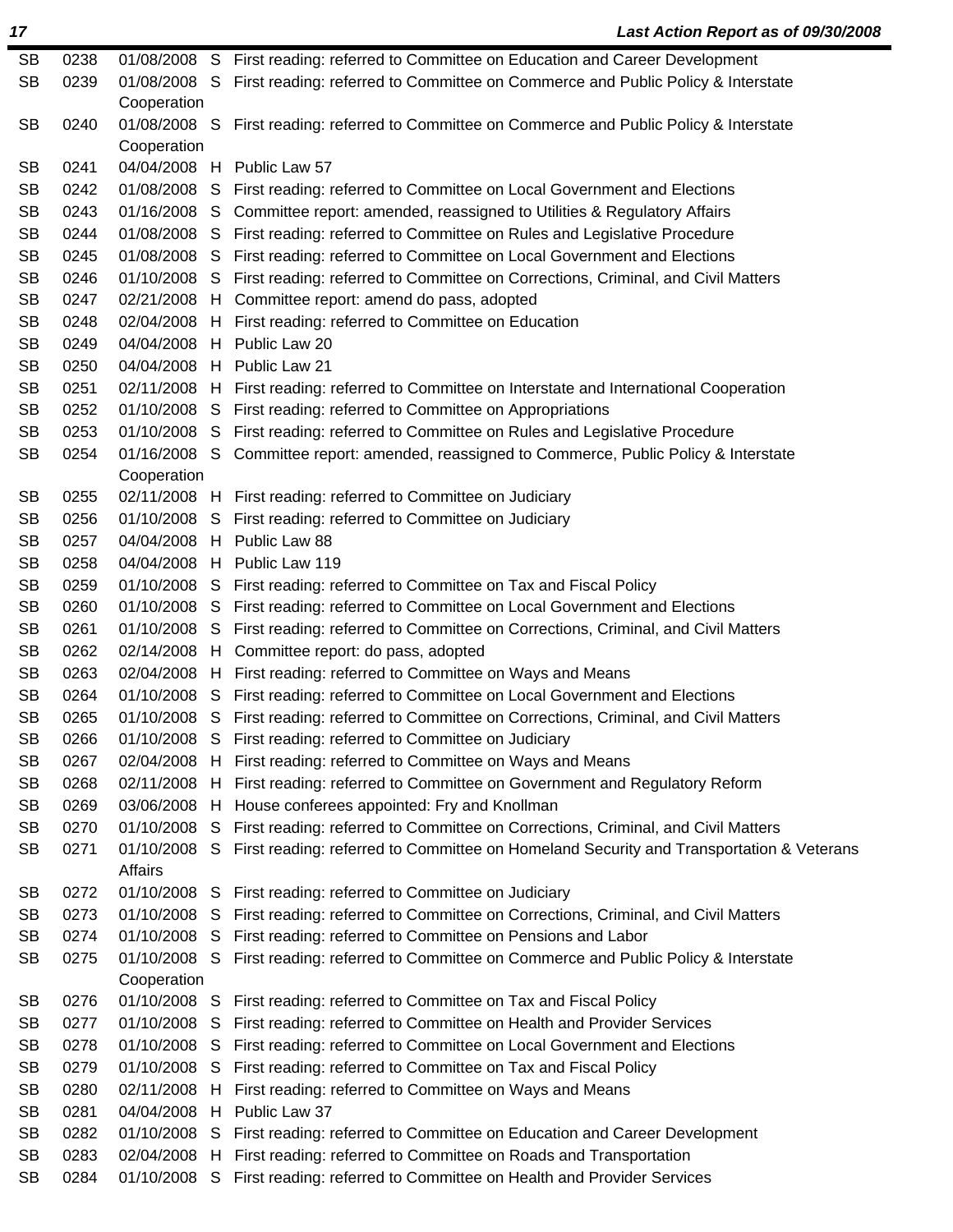| <b>SB</b> | 0285 |                           |    | 01/10/2008 S First reading: referred to Committee on Judiciary                                |
|-----------|------|---------------------------|----|-----------------------------------------------------------------------------------------------|
| <b>SB</b> | 0286 | 01/10/2008 S              |    | First reading: referred to Committee on Energy and Environmental Affairs                      |
| <b>SB</b> | 0287 | 01/10/2008 S              |    | First reading: referred to Committee on Energy and Environmental Affairs                      |
| <b>SB</b> | 0288 | 01/10/2008 S              |    | First reading: referred to Committee on Local Government and Elections                        |
| <b>SB</b> | 0289 |                           |    | 01/10/2008 S First reading: referred to Committee on Tax and Fiscal Policy                    |
| <b>SB</b> | 0290 |                           |    | 01/10/2008 S First reading: referred to Committee on Energy and Environmental Affairs         |
| <b>SB</b> | 0291 | 01/10/2008 S              |    | First reading: referred to Committee on Commerce and Public Policy & Interstate               |
|           |      | Cooperation               |    |                                                                                               |
| <b>SB</b> | 0292 | 01/10/2008 S              |    | First reading: referred to Committee on Corrections, Criminal, and Civil Matters              |
| <b>SB</b> | 0293 | 01/10/2008 S              |    | First reading: referred to Committee on Corrections, Criminal, and Civil Matters              |
| <b>SB</b> | 0294 |                           |    | 01/10/2008 S First reading: referred to Committee on Judiciary                                |
| <b>SB</b> | 0295 |                           |    | 01/10/2008 S First reading: referred to Committee on Energy and Environmental Affairs         |
| <b>SB</b> | 0296 |                           |    | 01/10/2008 S First reading: referred to Committee on Judiciary                                |
| <b>SB</b> | 0297 |                           |    | 02/04/2008 H First reading: referred to Committee on Local Government                         |
| <b>SB</b> | 0298 |                           |    | 01/10/2008 S First reading: referred to Committee on Appropriations                           |
| <b>SB</b> | 0299 |                           |    | 01/10/2008 S First reading: referred to Committee on Judiciary                                |
| <b>SB</b> | 0300 |                           |    | 01/10/2008 S First reading: referred to Committee on Tax and Fiscal Policy                    |
| <b>SB</b> | 0301 |                           |    | 01/10/2008 S First reading: referred to Committee on Corrections, Criminal, and Civil Matters |
| <b>SB</b> | 0302 |                           |    | 04/04/2008 H Public Law 105                                                                   |
| <b>SB</b> | 0303 |                           |    | 02/04/2008 H First reading: referred to Committee on Rules and Legislative Procedures         |
| <b>SB</b> | 0304 |                           |    | 02/04/2008 H First reading: referred to Committee on Judiciary                                |
| <b>SB</b> | 0305 |                           |    | 04/04/2008 H Public Law 22                                                                    |
| <b>SB</b> | 0306 |                           |    | 01/10/2008 S First reading: referred to Committee on Judiciary                                |
| <b>SB</b> | 0307 |                           |    | 04/04/2008 H Public Law 106                                                                   |
| <b>SB</b> | 0308 |                           |    | 01/10/2008 S First reading: referred to Committee on Corrections, Criminal, and Civil Matters |
| <b>SB</b> | 0309 |                           |    | 01/10/2008 S First reading: referred to Committee on Local Government and Elections           |
| <b>SB</b> | 0310 | 01/10/2008 S              |    | Senator Rogers added as third author                                                          |
| <b>SB</b> | 0311 |                           |    | 01/10/2008 S First reading: referred to Committee on Education and Career Development         |
| <b>SB</b> | 0312 | 03/13/2008 S              |    | Conference committee report 1: adopted by the Senate Roll Call 341: Yeas 38, Nays 8           |
| <b>SB</b> | 0313 | 01/10/2008 S              |    | First reading: referred to Committee on Corrections, Criminal, and Civil Matters              |
| <b>SB</b> | 0314 |                           |    | 04/04/2008 H Public Law 120                                                                   |
| <b>SB</b> | 0315 |                           |    | 04/04/2008 H Public Law 121                                                                   |
| <b>SB</b> | 0316 |                           |    | 04/04/2008 H Public Law 58                                                                    |
| <b>SB</b> | 0317 |                           |    | 02/11/2008 H First reading: referred to Committee on Judiciary                                |
| <b>SB</b> | 0318 | 01/10/2008 S              |    | First reading: referred to Committee on Tax and Fiscal Policy                                 |
| <b>SB</b> | 0319 | 01/10/2008 S              |    | First reading: referred to Committee on Education and Career Development                      |
| <b>SB</b> | 0320 | 01/10/2008 S              |    | First reading: referred to Committee on Appropriations                                        |
| <b>SB</b> | 0321 | 01/10/2008                | S  | First reading: referred to Committee on Agriculture and Small Business                        |
| <b>SB</b> | 0322 | 01/10/2008                | S  | First reading: referred to Committee on Corrections, Criminal, and Civil Matters              |
| <b>SB</b> | 0323 | 01/10/2008                | S  | First reading: referred to Committee on Pensions and Labor                                    |
| <b>SB</b> | 0324 | 01/10/2008<br>Cooperation | -S | First reading: referred to Committee on Commerce and Public Policy & Interstate               |
| <b>SB</b> | 0325 | 01/10/2008 S              |    | First reading: referred to Committee on Local Government and Elections                        |
| <b>SB</b> | 0326 | 01/10/2008                | -S | First reading: referred to Committee on Corrections, Criminal, and Civil Matters              |
| <b>SB</b> | 0327 | 01/10/2008                | S  | First reading: referred to Committee on Education and Career Development                      |
| <b>SB</b> | 0328 | 01/10/2008                | S  | First reading: referred to Committee on Health and Provider Services                          |
| <b>SB</b> | 0329 |                           |    | 04/04/2008 H Public Law 122                                                                   |
| <b>SB</b> | 0330 | 02/04/2008                |    | H First reading: referred to Committee on Ways and Means                                      |
| <b>SB</b> | 0331 | 02/21/2008 H              |    | Committee report: amend do pass, adopted                                                      |
| <b>SB</b> | 0332 | 01/10/2008                |    | S First reading: referred to Committee on Health and Provider Services                        |
| <b>SB</b> | 0333 | 01/10/2008                | S  | First reading: referred to Committee on Local Government and Elections                        |
|           | 0334 |                           |    | 04/04/2008 H Public Law 89                                                                    |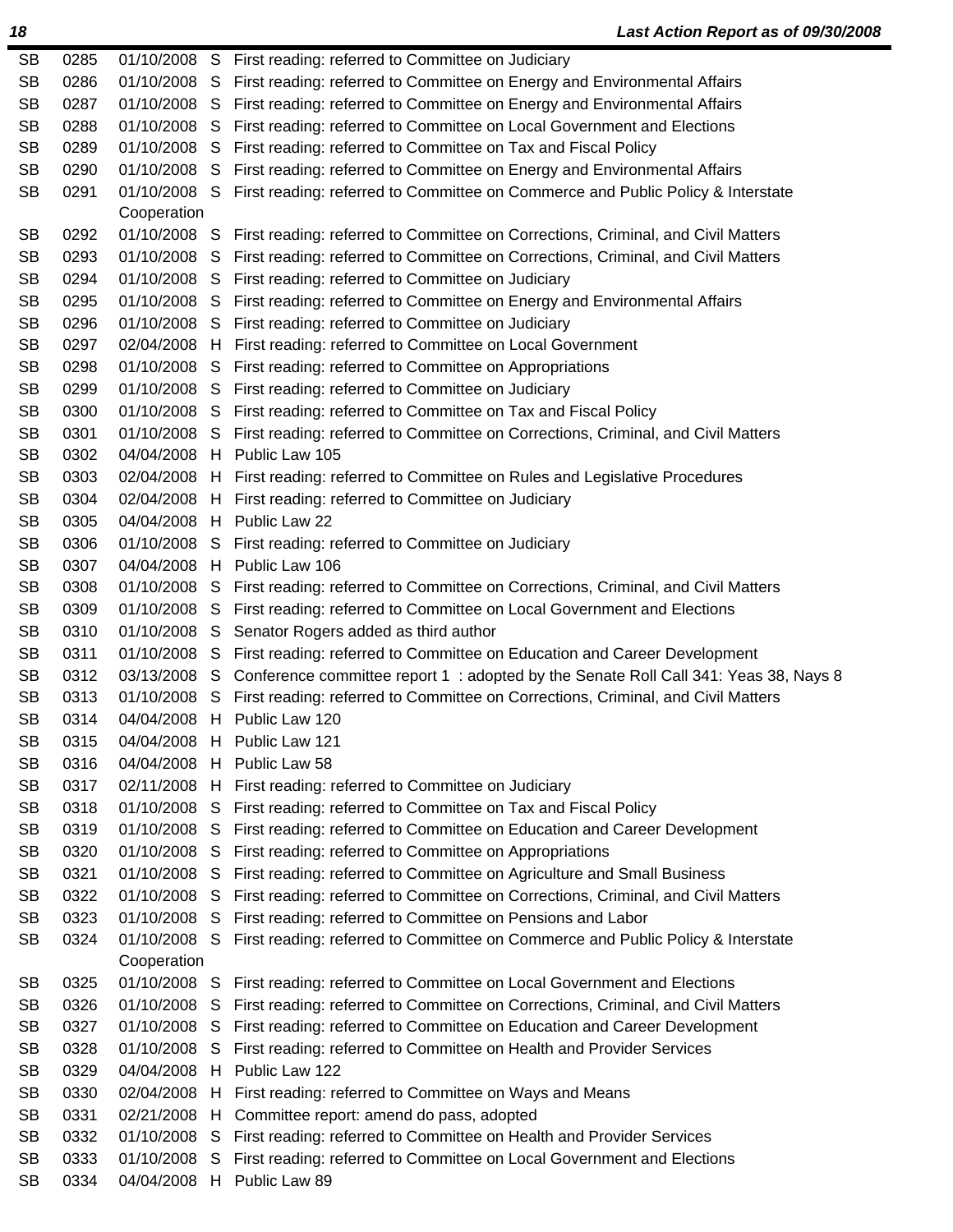| SB        | 0335            |              |   | 02/11/2008 H First reading: referred to Committee on Public Policy                                         |
|-----------|-----------------|--------------|---|------------------------------------------------------------------------------------------------------------|
| <b>SB</b> | 0336            |              |   | 04/04/2008 H Public Law 59                                                                                 |
| <b>SB</b> | 0337            | Cooperation  |   | 01/14/2008 S First reading: referred to Committee on Commerce and Public Policy & Interstate               |
| SB        | 0338            |              |   | 02/04/2008 H First reading: referred to Committee on Roads and Transportation                              |
| <b>SB</b> | 0339            |              |   | 04/04/2008 H Public Law 107                                                                                |
| <b>SB</b> | 0340            |              |   | 01/14/2008 S First reading: referred to Committee on Pensions and Labor                                    |
| <b>SB</b> | 0341            |              |   | 01/14/2008 S First reading: referred to Committee on Judiciary                                             |
| <b>SB</b> | 0342            |              |   | 01/14/2008 S First reading: referred to Committee on Tax and Fiscal Policy                                 |
| <b>SB</b> | 0343            |              |   | 04/04/2008 H Public Law 60                                                                                 |
| <b>SB</b> | 0344            |              |   | 01/14/2008 S First reading: referred to Committee on Pensions and Labor                                    |
| <b>SB</b> | 0345            |              |   | 03/13/2008 H House conferees appointed: Pelath and Koch                                                    |
| <b>SB</b> | 0346            |              |   | 01/14/2008 S First reading: referred to Committee on Tax and Fiscal Policy                                 |
| <b>SB</b> | 0347            |              |   | 01/14/2008 S First reading: referred to Committee on Judiciary                                             |
| SB        | 0348            |              |   | 01/14/2008 S First reading: referred to Committee on Commerce and Public Policy & Interstate               |
|           |                 | Cooperation  |   |                                                                                                            |
| SB        | 0349            |              |   | 01/14/2008 S First reading: referred to Committee on Tax and Fiscal Policy                                 |
| <b>SB</b> | 0350            |              |   | 04/04/2008 H Public Law 123                                                                                |
| <b>SB</b> | 0351            |              |   | 01/14/2008 S First reading: referred to Committee on Tax and Fiscal Policy                                 |
| <b>SB</b> | 0352            |              |   | 04/04/2008 H Public Law 90                                                                                 |
| SB        | 0353            |              |   | 01/14/2008 S First reading: referred to Committee on Commerce and Public Policy & Interstate               |
|           |                 | Cooperation  |   |                                                                                                            |
| SB        | 0354            |              |   | 01/14/2008 S First reading: referred to Committee on Corrections, Criminal, and Civil Matters              |
| <b>SB</b> | 0355            |              |   | 01/14/2008 S First reading: referred to Committee on Corrections, Criminal, and Civil Matters              |
| <b>SB</b> | 0356            |              |   | 01/29/2008 S Third reading: failed for lack of constitutional majority; Roll Call 176: Yeas 25 and Nays 23 |
| <b>SB</b> | 0357            |              |   | 01/14/2008 S First reading: referred to Committee on Corrections, Criminal, and Civil Matters              |
| SB        | 0358            |              |   | 01/14/2008 S First reading: referred to Committee on Corrections, Criminal, and Civil Matters              |
| <b>SB</b> | 0359            |              |   | 02/11/2008 H First reading: referred to Committee on Interstate and International Cooperation              |
| <b>SB</b> | 0360            |              |   | 04/04/2008 H Public Law 91                                                                                 |
| SB        | 0361            |              |   | 01/14/2008 S First reading: referred to Committee on Pensions and Labor                                    |
| <b>SB</b> | 0362            |              |   | 01/14/2008 S First reading: referred to Committee on Corrections, Criminal, and Civil Matters              |
| <b>SB</b> | 0363            |              |   | 02/14/2008 H Committee report: do pass, adopted                                                            |
| SB        | 0364            |              |   | 01/14/2008 S First reading: referred to Committee on Judiciary                                             |
| <b>SB</b> | 0365            | 01/14/2008 S |   | First reading: referred to Committee on Appropriations                                                     |
| <b>SB</b> | 0366            | 01/14/2008 S |   | First reading: referred to Committee on Education and Career Development                                   |
| <b>SB</b> | 0367            | 01/14/2008 S |   | First reading: referred to Committee on Insurance and Financial Institutions                               |
| SB        | 0368            | 01/14/2008 S |   | First reading: referred to Committee on Education and Career Development                                   |
|           | SCR 0002        | 03/13/2008 H |   | Referred to Committee on Rules and Legislative Procedures                                                  |
|           | SCR 0003        | 03/13/2008   | H | Referred to Committee on Rules and Legislative Procedures                                                  |
|           | SCR 0004        |              |   | 03/13/2008 H Returned to the Senate                                                                        |
|           | <b>SCR 0005</b> | 01/16/2008   | H | Returned to the Senate                                                                                     |
|           | SCR 0006        | 02/19/2008 H |   | <b>Returned to the Senate</b>                                                                              |
|           | <b>SCR 0008</b> | Affairs      |   | 01/08/2008 S First reading: referred to Committee on Homeland Security and Transportation & Veterans       |
|           | SCR 0012        | 03/06/2008   |   | H Returned to the Senate                                                                                   |
|           | SCR 0013        | 01/14/2008 H |   | Returned to the Senate                                                                                     |
|           | SCR 0014        | 01/14/2008 H |   | <b>Returned to the Senate</b>                                                                              |
|           | SCR 0015        | 02/25/2008 H |   | Returned to the Senate                                                                                     |
|           | SCR 0016        | 03/13/2008 H |   | Returned to the Senate                                                                                     |
|           | SCR 0017        | 03/06/2008   | H | Returned to the Senate                                                                                     |
|           | SCR 0018        | 03/13/2008 H |   | Returned to the Senate                                                                                     |
|           | SCR 0020        |              |   | 01/14/2008 S First reading: referred to Committee on Education and Career Development                      |
|           |                 |              |   |                                                                                                            |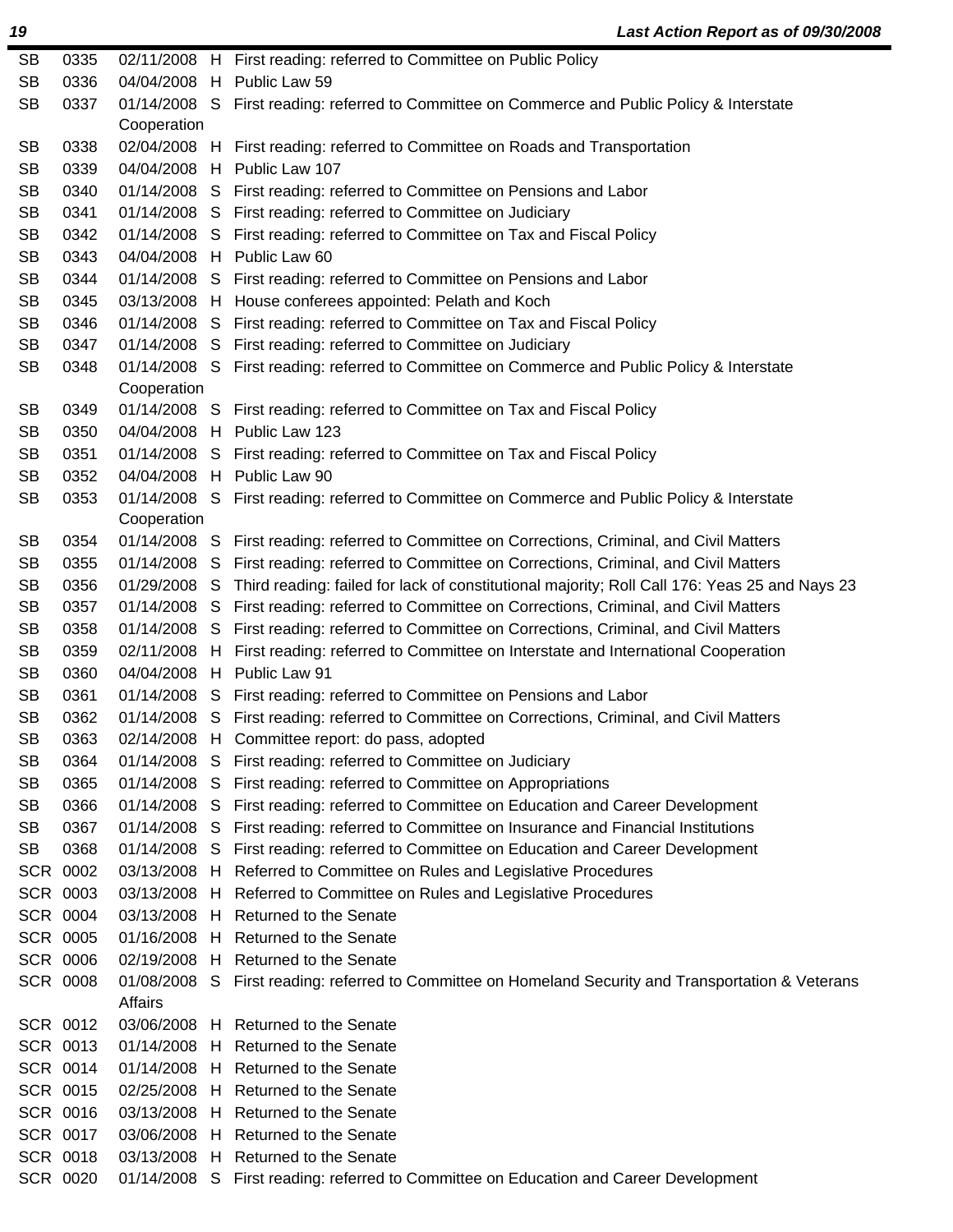| SCR 0023<br>02/25/2008<br>H<br>Returned to the Senate<br>SCR 0024<br>02/18/2008 H<br>Returned to the Senate<br>SCR 0025<br>03/13/2008 H Returned to the Senate<br>SCR 0026<br>02/12/2008<br>H.<br>Returned to the Senate<br>SCR 0028<br>02/04/2008<br>Returned to the Senate<br>H.<br>SCR 0029<br>02/04/2008<br>Returned to the Senate<br>H<br>SCR 0030<br>03/06/2008<br>H.<br>Returned to the Senate<br>SCR 0031<br>H Returned to the Senate<br>02/04/2008<br>SCR 0032<br>02/14/2008<br>Returned to the Senate<br>H<br>SCR 0033<br>02/05/2008<br>S<br>First reading: referred to Committee on Rules and Legislative Procedure<br>SCR 0034<br>03/13/2008<br><b>Returned to the Senate</b><br>H.<br>SCR 0035<br>03/06/2008<br>H<br>Returned to the Senate<br>SCR 0036<br>03/06/2008<br>Returned to the Senate<br>H. |  |
|--------------------------------------------------------------------------------------------------------------------------------------------------------------------------------------------------------------------------------------------------------------------------------------------------------------------------------------------------------------------------------------------------------------------------------------------------------------------------------------------------------------------------------------------------------------------------------------------------------------------------------------------------------------------------------------------------------------------------------------------------------------------------------------------------------------------|--|
|                                                                                                                                                                                                                                                                                                                                                                                                                                                                                                                                                                                                                                                                                                                                                                                                                    |  |
|                                                                                                                                                                                                                                                                                                                                                                                                                                                                                                                                                                                                                                                                                                                                                                                                                    |  |
|                                                                                                                                                                                                                                                                                                                                                                                                                                                                                                                                                                                                                                                                                                                                                                                                                    |  |
|                                                                                                                                                                                                                                                                                                                                                                                                                                                                                                                                                                                                                                                                                                                                                                                                                    |  |
|                                                                                                                                                                                                                                                                                                                                                                                                                                                                                                                                                                                                                                                                                                                                                                                                                    |  |
|                                                                                                                                                                                                                                                                                                                                                                                                                                                                                                                                                                                                                                                                                                                                                                                                                    |  |
|                                                                                                                                                                                                                                                                                                                                                                                                                                                                                                                                                                                                                                                                                                                                                                                                                    |  |
|                                                                                                                                                                                                                                                                                                                                                                                                                                                                                                                                                                                                                                                                                                                                                                                                                    |  |
|                                                                                                                                                                                                                                                                                                                                                                                                                                                                                                                                                                                                                                                                                                                                                                                                                    |  |
|                                                                                                                                                                                                                                                                                                                                                                                                                                                                                                                                                                                                                                                                                                                                                                                                                    |  |
|                                                                                                                                                                                                                                                                                                                                                                                                                                                                                                                                                                                                                                                                                                                                                                                                                    |  |
|                                                                                                                                                                                                                                                                                                                                                                                                                                                                                                                                                                                                                                                                                                                                                                                                                    |  |
|                                                                                                                                                                                                                                                                                                                                                                                                                                                                                                                                                                                                                                                                                                                                                                                                                    |  |
| SCR 0037<br>03/13/2008<br>Returned to the Senate<br>H.                                                                                                                                                                                                                                                                                                                                                                                                                                                                                                                                                                                                                                                                                                                                                             |  |
| <b>SCR 0038</b><br>02/11/2008<br>H<br>Returned to the Senate                                                                                                                                                                                                                                                                                                                                                                                                                                                                                                                                                                                                                                                                                                                                                       |  |
| SCR 0039<br>02/11/2008<br><b>Returned to the Senate</b><br>H                                                                                                                                                                                                                                                                                                                                                                                                                                                                                                                                                                                                                                                                                                                                                       |  |
| SCR 0040<br>02/11/2008 H<br><b>Returned to the Senate</b>                                                                                                                                                                                                                                                                                                                                                                                                                                                                                                                                                                                                                                                                                                                                                          |  |
| SCR 0041<br>03/06/2008<br>Returned to the Senate<br>H.                                                                                                                                                                                                                                                                                                                                                                                                                                                                                                                                                                                                                                                                                                                                                             |  |
| SCR 0042<br>03/06/2008<br>H Returned to the Senate                                                                                                                                                                                                                                                                                                                                                                                                                                                                                                                                                                                                                                                                                                                                                                 |  |
| SCR 0043<br>02/25/2008<br>Returned to the Senate<br>H.                                                                                                                                                                                                                                                                                                                                                                                                                                                                                                                                                                                                                                                                                                                                                             |  |
| SCR 0044<br>03/06/2008<br><b>Returned to the Senate</b><br>H.                                                                                                                                                                                                                                                                                                                                                                                                                                                                                                                                                                                                                                                                                                                                                      |  |
| SCR 0045<br>03/06/2008 H Returned to the Senate                                                                                                                                                                                                                                                                                                                                                                                                                                                                                                                                                                                                                                                                                                                                                                    |  |
| SCR 0046<br>03/06/2008<br>Returned to the Senate<br>H                                                                                                                                                                                                                                                                                                                                                                                                                                                                                                                                                                                                                                                                                                                                                              |  |
| SCR 0047<br>03/13/2008<br>Returned to the Senate<br>H.                                                                                                                                                                                                                                                                                                                                                                                                                                                                                                                                                                                                                                                                                                                                                             |  |
| <b>SCR 0048</b><br>03/06/2008<br><b>Returned to the Senate</b><br>H.                                                                                                                                                                                                                                                                                                                                                                                                                                                                                                                                                                                                                                                                                                                                               |  |
| SCR 0049<br>02/14/2008<br>S<br>First reading: referred to Committee on Rules and Legislative Procedure                                                                                                                                                                                                                                                                                                                                                                                                                                                                                                                                                                                                                                                                                                             |  |
| SCR 0050<br>02/18/2008<br>Returned to the Senate<br>H.                                                                                                                                                                                                                                                                                                                                                                                                                                                                                                                                                                                                                                                                                                                                                             |  |
| SCR 0051<br>03/13/2008<br>Returned to the Senate<br>H                                                                                                                                                                                                                                                                                                                                                                                                                                                                                                                                                                                                                                                                                                                                                              |  |
| SCR 0052<br>02/18/2008<br>Returned to the Senate<br>H.                                                                                                                                                                                                                                                                                                                                                                                                                                                                                                                                                                                                                                                                                                                                                             |  |
| SCR 0053<br>02/18/2008<br><b>Returned to the Senate</b><br>H.                                                                                                                                                                                                                                                                                                                                                                                                                                                                                                                                                                                                                                                                                                                                                      |  |
| SCR 0054<br>02/21/2008<br>H<br>Returned to the Senate                                                                                                                                                                                                                                                                                                                                                                                                                                                                                                                                                                                                                                                                                                                                                              |  |
| SCR 0055<br>03/06/2008<br><b>Returned to the Senate</b><br>H.                                                                                                                                                                                                                                                                                                                                                                                                                                                                                                                                                                                                                                                                                                                                                      |  |
| <b>SCR 0056</b><br>03/06/2008<br><b>Returned to the Senate</b><br>H.                                                                                                                                                                                                                                                                                                                                                                                                                                                                                                                                                                                                                                                                                                                                               |  |
| SCR 0057<br>03/06/2008<br>Returned to the Senate<br>H                                                                                                                                                                                                                                                                                                                                                                                                                                                                                                                                                                                                                                                                                                                                                              |  |
| <b>SCR 0058</b><br>03/06/2008<br>Returned to the Senate<br>H.                                                                                                                                                                                                                                                                                                                                                                                                                                                                                                                                                                                                                                                                                                                                                      |  |
| Returned to the Senate<br>SCR 0059<br>03/14/2008<br>H.                                                                                                                                                                                                                                                                                                                                                                                                                                                                                                                                                                                                                                                                                                                                                             |  |
| <b>SJR</b><br>0001<br>Public Law 147<br>04/04/2008<br>н                                                                                                                                                                                                                                                                                                                                                                                                                                                                                                                                                                                                                                                                                                                                                            |  |
| <b>SJR</b><br>0002<br>11/20/2007<br>S<br>First reading: referred to Committee on Judiciary                                                                                                                                                                                                                                                                                                                                                                                                                                                                                                                                                                                                                                                                                                                         |  |
|                                                                                                                                                                                                                                                                                                                                                                                                                                                                                                                                                                                                                                                                                                                                                                                                                    |  |
| <b>SJR</b><br>0003<br>02/05/2008<br>First reading: referred to Committee on Rules and Legislative Procedures<br>H                                                                                                                                                                                                                                                                                                                                                                                                                                                                                                                                                                                                                                                                                                  |  |
| <b>SJR</b><br>0004<br>01/08/2008<br>S<br>First reading: referred to Committee on Local Government and Elections                                                                                                                                                                                                                                                                                                                                                                                                                                                                                                                                                                                                                                                                                                    |  |
| <b>SJR</b><br>0005<br>01/30/2008<br>First reading: referred to Committee on Rules and Legislative Procedures<br>H                                                                                                                                                                                                                                                                                                                                                                                                                                                                                                                                                                                                                                                                                                  |  |
| <b>SJR</b><br>0006<br>01/08/2008<br>First reading: referred to Committee on Tax and Fiscal Policy<br>S                                                                                                                                                                                                                                                                                                                                                                                                                                                                                                                                                                                                                                                                                                             |  |
| <b>SJR</b><br>0007<br>02/11/2008<br>First reading: referred to Committee on Rules and Legislative Procedures<br>Н                                                                                                                                                                                                                                                                                                                                                                                                                                                                                                                                                                                                                                                                                                  |  |
| <b>SJR</b><br>0008<br>01/08/2008<br>First reading: referred to Committee on Rules and Legislative Procedure<br>S                                                                                                                                                                                                                                                                                                                                                                                                                                                                                                                                                                                                                                                                                                   |  |
| <b>SJR</b><br>0009<br>01/08/2008<br>First reading: referred to Committee on Rules and Legislative Procedure<br>S                                                                                                                                                                                                                                                                                                                                                                                                                                                                                                                                                                                                                                                                                                   |  |
| <b>SJR</b><br>0010<br>02/04/2008<br>First reading: referred to Committee on Rules and Legislative Procedures<br>H                                                                                                                                                                                                                                                                                                                                                                                                                                                                                                                                                                                                                                                                                                  |  |
| <b>SJR</b><br>01/08/2008<br>First reading: referred to Committee on Rules and Legislative Procedure<br>0011<br>S                                                                                                                                                                                                                                                                                                                                                                                                                                                                                                                                                                                                                                                                                                   |  |
| <b>SJR</b><br>0012<br>01/08/2008<br>First reading: referred to Committee on Rules and Legislative Procedure<br>S                                                                                                                                                                                                                                                                                                                                                                                                                                                                                                                                                                                                                                                                                                   |  |
| <b>SJR</b><br>0013<br>01/08/2008<br>First reading: referred to Committee on Rules and Legislative Procedure<br>S                                                                                                                                                                                                                                                                                                                                                                                                                                                                                                                                                                                                                                                                                                   |  |
| <b>SJR</b><br>First reading: referred to Committee on Rules and Legislative Procedure<br>0014<br>01/08/2008<br>S                                                                                                                                                                                                                                                                                                                                                                                                                                                                                                                                                                                                                                                                                                   |  |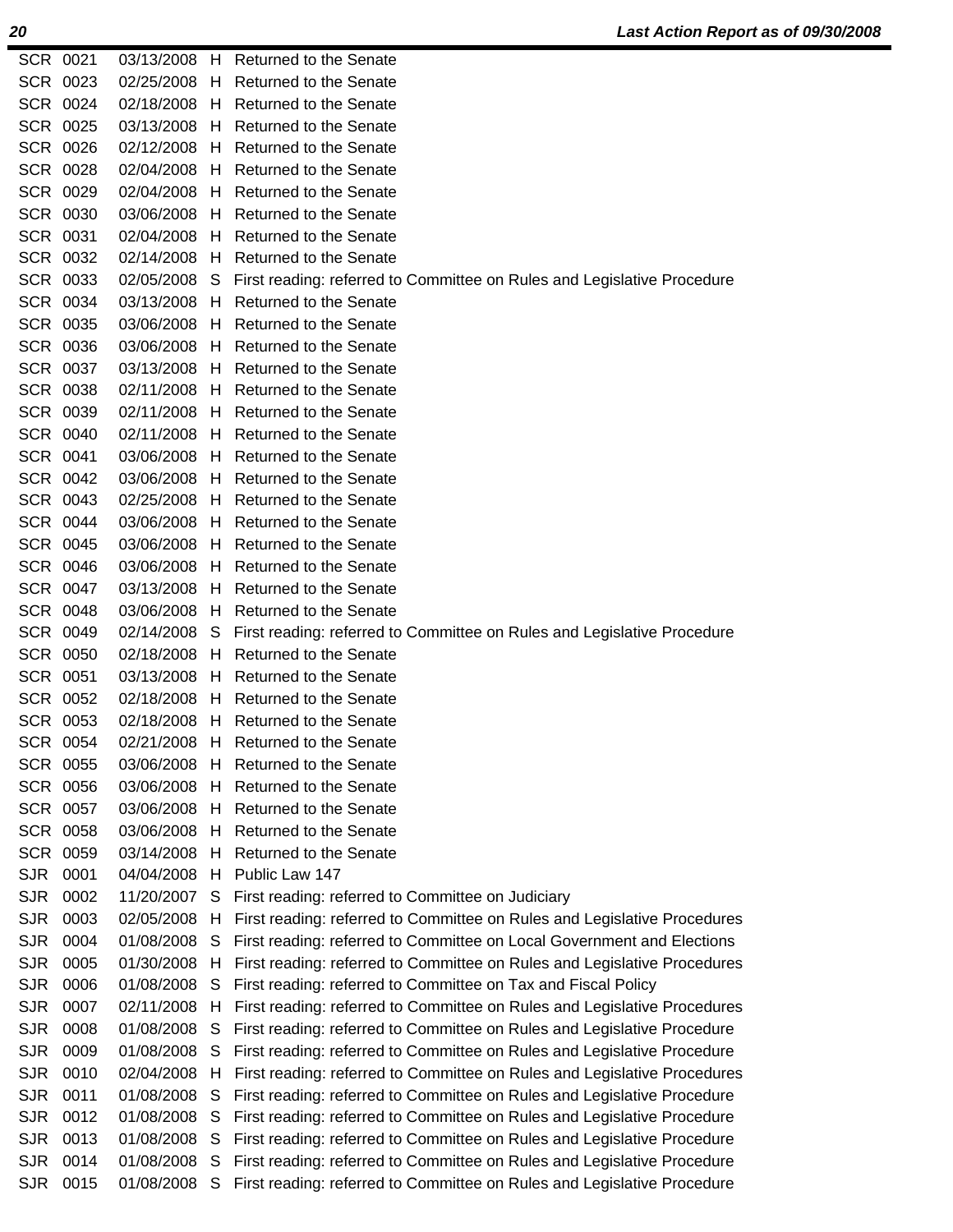| <b>SJR</b><br>0017<br>01/08/2008<br>First reading: referred to Committee on Local Government and Elections<br>S<br><b>SJR</b><br>0018<br>01/10/2008<br>First reading: referred to Committee on Rules and Legislative Procedure<br>S<br><b>SJR</b><br>0019<br>01/10/2008<br>First reading: referred to Committee on Tax and Fiscal Policy<br>S<br><b>SJR</b><br>0020<br>01/10/2008<br>First reading: referred to Committee on Tax and Fiscal Policy<br>S<br><b>SJR</b><br>0021<br>01/14/2008<br>First reading: referred to Committee on Energy and Environmental Affairs<br>S<br><b>SJR</b><br>0022<br>01/14/2008<br>First reading: referred to Committee on Local Government and Elections<br>S<br><b>SR</b><br>0001<br>11/20/2007<br>First reading: adopted Voice Vote<br>S<br><b>SR</b><br>0002<br>01/24/2008<br>First reading: adopted Voice Vote<br>S<br><b>SR</b><br>0003<br>01/28/2008<br>First reading: adopted Voice Vote<br>S<br><b>SR</b><br>0004<br>02/12/2008<br>S<br>First reading: adopted Voice Vote<br><b>SR</b><br>0005<br>02/04/2008<br>First reading: adopted Voice Vote<br>S<br><b>SR</b><br>0006<br>02/14/2008<br>First reading: adopted Standing Vote<br>S<br><b>SR</b><br>0007<br>02/14/2008<br>S<br>First reading: referred to Committee on Rules and Legislative Procedure<br><b>SR</b><br>0008<br>02/19/2008<br>First reading: adopted Voice Vote<br>S<br><b>SR</b><br>0009<br>02/14/2008<br>First reading: adopted Voice Vote<br>S<br><b>SR</b><br>0010<br>First reading: adopted Voice Vote<br>02/19/2008<br>S<br><b>SR</b><br>0011<br>02/18/2008<br>First reading: adopted Voice Vote<br>S<br><b>SR</b><br>0012<br>02/18/2008<br>First reading: adopted Voice Vote<br>S<br><b>SR</b><br>0013<br>02/18/2008<br>First reading: adopted Voice Vote<br>S<br><b>SR</b><br>0014<br>02/19/2008<br>First reading: referred to Committee on Rules and Legislative Procedure<br>S<br><b>SR</b><br>0015<br>02/19/2008<br>First reading: adopted Voice Vote<br>S<br><b>SR</b><br>0016<br>02/19/2008<br>First reading: adopted Voice Vote<br>S<br><b>SR</b><br>0017<br>02/19/2008<br>First reading: adopted Voice Vote<br>S<br><b>SR</b><br>0018<br>02/19/2008<br>First reading: adopted Voice Vote<br>S<br><b>SR</b><br>0019<br>02/19/2008<br>First reading: adopted Voice Vote<br>S<br><b>SR</b><br>0020<br>02/21/2008<br>First reading: adopted Voice Vote<br>S<br><b>SR</b><br>0021<br>02/19/2008<br>First reading: adopted Voice Vote<br>S<br><b>SR</b><br>0022<br>First reading: adopted Voice Vote<br>02/21/2008<br>S<br><b>SR</b><br>0023<br>02/21/2008<br>First reading: adopted Voice Vote<br>S<br><b>SR</b><br>0024<br>02/21/2008<br>S First reading: adopted Voice Vote<br><b>SR</b><br>02/21/2008 S First reading: adopted Voice Vote<br>0025<br><b>SR</b><br>0026<br>02/21/2008 S First reading: adopted Voice Vote<br><b>SR</b><br>0027<br>02/21/2008 S<br>First reading: adopted Voice Vote<br><b>SR</b><br>First reading: adopted Voice Vote<br>0028<br>02/21/2008 S<br><b>SR</b><br>First reading: adopted Voice Vote<br>0029<br>02/21/2008<br>S<br><b>SR</b><br>0030<br>02/21/2008 S<br>First reading: adopted Voice Vote<br><b>SR</b><br>0031<br>First reading: adopted Voice Vote<br>02/21/2008<br>S<br><b>SR</b><br>0032<br>First reading: adopted Voice Vote<br>02/21/2008<br>S<br><b>SR</b><br>0033<br>03/03/2008<br>First reading: adopted Voice Vote<br>S<br><b>SR</b><br>0034<br>03/03/2008<br>First reading: referred to Committee on Rules and Legislative Procedure<br>S<br><b>SR</b><br>0035<br>First reading: adopted Voice Vote<br>02/25/2008<br>S<br><b>SR</b><br>0036<br>03/03/2008<br>First reading: referred to Committee on Rules and Legislative Procedure<br>S<br><b>SR</b><br>First reading: adopted Voice Vote<br>0037<br>03/10/2008<br>S<br><b>SR</b><br>First reading: adopted Voice Vote<br>0038<br>03/06/2008<br>S<br><b>SR</b><br>First reading: adopted Voice Vote<br>0039<br>03/06/2008<br>S<br><b>SR</b><br>First reading: referred to Committee on Rules and Legislative Procedure<br>0040<br>03/11/2008<br>S<br><b>SR</b><br>0041<br>First reading: adopted Voice Vote<br>03/10/2008<br>S<br><b>SR</b><br>First reading: adopted Voice Vote<br>0042<br>03/12/2008<br>S<br><b>SR</b><br>0043<br>03/11/2008<br>First reading: referred to Committee on Rules and Legislative Procedure<br>S | SJR 0016 | 01/08/2008 S | First reading: referred to Committee on Tax and Fiscal Policy |
|---------------------------------------------------------------------------------------------------------------------------------------------------------------------------------------------------------------------------------------------------------------------------------------------------------------------------------------------------------------------------------------------------------------------------------------------------------------------------------------------------------------------------------------------------------------------------------------------------------------------------------------------------------------------------------------------------------------------------------------------------------------------------------------------------------------------------------------------------------------------------------------------------------------------------------------------------------------------------------------------------------------------------------------------------------------------------------------------------------------------------------------------------------------------------------------------------------------------------------------------------------------------------------------------------------------------------------------------------------------------------------------------------------------------------------------------------------------------------------------------------------------------------------------------------------------------------------------------------------------------------------------------------------------------------------------------------------------------------------------------------------------------------------------------------------------------------------------------------------------------------------------------------------------------------------------------------------------------------------------------------------------------------------------------------------------------------------------------------------------------------------------------------------------------------------------------------------------------------------------------------------------------------------------------------------------------------------------------------------------------------------------------------------------------------------------------------------------------------------------------------------------------------------------------------------------------------------------------------------------------------------------------------------------------------------------------------------------------------------------------------------------------------------------------------------------------------------------------------------------------------------------------------------------------------------------------------------------------------------------------------------------------------------------------------------------------------------------------------------------------------------------------------------------------------------------------------------------------------------------------------------------------------------------------------------------------------------------------------------------------------------------------------------------------------------------------------------------------------------------------------------------------------------------------------------------------------------------------------------------------------------------------------------------------------------------------------------------------------------------------------------------------------------------------------------------------------------------------------------------------------------------------------------------------------------------------------------------------------------------------------------------------------------------------------------------------------------------------------------------------------------------------------------------------------------------------------------------------------------------------------------------------------------------------------------------------------------------------------------------|----------|--------------|---------------------------------------------------------------|
|                                                                                                                                                                                                                                                                                                                                                                                                                                                                                                                                                                                                                                                                                                                                                                                                                                                                                                                                                                                                                                                                                                                                                                                                                                                                                                                                                                                                                                                                                                                                                                                                                                                                                                                                                                                                                                                                                                                                                                                                                                                                                                                                                                                                                                                                                                                                                                                                                                                                                                                                                                                                                                                                                                                                                                                                                                                                                                                                                                                                                                                                                                                                                                                                                                                                                                                                                                                                                                                                                                                                                                                                                                                                                                                                                                                                                                                                                                                                                                                                                                                                                                                                                                                                                                                                                                                                                               |          |              |                                                               |
|                                                                                                                                                                                                                                                                                                                                                                                                                                                                                                                                                                                                                                                                                                                                                                                                                                                                                                                                                                                                                                                                                                                                                                                                                                                                                                                                                                                                                                                                                                                                                                                                                                                                                                                                                                                                                                                                                                                                                                                                                                                                                                                                                                                                                                                                                                                                                                                                                                                                                                                                                                                                                                                                                                                                                                                                                                                                                                                                                                                                                                                                                                                                                                                                                                                                                                                                                                                                                                                                                                                                                                                                                                                                                                                                                                                                                                                                                                                                                                                                                                                                                                                                                                                                                                                                                                                                                               |          |              |                                                               |
|                                                                                                                                                                                                                                                                                                                                                                                                                                                                                                                                                                                                                                                                                                                                                                                                                                                                                                                                                                                                                                                                                                                                                                                                                                                                                                                                                                                                                                                                                                                                                                                                                                                                                                                                                                                                                                                                                                                                                                                                                                                                                                                                                                                                                                                                                                                                                                                                                                                                                                                                                                                                                                                                                                                                                                                                                                                                                                                                                                                                                                                                                                                                                                                                                                                                                                                                                                                                                                                                                                                                                                                                                                                                                                                                                                                                                                                                                                                                                                                                                                                                                                                                                                                                                                                                                                                                                               |          |              |                                                               |
|                                                                                                                                                                                                                                                                                                                                                                                                                                                                                                                                                                                                                                                                                                                                                                                                                                                                                                                                                                                                                                                                                                                                                                                                                                                                                                                                                                                                                                                                                                                                                                                                                                                                                                                                                                                                                                                                                                                                                                                                                                                                                                                                                                                                                                                                                                                                                                                                                                                                                                                                                                                                                                                                                                                                                                                                                                                                                                                                                                                                                                                                                                                                                                                                                                                                                                                                                                                                                                                                                                                                                                                                                                                                                                                                                                                                                                                                                                                                                                                                                                                                                                                                                                                                                                                                                                                                                               |          |              |                                                               |
|                                                                                                                                                                                                                                                                                                                                                                                                                                                                                                                                                                                                                                                                                                                                                                                                                                                                                                                                                                                                                                                                                                                                                                                                                                                                                                                                                                                                                                                                                                                                                                                                                                                                                                                                                                                                                                                                                                                                                                                                                                                                                                                                                                                                                                                                                                                                                                                                                                                                                                                                                                                                                                                                                                                                                                                                                                                                                                                                                                                                                                                                                                                                                                                                                                                                                                                                                                                                                                                                                                                                                                                                                                                                                                                                                                                                                                                                                                                                                                                                                                                                                                                                                                                                                                                                                                                                                               |          |              |                                                               |
|                                                                                                                                                                                                                                                                                                                                                                                                                                                                                                                                                                                                                                                                                                                                                                                                                                                                                                                                                                                                                                                                                                                                                                                                                                                                                                                                                                                                                                                                                                                                                                                                                                                                                                                                                                                                                                                                                                                                                                                                                                                                                                                                                                                                                                                                                                                                                                                                                                                                                                                                                                                                                                                                                                                                                                                                                                                                                                                                                                                                                                                                                                                                                                                                                                                                                                                                                                                                                                                                                                                                                                                                                                                                                                                                                                                                                                                                                                                                                                                                                                                                                                                                                                                                                                                                                                                                                               |          |              |                                                               |
|                                                                                                                                                                                                                                                                                                                                                                                                                                                                                                                                                                                                                                                                                                                                                                                                                                                                                                                                                                                                                                                                                                                                                                                                                                                                                                                                                                                                                                                                                                                                                                                                                                                                                                                                                                                                                                                                                                                                                                                                                                                                                                                                                                                                                                                                                                                                                                                                                                                                                                                                                                                                                                                                                                                                                                                                                                                                                                                                                                                                                                                                                                                                                                                                                                                                                                                                                                                                                                                                                                                                                                                                                                                                                                                                                                                                                                                                                                                                                                                                                                                                                                                                                                                                                                                                                                                                                               |          |              |                                                               |
|                                                                                                                                                                                                                                                                                                                                                                                                                                                                                                                                                                                                                                                                                                                                                                                                                                                                                                                                                                                                                                                                                                                                                                                                                                                                                                                                                                                                                                                                                                                                                                                                                                                                                                                                                                                                                                                                                                                                                                                                                                                                                                                                                                                                                                                                                                                                                                                                                                                                                                                                                                                                                                                                                                                                                                                                                                                                                                                                                                                                                                                                                                                                                                                                                                                                                                                                                                                                                                                                                                                                                                                                                                                                                                                                                                                                                                                                                                                                                                                                                                                                                                                                                                                                                                                                                                                                                               |          |              |                                                               |
|                                                                                                                                                                                                                                                                                                                                                                                                                                                                                                                                                                                                                                                                                                                                                                                                                                                                                                                                                                                                                                                                                                                                                                                                                                                                                                                                                                                                                                                                                                                                                                                                                                                                                                                                                                                                                                                                                                                                                                                                                                                                                                                                                                                                                                                                                                                                                                                                                                                                                                                                                                                                                                                                                                                                                                                                                                                                                                                                                                                                                                                                                                                                                                                                                                                                                                                                                                                                                                                                                                                                                                                                                                                                                                                                                                                                                                                                                                                                                                                                                                                                                                                                                                                                                                                                                                                                                               |          |              |                                                               |
|                                                                                                                                                                                                                                                                                                                                                                                                                                                                                                                                                                                                                                                                                                                                                                                                                                                                                                                                                                                                                                                                                                                                                                                                                                                                                                                                                                                                                                                                                                                                                                                                                                                                                                                                                                                                                                                                                                                                                                                                                                                                                                                                                                                                                                                                                                                                                                                                                                                                                                                                                                                                                                                                                                                                                                                                                                                                                                                                                                                                                                                                                                                                                                                                                                                                                                                                                                                                                                                                                                                                                                                                                                                                                                                                                                                                                                                                                                                                                                                                                                                                                                                                                                                                                                                                                                                                                               |          |              |                                                               |
|                                                                                                                                                                                                                                                                                                                                                                                                                                                                                                                                                                                                                                                                                                                                                                                                                                                                                                                                                                                                                                                                                                                                                                                                                                                                                                                                                                                                                                                                                                                                                                                                                                                                                                                                                                                                                                                                                                                                                                                                                                                                                                                                                                                                                                                                                                                                                                                                                                                                                                                                                                                                                                                                                                                                                                                                                                                                                                                                                                                                                                                                                                                                                                                                                                                                                                                                                                                                                                                                                                                                                                                                                                                                                                                                                                                                                                                                                                                                                                                                                                                                                                                                                                                                                                                                                                                                                               |          |              |                                                               |
|                                                                                                                                                                                                                                                                                                                                                                                                                                                                                                                                                                                                                                                                                                                                                                                                                                                                                                                                                                                                                                                                                                                                                                                                                                                                                                                                                                                                                                                                                                                                                                                                                                                                                                                                                                                                                                                                                                                                                                                                                                                                                                                                                                                                                                                                                                                                                                                                                                                                                                                                                                                                                                                                                                                                                                                                                                                                                                                                                                                                                                                                                                                                                                                                                                                                                                                                                                                                                                                                                                                                                                                                                                                                                                                                                                                                                                                                                                                                                                                                                                                                                                                                                                                                                                                                                                                                                               |          |              |                                                               |
|                                                                                                                                                                                                                                                                                                                                                                                                                                                                                                                                                                                                                                                                                                                                                                                                                                                                                                                                                                                                                                                                                                                                                                                                                                                                                                                                                                                                                                                                                                                                                                                                                                                                                                                                                                                                                                                                                                                                                                                                                                                                                                                                                                                                                                                                                                                                                                                                                                                                                                                                                                                                                                                                                                                                                                                                                                                                                                                                                                                                                                                                                                                                                                                                                                                                                                                                                                                                                                                                                                                                                                                                                                                                                                                                                                                                                                                                                                                                                                                                                                                                                                                                                                                                                                                                                                                                                               |          |              |                                                               |
|                                                                                                                                                                                                                                                                                                                                                                                                                                                                                                                                                                                                                                                                                                                                                                                                                                                                                                                                                                                                                                                                                                                                                                                                                                                                                                                                                                                                                                                                                                                                                                                                                                                                                                                                                                                                                                                                                                                                                                                                                                                                                                                                                                                                                                                                                                                                                                                                                                                                                                                                                                                                                                                                                                                                                                                                                                                                                                                                                                                                                                                                                                                                                                                                                                                                                                                                                                                                                                                                                                                                                                                                                                                                                                                                                                                                                                                                                                                                                                                                                                                                                                                                                                                                                                                                                                                                                               |          |              |                                                               |
|                                                                                                                                                                                                                                                                                                                                                                                                                                                                                                                                                                                                                                                                                                                                                                                                                                                                                                                                                                                                                                                                                                                                                                                                                                                                                                                                                                                                                                                                                                                                                                                                                                                                                                                                                                                                                                                                                                                                                                                                                                                                                                                                                                                                                                                                                                                                                                                                                                                                                                                                                                                                                                                                                                                                                                                                                                                                                                                                                                                                                                                                                                                                                                                                                                                                                                                                                                                                                                                                                                                                                                                                                                                                                                                                                                                                                                                                                                                                                                                                                                                                                                                                                                                                                                                                                                                                                               |          |              |                                                               |
|                                                                                                                                                                                                                                                                                                                                                                                                                                                                                                                                                                                                                                                                                                                                                                                                                                                                                                                                                                                                                                                                                                                                                                                                                                                                                                                                                                                                                                                                                                                                                                                                                                                                                                                                                                                                                                                                                                                                                                                                                                                                                                                                                                                                                                                                                                                                                                                                                                                                                                                                                                                                                                                                                                                                                                                                                                                                                                                                                                                                                                                                                                                                                                                                                                                                                                                                                                                                                                                                                                                                                                                                                                                                                                                                                                                                                                                                                                                                                                                                                                                                                                                                                                                                                                                                                                                                                               |          |              |                                                               |
|                                                                                                                                                                                                                                                                                                                                                                                                                                                                                                                                                                                                                                                                                                                                                                                                                                                                                                                                                                                                                                                                                                                                                                                                                                                                                                                                                                                                                                                                                                                                                                                                                                                                                                                                                                                                                                                                                                                                                                                                                                                                                                                                                                                                                                                                                                                                                                                                                                                                                                                                                                                                                                                                                                                                                                                                                                                                                                                                                                                                                                                                                                                                                                                                                                                                                                                                                                                                                                                                                                                                                                                                                                                                                                                                                                                                                                                                                                                                                                                                                                                                                                                                                                                                                                                                                                                                                               |          |              |                                                               |
|                                                                                                                                                                                                                                                                                                                                                                                                                                                                                                                                                                                                                                                                                                                                                                                                                                                                                                                                                                                                                                                                                                                                                                                                                                                                                                                                                                                                                                                                                                                                                                                                                                                                                                                                                                                                                                                                                                                                                                                                                                                                                                                                                                                                                                                                                                                                                                                                                                                                                                                                                                                                                                                                                                                                                                                                                                                                                                                                                                                                                                                                                                                                                                                                                                                                                                                                                                                                                                                                                                                                                                                                                                                                                                                                                                                                                                                                                                                                                                                                                                                                                                                                                                                                                                                                                                                                                               |          |              |                                                               |
|                                                                                                                                                                                                                                                                                                                                                                                                                                                                                                                                                                                                                                                                                                                                                                                                                                                                                                                                                                                                                                                                                                                                                                                                                                                                                                                                                                                                                                                                                                                                                                                                                                                                                                                                                                                                                                                                                                                                                                                                                                                                                                                                                                                                                                                                                                                                                                                                                                                                                                                                                                                                                                                                                                                                                                                                                                                                                                                                                                                                                                                                                                                                                                                                                                                                                                                                                                                                                                                                                                                                                                                                                                                                                                                                                                                                                                                                                                                                                                                                                                                                                                                                                                                                                                                                                                                                                               |          |              |                                                               |
|                                                                                                                                                                                                                                                                                                                                                                                                                                                                                                                                                                                                                                                                                                                                                                                                                                                                                                                                                                                                                                                                                                                                                                                                                                                                                                                                                                                                                                                                                                                                                                                                                                                                                                                                                                                                                                                                                                                                                                                                                                                                                                                                                                                                                                                                                                                                                                                                                                                                                                                                                                                                                                                                                                                                                                                                                                                                                                                                                                                                                                                                                                                                                                                                                                                                                                                                                                                                                                                                                                                                                                                                                                                                                                                                                                                                                                                                                                                                                                                                                                                                                                                                                                                                                                                                                                                                                               |          |              |                                                               |
|                                                                                                                                                                                                                                                                                                                                                                                                                                                                                                                                                                                                                                                                                                                                                                                                                                                                                                                                                                                                                                                                                                                                                                                                                                                                                                                                                                                                                                                                                                                                                                                                                                                                                                                                                                                                                                                                                                                                                                                                                                                                                                                                                                                                                                                                                                                                                                                                                                                                                                                                                                                                                                                                                                                                                                                                                                                                                                                                                                                                                                                                                                                                                                                                                                                                                                                                                                                                                                                                                                                                                                                                                                                                                                                                                                                                                                                                                                                                                                                                                                                                                                                                                                                                                                                                                                                                                               |          |              |                                                               |
|                                                                                                                                                                                                                                                                                                                                                                                                                                                                                                                                                                                                                                                                                                                                                                                                                                                                                                                                                                                                                                                                                                                                                                                                                                                                                                                                                                                                                                                                                                                                                                                                                                                                                                                                                                                                                                                                                                                                                                                                                                                                                                                                                                                                                                                                                                                                                                                                                                                                                                                                                                                                                                                                                                                                                                                                                                                                                                                                                                                                                                                                                                                                                                                                                                                                                                                                                                                                                                                                                                                                                                                                                                                                                                                                                                                                                                                                                                                                                                                                                                                                                                                                                                                                                                                                                                                                                               |          |              |                                                               |
|                                                                                                                                                                                                                                                                                                                                                                                                                                                                                                                                                                                                                                                                                                                                                                                                                                                                                                                                                                                                                                                                                                                                                                                                                                                                                                                                                                                                                                                                                                                                                                                                                                                                                                                                                                                                                                                                                                                                                                                                                                                                                                                                                                                                                                                                                                                                                                                                                                                                                                                                                                                                                                                                                                                                                                                                                                                                                                                                                                                                                                                                                                                                                                                                                                                                                                                                                                                                                                                                                                                                                                                                                                                                                                                                                                                                                                                                                                                                                                                                                                                                                                                                                                                                                                                                                                                                                               |          |              |                                                               |
|                                                                                                                                                                                                                                                                                                                                                                                                                                                                                                                                                                                                                                                                                                                                                                                                                                                                                                                                                                                                                                                                                                                                                                                                                                                                                                                                                                                                                                                                                                                                                                                                                                                                                                                                                                                                                                                                                                                                                                                                                                                                                                                                                                                                                                                                                                                                                                                                                                                                                                                                                                                                                                                                                                                                                                                                                                                                                                                                                                                                                                                                                                                                                                                                                                                                                                                                                                                                                                                                                                                                                                                                                                                                                                                                                                                                                                                                                                                                                                                                                                                                                                                                                                                                                                                                                                                                                               |          |              |                                                               |
|                                                                                                                                                                                                                                                                                                                                                                                                                                                                                                                                                                                                                                                                                                                                                                                                                                                                                                                                                                                                                                                                                                                                                                                                                                                                                                                                                                                                                                                                                                                                                                                                                                                                                                                                                                                                                                                                                                                                                                                                                                                                                                                                                                                                                                                                                                                                                                                                                                                                                                                                                                                                                                                                                                                                                                                                                                                                                                                                                                                                                                                                                                                                                                                                                                                                                                                                                                                                                                                                                                                                                                                                                                                                                                                                                                                                                                                                                                                                                                                                                                                                                                                                                                                                                                                                                                                                                               |          |              |                                                               |
|                                                                                                                                                                                                                                                                                                                                                                                                                                                                                                                                                                                                                                                                                                                                                                                                                                                                                                                                                                                                                                                                                                                                                                                                                                                                                                                                                                                                                                                                                                                                                                                                                                                                                                                                                                                                                                                                                                                                                                                                                                                                                                                                                                                                                                                                                                                                                                                                                                                                                                                                                                                                                                                                                                                                                                                                                                                                                                                                                                                                                                                                                                                                                                                                                                                                                                                                                                                                                                                                                                                                                                                                                                                                                                                                                                                                                                                                                                                                                                                                                                                                                                                                                                                                                                                                                                                                                               |          |              |                                                               |
|                                                                                                                                                                                                                                                                                                                                                                                                                                                                                                                                                                                                                                                                                                                                                                                                                                                                                                                                                                                                                                                                                                                                                                                                                                                                                                                                                                                                                                                                                                                                                                                                                                                                                                                                                                                                                                                                                                                                                                                                                                                                                                                                                                                                                                                                                                                                                                                                                                                                                                                                                                                                                                                                                                                                                                                                                                                                                                                                                                                                                                                                                                                                                                                                                                                                                                                                                                                                                                                                                                                                                                                                                                                                                                                                                                                                                                                                                                                                                                                                                                                                                                                                                                                                                                                                                                                                                               |          |              |                                                               |
|                                                                                                                                                                                                                                                                                                                                                                                                                                                                                                                                                                                                                                                                                                                                                                                                                                                                                                                                                                                                                                                                                                                                                                                                                                                                                                                                                                                                                                                                                                                                                                                                                                                                                                                                                                                                                                                                                                                                                                                                                                                                                                                                                                                                                                                                                                                                                                                                                                                                                                                                                                                                                                                                                                                                                                                                                                                                                                                                                                                                                                                                                                                                                                                                                                                                                                                                                                                                                                                                                                                                                                                                                                                                                                                                                                                                                                                                                                                                                                                                                                                                                                                                                                                                                                                                                                                                                               |          |              |                                                               |
|                                                                                                                                                                                                                                                                                                                                                                                                                                                                                                                                                                                                                                                                                                                                                                                                                                                                                                                                                                                                                                                                                                                                                                                                                                                                                                                                                                                                                                                                                                                                                                                                                                                                                                                                                                                                                                                                                                                                                                                                                                                                                                                                                                                                                                                                                                                                                                                                                                                                                                                                                                                                                                                                                                                                                                                                                                                                                                                                                                                                                                                                                                                                                                                                                                                                                                                                                                                                                                                                                                                                                                                                                                                                                                                                                                                                                                                                                                                                                                                                                                                                                                                                                                                                                                                                                                                                                               |          |              |                                                               |
|                                                                                                                                                                                                                                                                                                                                                                                                                                                                                                                                                                                                                                                                                                                                                                                                                                                                                                                                                                                                                                                                                                                                                                                                                                                                                                                                                                                                                                                                                                                                                                                                                                                                                                                                                                                                                                                                                                                                                                                                                                                                                                                                                                                                                                                                                                                                                                                                                                                                                                                                                                                                                                                                                                                                                                                                                                                                                                                                                                                                                                                                                                                                                                                                                                                                                                                                                                                                                                                                                                                                                                                                                                                                                                                                                                                                                                                                                                                                                                                                                                                                                                                                                                                                                                                                                                                                                               |          |              |                                                               |
|                                                                                                                                                                                                                                                                                                                                                                                                                                                                                                                                                                                                                                                                                                                                                                                                                                                                                                                                                                                                                                                                                                                                                                                                                                                                                                                                                                                                                                                                                                                                                                                                                                                                                                                                                                                                                                                                                                                                                                                                                                                                                                                                                                                                                                                                                                                                                                                                                                                                                                                                                                                                                                                                                                                                                                                                                                                                                                                                                                                                                                                                                                                                                                                                                                                                                                                                                                                                                                                                                                                                                                                                                                                                                                                                                                                                                                                                                                                                                                                                                                                                                                                                                                                                                                                                                                                                                               |          |              |                                                               |
|                                                                                                                                                                                                                                                                                                                                                                                                                                                                                                                                                                                                                                                                                                                                                                                                                                                                                                                                                                                                                                                                                                                                                                                                                                                                                                                                                                                                                                                                                                                                                                                                                                                                                                                                                                                                                                                                                                                                                                                                                                                                                                                                                                                                                                                                                                                                                                                                                                                                                                                                                                                                                                                                                                                                                                                                                                                                                                                                                                                                                                                                                                                                                                                                                                                                                                                                                                                                                                                                                                                                                                                                                                                                                                                                                                                                                                                                                                                                                                                                                                                                                                                                                                                                                                                                                                                                                               |          |              |                                                               |
|                                                                                                                                                                                                                                                                                                                                                                                                                                                                                                                                                                                                                                                                                                                                                                                                                                                                                                                                                                                                                                                                                                                                                                                                                                                                                                                                                                                                                                                                                                                                                                                                                                                                                                                                                                                                                                                                                                                                                                                                                                                                                                                                                                                                                                                                                                                                                                                                                                                                                                                                                                                                                                                                                                                                                                                                                                                                                                                                                                                                                                                                                                                                                                                                                                                                                                                                                                                                                                                                                                                                                                                                                                                                                                                                                                                                                                                                                                                                                                                                                                                                                                                                                                                                                                                                                                                                                               |          |              |                                                               |
|                                                                                                                                                                                                                                                                                                                                                                                                                                                                                                                                                                                                                                                                                                                                                                                                                                                                                                                                                                                                                                                                                                                                                                                                                                                                                                                                                                                                                                                                                                                                                                                                                                                                                                                                                                                                                                                                                                                                                                                                                                                                                                                                                                                                                                                                                                                                                                                                                                                                                                                                                                                                                                                                                                                                                                                                                                                                                                                                                                                                                                                                                                                                                                                                                                                                                                                                                                                                                                                                                                                                                                                                                                                                                                                                                                                                                                                                                                                                                                                                                                                                                                                                                                                                                                                                                                                                                               |          |              |                                                               |
|                                                                                                                                                                                                                                                                                                                                                                                                                                                                                                                                                                                                                                                                                                                                                                                                                                                                                                                                                                                                                                                                                                                                                                                                                                                                                                                                                                                                                                                                                                                                                                                                                                                                                                                                                                                                                                                                                                                                                                                                                                                                                                                                                                                                                                                                                                                                                                                                                                                                                                                                                                                                                                                                                                                                                                                                                                                                                                                                                                                                                                                                                                                                                                                                                                                                                                                                                                                                                                                                                                                                                                                                                                                                                                                                                                                                                                                                                                                                                                                                                                                                                                                                                                                                                                                                                                                                                               |          |              |                                                               |
|                                                                                                                                                                                                                                                                                                                                                                                                                                                                                                                                                                                                                                                                                                                                                                                                                                                                                                                                                                                                                                                                                                                                                                                                                                                                                                                                                                                                                                                                                                                                                                                                                                                                                                                                                                                                                                                                                                                                                                                                                                                                                                                                                                                                                                                                                                                                                                                                                                                                                                                                                                                                                                                                                                                                                                                                                                                                                                                                                                                                                                                                                                                                                                                                                                                                                                                                                                                                                                                                                                                                                                                                                                                                                                                                                                                                                                                                                                                                                                                                                                                                                                                                                                                                                                                                                                                                                               |          |              |                                                               |
|                                                                                                                                                                                                                                                                                                                                                                                                                                                                                                                                                                                                                                                                                                                                                                                                                                                                                                                                                                                                                                                                                                                                                                                                                                                                                                                                                                                                                                                                                                                                                                                                                                                                                                                                                                                                                                                                                                                                                                                                                                                                                                                                                                                                                                                                                                                                                                                                                                                                                                                                                                                                                                                                                                                                                                                                                                                                                                                                                                                                                                                                                                                                                                                                                                                                                                                                                                                                                                                                                                                                                                                                                                                                                                                                                                                                                                                                                                                                                                                                                                                                                                                                                                                                                                                                                                                                                               |          |              |                                                               |
|                                                                                                                                                                                                                                                                                                                                                                                                                                                                                                                                                                                                                                                                                                                                                                                                                                                                                                                                                                                                                                                                                                                                                                                                                                                                                                                                                                                                                                                                                                                                                                                                                                                                                                                                                                                                                                                                                                                                                                                                                                                                                                                                                                                                                                                                                                                                                                                                                                                                                                                                                                                                                                                                                                                                                                                                                                                                                                                                                                                                                                                                                                                                                                                                                                                                                                                                                                                                                                                                                                                                                                                                                                                                                                                                                                                                                                                                                                                                                                                                                                                                                                                                                                                                                                                                                                                                                               |          |              |                                                               |
|                                                                                                                                                                                                                                                                                                                                                                                                                                                                                                                                                                                                                                                                                                                                                                                                                                                                                                                                                                                                                                                                                                                                                                                                                                                                                                                                                                                                                                                                                                                                                                                                                                                                                                                                                                                                                                                                                                                                                                                                                                                                                                                                                                                                                                                                                                                                                                                                                                                                                                                                                                                                                                                                                                                                                                                                                                                                                                                                                                                                                                                                                                                                                                                                                                                                                                                                                                                                                                                                                                                                                                                                                                                                                                                                                                                                                                                                                                                                                                                                                                                                                                                                                                                                                                                                                                                                                               |          |              |                                                               |
|                                                                                                                                                                                                                                                                                                                                                                                                                                                                                                                                                                                                                                                                                                                                                                                                                                                                                                                                                                                                                                                                                                                                                                                                                                                                                                                                                                                                                                                                                                                                                                                                                                                                                                                                                                                                                                                                                                                                                                                                                                                                                                                                                                                                                                                                                                                                                                                                                                                                                                                                                                                                                                                                                                                                                                                                                                                                                                                                                                                                                                                                                                                                                                                                                                                                                                                                                                                                                                                                                                                                                                                                                                                                                                                                                                                                                                                                                                                                                                                                                                                                                                                                                                                                                                                                                                                                                               |          |              |                                                               |
|                                                                                                                                                                                                                                                                                                                                                                                                                                                                                                                                                                                                                                                                                                                                                                                                                                                                                                                                                                                                                                                                                                                                                                                                                                                                                                                                                                                                                                                                                                                                                                                                                                                                                                                                                                                                                                                                                                                                                                                                                                                                                                                                                                                                                                                                                                                                                                                                                                                                                                                                                                                                                                                                                                                                                                                                                                                                                                                                                                                                                                                                                                                                                                                                                                                                                                                                                                                                                                                                                                                                                                                                                                                                                                                                                                                                                                                                                                                                                                                                                                                                                                                                                                                                                                                                                                                                                               |          |              |                                                               |
|                                                                                                                                                                                                                                                                                                                                                                                                                                                                                                                                                                                                                                                                                                                                                                                                                                                                                                                                                                                                                                                                                                                                                                                                                                                                                                                                                                                                                                                                                                                                                                                                                                                                                                                                                                                                                                                                                                                                                                                                                                                                                                                                                                                                                                                                                                                                                                                                                                                                                                                                                                                                                                                                                                                                                                                                                                                                                                                                                                                                                                                                                                                                                                                                                                                                                                                                                                                                                                                                                                                                                                                                                                                                                                                                                                                                                                                                                                                                                                                                                                                                                                                                                                                                                                                                                                                                                               |          |              |                                                               |
|                                                                                                                                                                                                                                                                                                                                                                                                                                                                                                                                                                                                                                                                                                                                                                                                                                                                                                                                                                                                                                                                                                                                                                                                                                                                                                                                                                                                                                                                                                                                                                                                                                                                                                                                                                                                                                                                                                                                                                                                                                                                                                                                                                                                                                                                                                                                                                                                                                                                                                                                                                                                                                                                                                                                                                                                                                                                                                                                                                                                                                                                                                                                                                                                                                                                                                                                                                                                                                                                                                                                                                                                                                                                                                                                                                                                                                                                                                                                                                                                                                                                                                                                                                                                                                                                                                                                                               |          |              |                                                               |
|                                                                                                                                                                                                                                                                                                                                                                                                                                                                                                                                                                                                                                                                                                                                                                                                                                                                                                                                                                                                                                                                                                                                                                                                                                                                                                                                                                                                                                                                                                                                                                                                                                                                                                                                                                                                                                                                                                                                                                                                                                                                                                                                                                                                                                                                                                                                                                                                                                                                                                                                                                                                                                                                                                                                                                                                                                                                                                                                                                                                                                                                                                                                                                                                                                                                                                                                                                                                                                                                                                                                                                                                                                                                                                                                                                                                                                                                                                                                                                                                                                                                                                                                                                                                                                                                                                                                                               |          |              |                                                               |
|                                                                                                                                                                                                                                                                                                                                                                                                                                                                                                                                                                                                                                                                                                                                                                                                                                                                                                                                                                                                                                                                                                                                                                                                                                                                                                                                                                                                                                                                                                                                                                                                                                                                                                                                                                                                                                                                                                                                                                                                                                                                                                                                                                                                                                                                                                                                                                                                                                                                                                                                                                                                                                                                                                                                                                                                                                                                                                                                                                                                                                                                                                                                                                                                                                                                                                                                                                                                                                                                                                                                                                                                                                                                                                                                                                                                                                                                                                                                                                                                                                                                                                                                                                                                                                                                                                                                                               |          |              |                                                               |
|                                                                                                                                                                                                                                                                                                                                                                                                                                                                                                                                                                                                                                                                                                                                                                                                                                                                                                                                                                                                                                                                                                                                                                                                                                                                                                                                                                                                                                                                                                                                                                                                                                                                                                                                                                                                                                                                                                                                                                                                                                                                                                                                                                                                                                                                                                                                                                                                                                                                                                                                                                                                                                                                                                                                                                                                                                                                                                                                                                                                                                                                                                                                                                                                                                                                                                                                                                                                                                                                                                                                                                                                                                                                                                                                                                                                                                                                                                                                                                                                                                                                                                                                                                                                                                                                                                                                                               |          |              |                                                               |
|                                                                                                                                                                                                                                                                                                                                                                                                                                                                                                                                                                                                                                                                                                                                                                                                                                                                                                                                                                                                                                                                                                                                                                                                                                                                                                                                                                                                                                                                                                                                                                                                                                                                                                                                                                                                                                                                                                                                                                                                                                                                                                                                                                                                                                                                                                                                                                                                                                                                                                                                                                                                                                                                                                                                                                                                                                                                                                                                                                                                                                                                                                                                                                                                                                                                                                                                                                                                                                                                                                                                                                                                                                                                                                                                                                                                                                                                                                                                                                                                                                                                                                                                                                                                                                                                                                                                                               |          |              |                                                               |
|                                                                                                                                                                                                                                                                                                                                                                                                                                                                                                                                                                                                                                                                                                                                                                                                                                                                                                                                                                                                                                                                                                                                                                                                                                                                                                                                                                                                                                                                                                                                                                                                                                                                                                                                                                                                                                                                                                                                                                                                                                                                                                                                                                                                                                                                                                                                                                                                                                                                                                                                                                                                                                                                                                                                                                                                                                                                                                                                                                                                                                                                                                                                                                                                                                                                                                                                                                                                                                                                                                                                                                                                                                                                                                                                                                                                                                                                                                                                                                                                                                                                                                                                                                                                                                                                                                                                                               |          |              |                                                               |
|                                                                                                                                                                                                                                                                                                                                                                                                                                                                                                                                                                                                                                                                                                                                                                                                                                                                                                                                                                                                                                                                                                                                                                                                                                                                                                                                                                                                                                                                                                                                                                                                                                                                                                                                                                                                                                                                                                                                                                                                                                                                                                                                                                                                                                                                                                                                                                                                                                                                                                                                                                                                                                                                                                                                                                                                                                                                                                                                                                                                                                                                                                                                                                                                                                                                                                                                                                                                                                                                                                                                                                                                                                                                                                                                                                                                                                                                                                                                                                                                                                                                                                                                                                                                                                                                                                                                                               |          |              |                                                               |
| <b>SR</b><br>0044<br>03/11/2008<br>First reading: referred to Committee on Rules and Legislative Procedure<br>S                                                                                                                                                                                                                                                                                                                                                                                                                                                                                                                                                                                                                                                                                                                                                                                                                                                                                                                                                                                                                                                                                                                                                                                                                                                                                                                                                                                                                                                                                                                                                                                                                                                                                                                                                                                                                                                                                                                                                                                                                                                                                                                                                                                                                                                                                                                                                                                                                                                                                                                                                                                                                                                                                                                                                                                                                                                                                                                                                                                                                                                                                                                                                                                                                                                                                                                                                                                                                                                                                                                                                                                                                                                                                                                                                                                                                                                                                                                                                                                                                                                                                                                                                                                                                                               |          |              |                                                               |
| <b>SR</b><br>03/13/2008 S First reading: adopted Voice Vote<br>0045                                                                                                                                                                                                                                                                                                                                                                                                                                                                                                                                                                                                                                                                                                                                                                                                                                                                                                                                                                                                                                                                                                                                                                                                                                                                                                                                                                                                                                                                                                                                                                                                                                                                                                                                                                                                                                                                                                                                                                                                                                                                                                                                                                                                                                                                                                                                                                                                                                                                                                                                                                                                                                                                                                                                                                                                                                                                                                                                                                                                                                                                                                                                                                                                                                                                                                                                                                                                                                                                                                                                                                                                                                                                                                                                                                                                                                                                                                                                                                                                                                                                                                                                                                                                                                                                                           |          |              |                                                               |